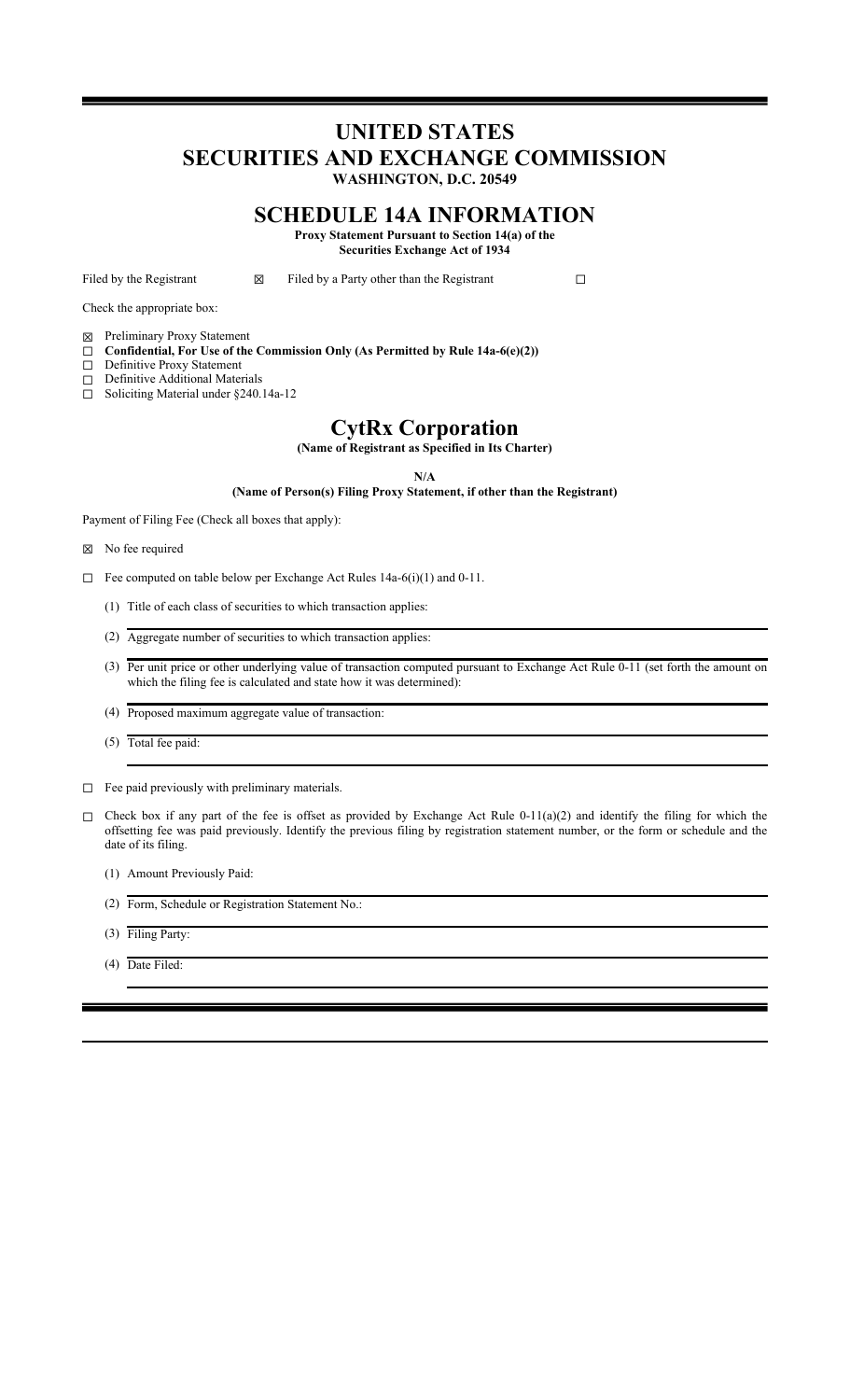## **CytRx Corporation**

#### **11726 San Vicente Boulevard, Suite 650 Los Angeles, California 90049**

June \_\_, 2022

Dear Stockholder:

You are cordially invited to attend the 2022 Annual Meeting of Stockholders of CytRx Corporation. The meeting will be held at the Company's corporate offices, 11726 San Vicente Blvd, Ste 650, Los Angeles, CA 90049 at 10:00 A.M., local time, on Wednesday, July 27, 2022.

The Notice of Meeting and the Proxy Statement on the following pages cover the formal business of the Annual Meeting.

Due to COVID-19, we may enforce appropriate social protocols as may be permissible under the law.

Your vote is very important. Whether or not you plan to attend or participate in the 2022 Annual Meeting, we encourage you to read the Proxy Statement and vote as soon as possible. For specific instructions on how to vote your shares, please refer to the section in the Proxy Statement entitled "How can I vote my shares?" and the instructions on the proxy card or proxy materials you receive from your broker, bank or other intermediary.

Thank you.

Sincerely,

Stephen Snowdy Chief Executive Officer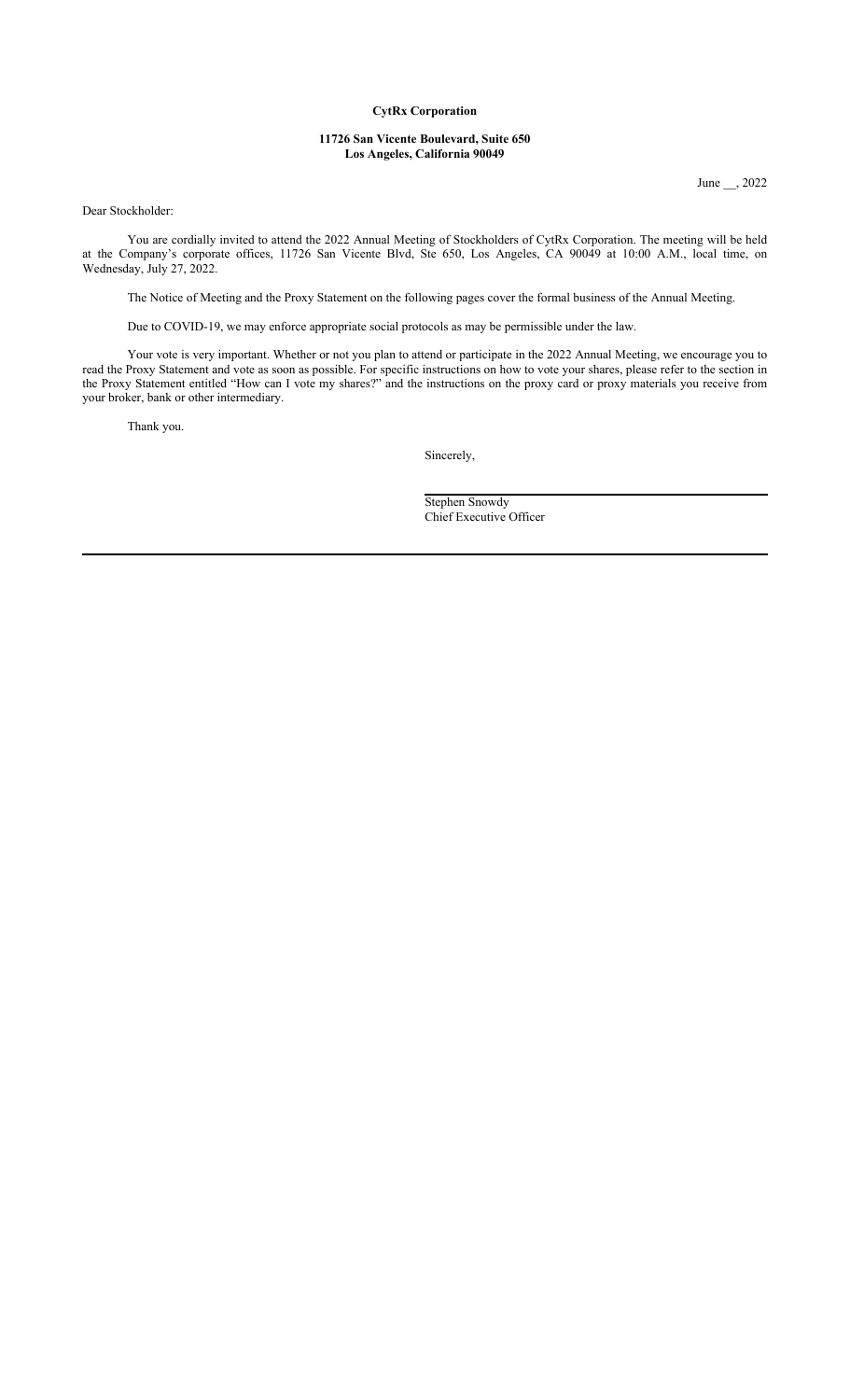## **CytRx Corporation**

#### 11726 San Vicente Boulevard, Suite 650 Los Angeles, California 90049

#### **NOTICE OF ANNUAL MEETING OF STOCKHOLDERS to be held on July 27, 2022**

Notice is hereby given to the holders of common stock, \$0.001 par value per share ("Common Stock"), Series C preferred stock, \$0.01 par value per share ("Series C Preferred Stock") and Series D preferred stock, \$0.01 per share ("Series D Preferred Stock") of CytRx Corporation that the 2022 Annual Meeting of Stockholders (the "Annual Meeting") will be held at the Company's corporate offices, 11726 San Vicente Blvd, Ste 650, Los Angeles, CA 90049 at 10:00 A.M., local time, on Wednesday, July 27, 2022, for the following purposes:

- The election of one Class I director to serve until the 2025 Annual Meeting of Stockholders;
- A precatory proposal to declassify the structure of our Board of Directors (the "Board") such that each director standing for election shall only be eligible to be elected for one-year terms;
- Approval of an amendment to our Restated Certificate of Incorporation ("Certificate of Incorporation") to effect, at the discretion of the Board but prior to the one-year anniversary of the date on which the reverse stock split is approved by the Company's stockholders at the Annual Meeting, a reverse stock split of all of the outstanding shares of our Common Stock at a ratio in the range of 1-for-2 to 1-for-100, with such ratio to be determined by the Board in its discretion and included in a public announcement (the "Reverse Stock Split Proposal")
- The ratification of the appointment of Weinberg & Company as our independent registered public accounting firm for the fiscal year ending December 31, 2022;
- An advisory proposal (non-binding) regarding the compensation of our named executive officers as disclosed in this Proxy Statement;
- Approval of a proposal to adjourn the Annual Meeting to a later date or dates, if necessary or appropriate, to permit further solicitation and vote of proxies in the event that there are insufficient votes for, or otherwise in connection with, the approval of the Reverse Stock Split Proposal; and
- The transaction of such other business as may properly come before the Annual Meeting and at any postponement or adjournment thereof.

Only those stockholders of record at the close of business on May 31, 2022, are entitled to notice of and to vote at the Annual Meeting and at any postponement or adjournment thereof.

By Order of the Board of Directors,

John Y. Caloz Chief Financial Officer and Senior Vice President

June , 2022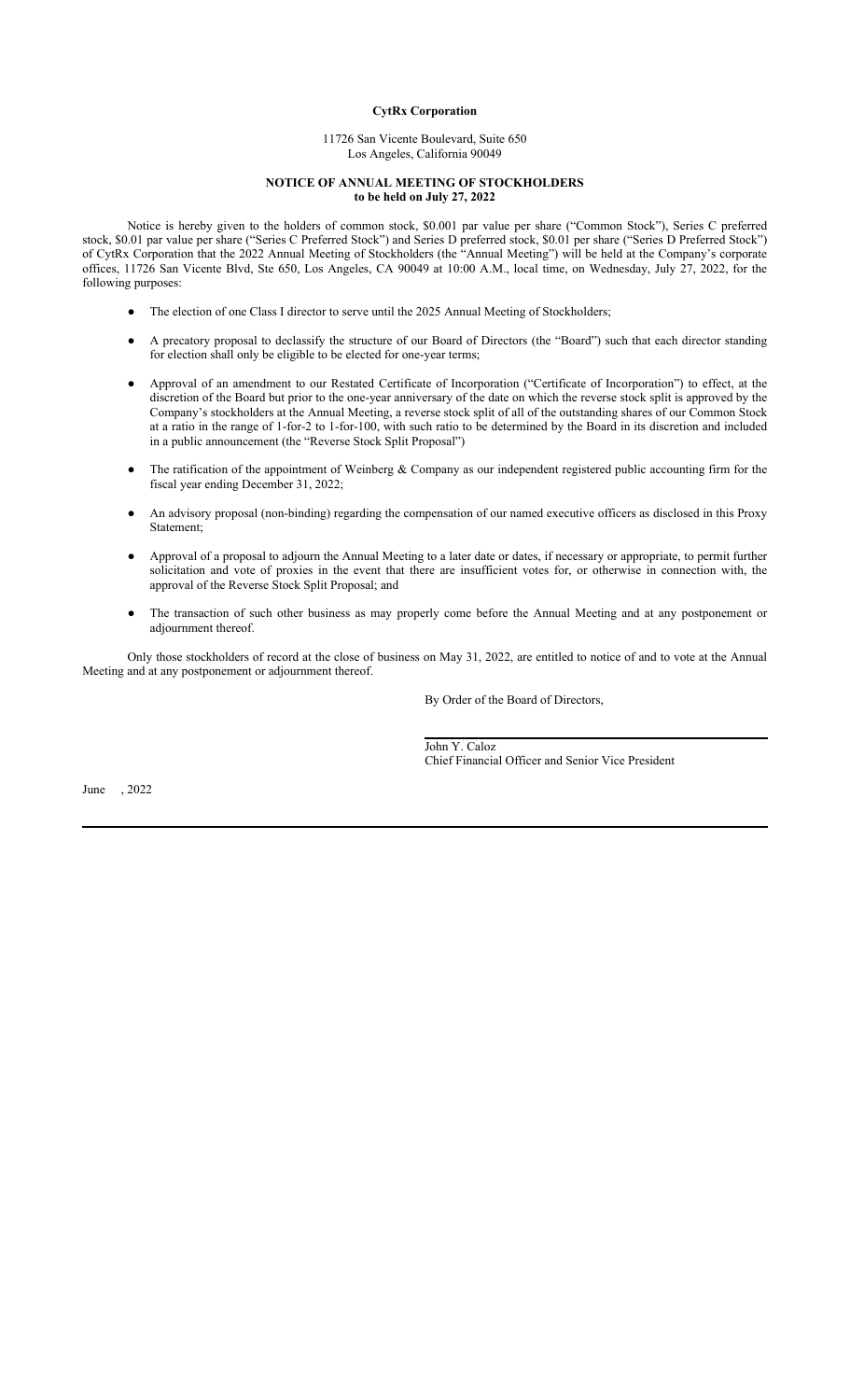**Important Notice Regarding Internet Availability of Proxy Materials for the Annual Meeting of Stockholders to Be Held on July 27, 2022:**

**The proxy materials for the Annual Meeting, including the Annual Report and the Proxy Statement, are available at http://materials.proxyvote.com/232828.** 

**WHETHER OR NOT YOU PLAN TO ATTEND THE ANNUAL MEETING, PLEASE COMPLETE, SIGN, DATE, AND RETURN THE ENCLOSED PROXY PROMPTLY IN THE ENCLOSED BUSINESS REPLY ENVELOPE (OR USE TELEPHONE OR INTERNET VOTING PROCEDURES, IF AVAILABLE THROUGH YOUR BROKER). IF YOU ATTEND THE ANNUAL MEETING AND WISH TO DO SO, YOU MAY REVOKE YOUR PROXY AND VOTE IN PERSON.**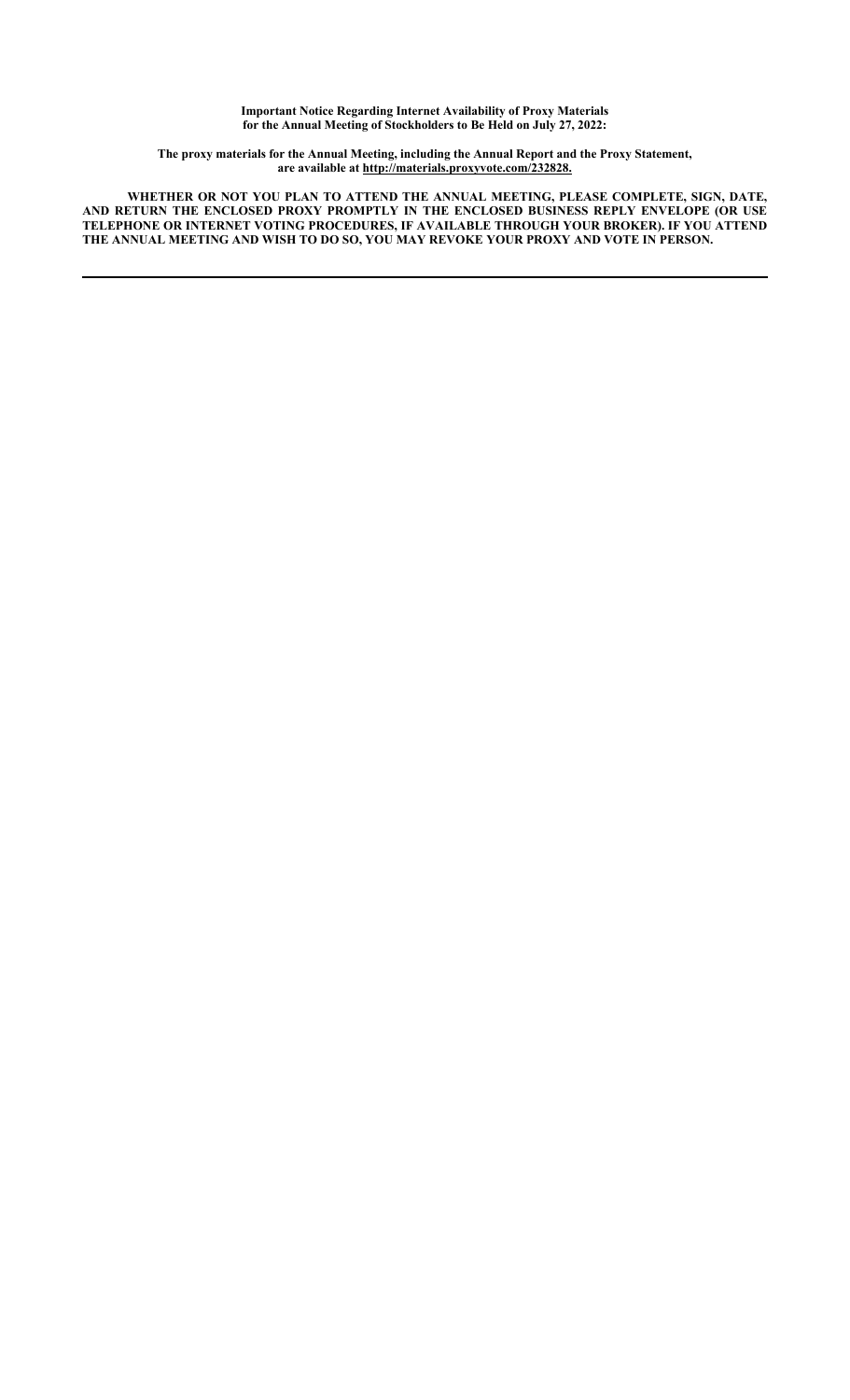## **TABLE OF CONTENTS**

| <b>PROXY STATEMENT</b>                                                                       |       |
|----------------------------------------------------------------------------------------------|-------|
| <b>GENERAL INFORMATION</b>                                                                   |       |
| <b>PROPOSAL 1— ELECTION OF DIRECTORS</b>                                                     | 8     |
| <b>CORPORATE GOVERNANCE</b>                                                                  | 10    |
| SECURITY OWNERSHIP OF CERTAIN BENEFICIAL OWNERS AND MANAGEMENT                               | 17    |
| <b>EXECUTIVE COMPENSATION</b>                                                                | 20    |
| <b>COMPENSATION OF DIRECTORS</b>                                                             | 25    |
| PROPOSAL 2 — DECLASSIFICATION OF THE BOARD                                                   | 26    |
| PROPOSAL 3 - APPROVAL OF THE REVERSE STOCK SPLIT                                             | 27    |
| PROPOSAL 4 – RATIFICATION OF APPOINTMENT OF WEINBERG & CO AS OUR INDEPENDENT REGISTERED      |       |
| <b>PUBLIC ACCOUNTING FIRM</b>                                                                | 37    |
| PROPOSAL 5 - APPROVAL, ON AN ADVISORY BASIS, OF THE COMPENSATION PAID TO<br><b>OUR NAMED</b> |       |
| <b>EXECUTIVE OFFICERS</b>                                                                    | 38    |
| PROPOSAL 6— ADJOURNMENT OF THE ANNUAL MEETING, IF NECESSARY, TO SOLICIT ADDITIONAL PROXIES   |       |
| IF THERE ARE INSUFFICIENT VOTES AT THE TIME OF THE ANNUAL MEETING TO APPROVE THE REVERSE     |       |
| <b>STOCK SPLIT PROPOSAL</b>                                                                  | 39    |
| STOCKHOLDER PROPOSALS FOR 2023 ANNUAL MEETING                                                | 40    |
| <b>OTHER MATTERS</b>                                                                         | 41    |
| ANNEX A — FORM OF REVERSE STOCK SPLIT AMENDMENT                                              | $A-1$ |
|                                                                                              |       |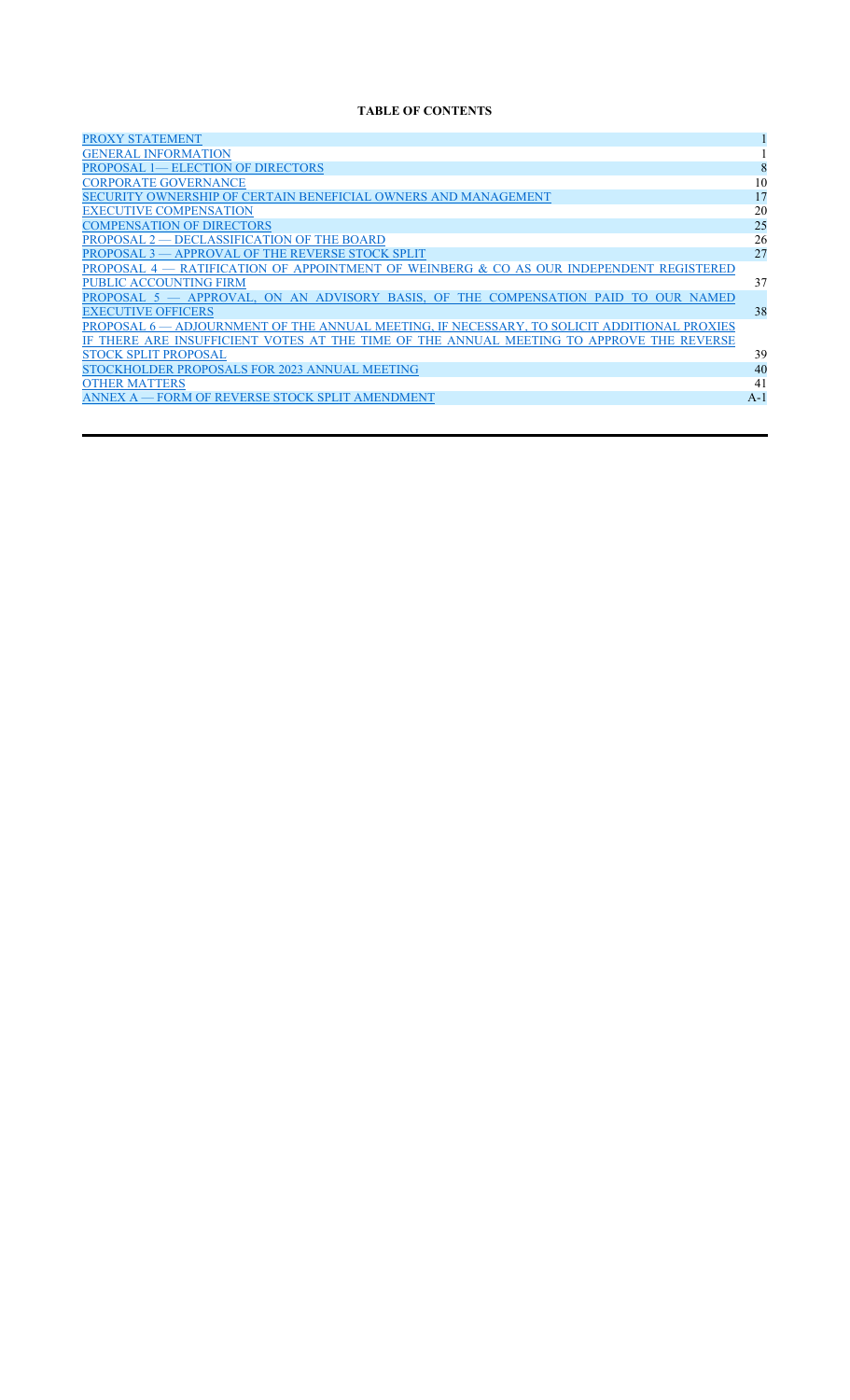#### **CytRx Corporation**

#### 11726 San Vicente Boulevard, Suite 650 Los Angeles, California 90049

#### **To Be Held July 27, 2022**

## **PROXY STATEMENT**

## **GENERAL INFORMATION**

This Proxy Statement is furnished to holders of the common stock, \$0.001 par value per share ("Common Stock"), Series C preferred stock, \$0.01 par value per share ("Series C Preferred Stock") and Series D preferred stock, \$0.01 per share ("Series D Preferred Stock") of CytRx Corporation, a Delaware corporation ("we," "us," "our," "CytRx" or the "Company"), in connection with the solicitation of proxies by our board of directors ("Board of Directors" or "Board") on behalf of the Company for use at our Annual Meeting of Stockholders to be held at the Company's corporate offices, 11726 San Vicente Blvd, Ste 650, Los Angeles, CA 90049, local time, on Wednesday, July 27, 2022 and at any postponement or adjournment thereof.

This Proxy Statement and the accompanying proxy materials are first being furnished to our stockholders on or about June , 2022. Our Board of Directors is asking you to vote your shares as described below. If you attend the Annual Meeting in person, you may vote at the Annual Meeting even if you have previously submitted a proxy. Please note, however, that if your shares are held of record by a broker, bank or other nominee and you wish to vote at the Annual Meeting, you must obtain a proxy issued in your name from that record holder.

In accordance with the rules of the SEC, we are furnishing our proxy materials, including this Proxy Statement and our 2021 Annual Report on Form 10-K, to our stockholders via the Internet. We are mailing to certain of our stockholders a Notice of Internet Availability of Proxy Materials (the "Notice of Internet Availability") that contains instructions on how to access our proxy materials on the Internet and how to vote. Other stockholders, in accordance with their prior requests, will receive an email with instructions on how to access our proxy materials and vote, or will be mailed paper copies of our proxy materials and a proxy card or voting form. Stockholders may request to receive all future proxy materials in printed form by mail or electronically by email by following the instructions contained in the Notice of Internet Availability.

This Proxy Statement and our Annual Report on Form 10-K for the year ended December 31, 2021 are available on the Internet at: http://www.cytrx.com/investor-relations/sec-filings/.

#### **What is a proxy?**

A proxy is the legal designation of another person to vote the stock you own. That other person is called a proxy. If you designate someone as your proxy in a written document, that document is also called a proxy or a proxy card. We have designated Ms. Cristina Newman, Corporate Secretary and Mr. John Y. Caloz, our Chief Financial Officer and Senior Vice President, as proxy holders for the Annual Meeting. By completing, signing and returning the accompanying proxy card, you are authorizing Ms. Newman and Mr. Caloz, or either of them, to vote your shares at the Annual Meeting as you have instructed them on the proxy card. This way, your shares will be voted whether or not you attend the Annual Meeting. Even if you plan to attend the Annual Meeting, it is advisable to complete, sign and return your proxy card before the Annual Meeting date just in case your plans change. You may vote, in person, at the Annual Meeting even if you have previously returned a proxy. If you hold shares through a broker, bank or similar organization, you must provide a copy of the proxy from the broker or other agent.

#### **What is a Proxy Statement?**

This Proxy Statement is a document that regulations of the Securities and Exchange Commission, or SEC, require us to give you when we ask you to sign a proxy card designating Ms. Newman and Mr. Caloz as proxies to vote on your behalf.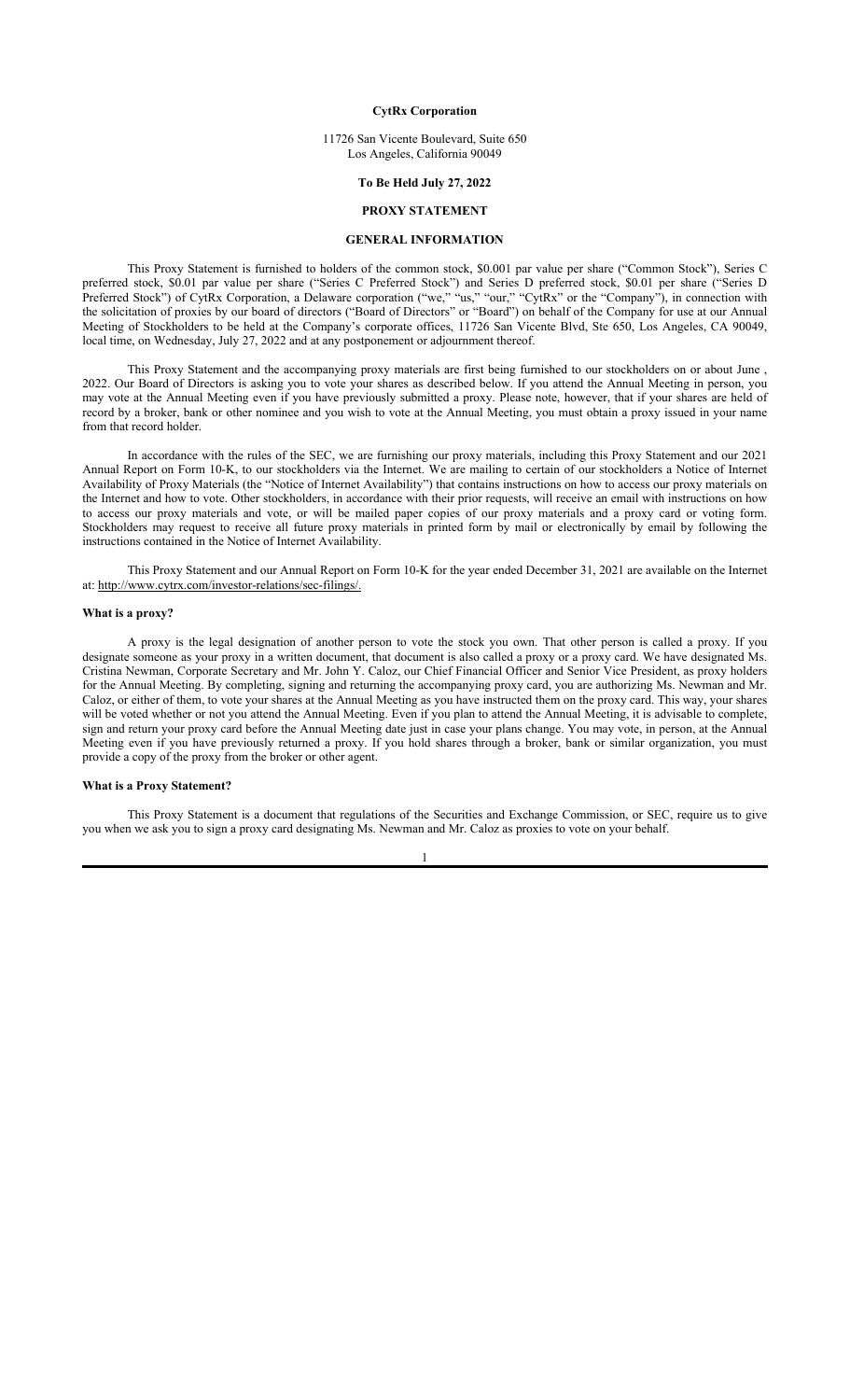#### **What is in this Proxy Statement?**

This Proxy Statement describes the Proposals on which we would like you, as a stockholder, to vote at the Annual Meeting. It gives you information on the Proposals, as well as other information about us, so that you can make an informed decision.

#### **What am I voting on?**

Proposal 1: The election of one Class I director to serve until the 2025 annual meeting of stockholders.

Proposal 2: A precatory proposal to declassify the structure of the Board such that each director standing for election shall only be eligible to be elected for one-year terms (the "Declassification Proposal").

Proposal 3: A proposal to authorize the Board, in its discretion but prior to the one-year anniversary of the date on which the reverse stock split is approved by the Company's stockholders at the Annual Meeting, to amend our Certificate of Incorporation to effect a reverse stock split of all of the outstanding shares of our Common Stock, at a ratio in the range of 1-for-2 to 1-for-100, with such ratio to be determined by the Board and included in a public announcement (the "Reverse Stock Split Proposal").

Proposal 4: Ratification of the appointment of Weinberg & Company as our independent registered public accounting firm for the fiscal year ending December 31, 2022.

Proposal 5: An advisory proposal (non-binding) regarding the compensation of our named executive officers as disclosed in this Proxy Statement.

Proposal 6: A proposal to adjourn the Annual Meeting to a later date or dates, if necessary or appropriate, to permit further solicitation and vote of proxies in the event that there are insufficient votes for, or otherwise in connection with, the approval of the Reverse Stock Split Proposal (the "Adjournment Proposal").

## **Why is the Company electing to effect a reverse stock split?**

We believe that the Reverse Stock Split, as defined and described in the Reverse Stock Split Proposal, will help us achieve a number of important goals, including enhancing our ability to satisfy the initial listing requirements of a national securities exchange. One of the listing requirements common to national securities exchanges is that the bid price of our common stock be at a specified minimum per share. Reducing the number of outstanding shares of our common stock should, absent other factors, result in an increase in the per share market price of our common stock, although we cannot provide any assurance that our minimum bid price would, following the Reverse Stock Split, remain over any applicable minimum bid price requirements. The Reverse Stock Split will also effectively increase the number of authorized and unissued shares of our Common Stock available for future issuance by the amount of the reduction in outstanding shares effected by the Reverse Stock Split.

In addition, with a high number of issued and outstanding shares of common stock, the price per each share of our common stock may be too low for the Company to attract investment capital on reasonable terms for the Company. We believe that the Reverse Stock Split will make our common stock more attractive to a broader range of institutional investors, professional investors and other members of the investing public. Many brokerage houses and institutional investors have internal policies and practices that either prohibit them from investing in low-priced stocks or tend to discourage individual brokers from recommending low-priced stocks to their customers. In addition, some of those policies and practices may function to make the processing of trades in low-priced stocks economically unattractive to brokers. Moreover, because brokers' commissions on low-priced stocks generally represent a higher percentage of the stock price than commissions on higher-priced stocks, the current average price per share of common stock can result in individual stockholders paying transaction costs representing a higher percentage of their total share value than would be the case if the share price were substantially higher. We believe that the Reverse Stock Split may make our common stock a more attractive and cost-effective investment for many investors, which may enhance the liquidity of the holders of our common stock.

 $\mathcal{L}$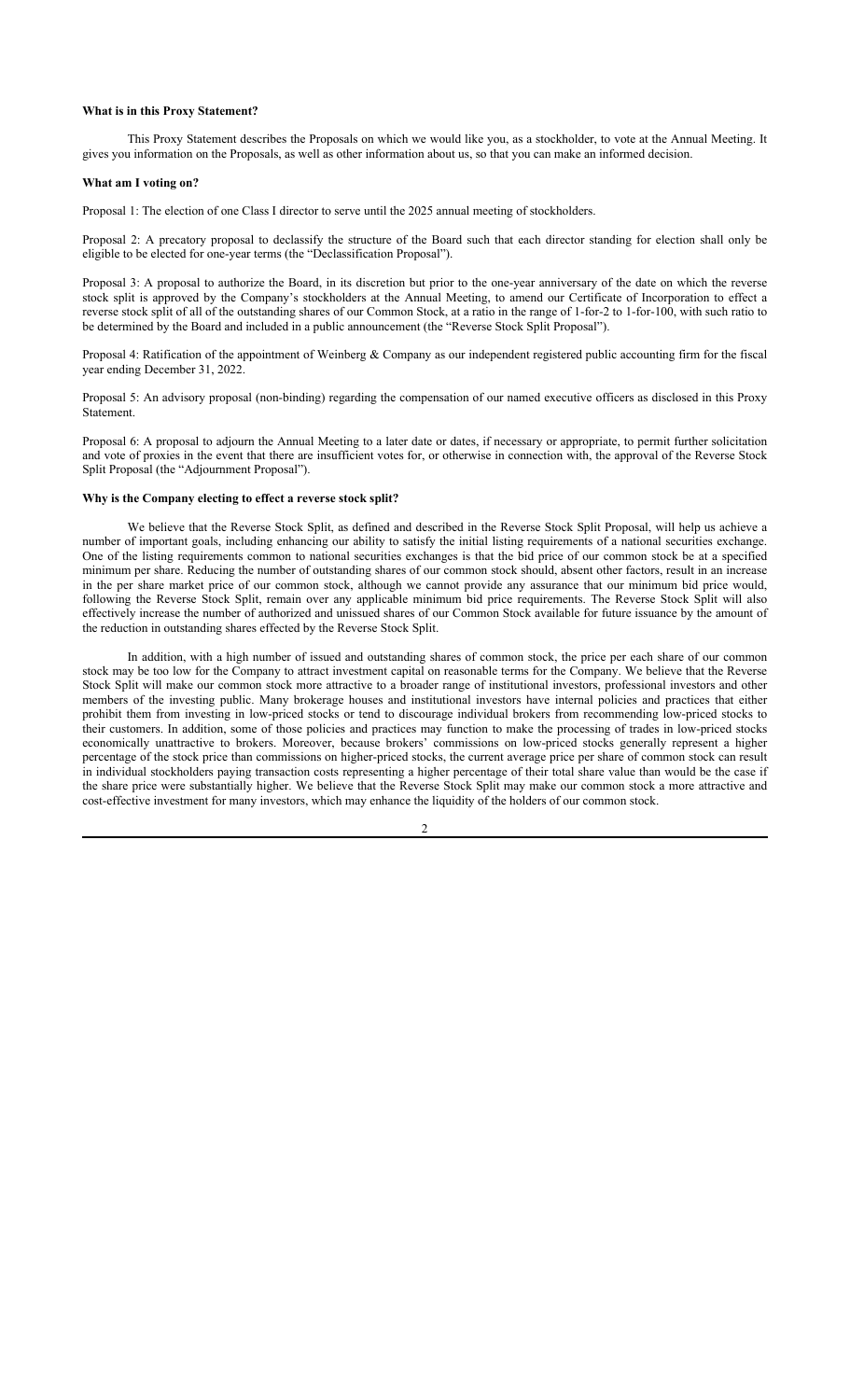Although reducing the number of outstanding shares of our common stock through the Reverse Stock Split is intended, absent other factors, to increase the per share market price of our common stock, other factors, such as our financial results, market conditions and the market perception of our business, may adversely affect the market price of our common stock. As a result, there can be no assurance that the Reverse Stock Split, if completed, will result in the intended benefits described above, or that the market price of our common stock will increase (proportionately to the reduction in the number of shares of our common stock after the Reverse Stock Split or otherwise) following the Reverse Stock Split or that the market price of our common stock will not decrease in the future.

If the Reverse Stock Split Amendment (as defined in the Reverse Stock Split Proposal) is effected, it would cause a decrease in the total number of shares of our Common Stock outstanding and increase the market price of our Common Stock, as well as effectively increase the number of authorized and unissued shares of our Common Stock available for future issuance. The Board intends to effect the Reverse Stock Split only if it believes that a decrease in the number of shares outstanding is in the best interests of the Company and our stockholders and is likely to improve the trading price of our Common Stock and improve the likelihood that we will be able to satisfy the initial listing requirements of a national securities exchange. Accordingly, our Board approved the Reverse Stock Split as being in the best interests of the Company.

## **Who is entitled to vote at and attend the Annual Meeting?**

Only stockholders of record, including holders of our Common Stock, holders of our Series C Preferred Stock and holders of our Series D Preferred Stock, at the close of business on May 31, 2022 (the "Record Date") are entitled to notice of, and to vote at, the Annual Meeting and at any adjournment or postponement thereof. Notwithstanding the foregoing, holders of outstanding shares of Series D Preferred Stock will only be entitled to vote such shares on the Reverse Stock Split Proposal and the Adjournment Proposal to the extent that such shares have not been automatically redeemed in the Initial Redemption (defined below); and holders of our Series C Preferred Stock are only entitled to vote on an as-converted basis with holders of our Common Stock subject to a beneficial ownership limitation set at 9.99% of the number of shares of the Common Stock outstanding immediately after giving effect to the issuance of shares of Common Stock upon conversion of Series C Preferred Stock held by the holder.

All shares of Series D Preferred Stock that are not present in person or by proxy at the Annual Meeting as of immediately prior to the opening of the polls at the Annual Meeting will be automatically redeemed (the "Initial Redemption"). Any outstanding shares of Series D Preferred Stock that have not been redeemed pursuant to the Initial Redemption will be redeemed in whole, but not in part, (i) if and when ordered by our Board or (ii) automatically upon the approval of the Reverse Stock Split Amendment.

Attendance at the Annual Meeting will be limited to stockholders or their proxy holders. If you are a proxy holder for a stockholder whose shares are registered in his or her name, you must provide a copy of the proxy from the stockholder of record. If you hold shares through a broker, bank or similar organization, you must provide a copy of the proxy from the broker or other agent. Each attendee must also present valid photo identification, such as a driver's license or passport. Cameras, recording devices, and other electronic devices will not be permitted at the Annual Meeting.

#### **How can I vote my shares?**

Whether you hold shares as a stockholder of record or a beneficial owner, you may direct how your shares are voted without attending the 2022 Annual Meeting by the following means:

(1) By mail — Complete, sign and date the proxy card where indicated and return it in the prepaid envelope included with the proxy card. Proxy cards submitted by mail must be received by the time of the meeting in order for your shares to be voted. If you are a beneficial owner of shares held in street name, you may vote by mail by completing, signing and dating the voting instructions in the notice provided by your broker, bank or other intermediary and mailing it in the accompanying pre-addressed envelope.

(2) By telephone — If you are a stockholder of record or a record holder that has shares of our Common Stock registered in their names with our transfer agent, American Stock Transfer, please submit your proxy by calling 1-800-690-6903 specified on your paper copy of the proxy card you received if you received a printed set of the proxy materials. If you are a beneficial owner, who owns shares that are held in 'Street name" through a broker, bank or other intermediary, please submit your vote by calling 1-800-454-8683 specified on your voting instruction form. You must have your sixteen digit control number that appears on your proxy card or voting instruction form available when submitting your proxy over the telephone.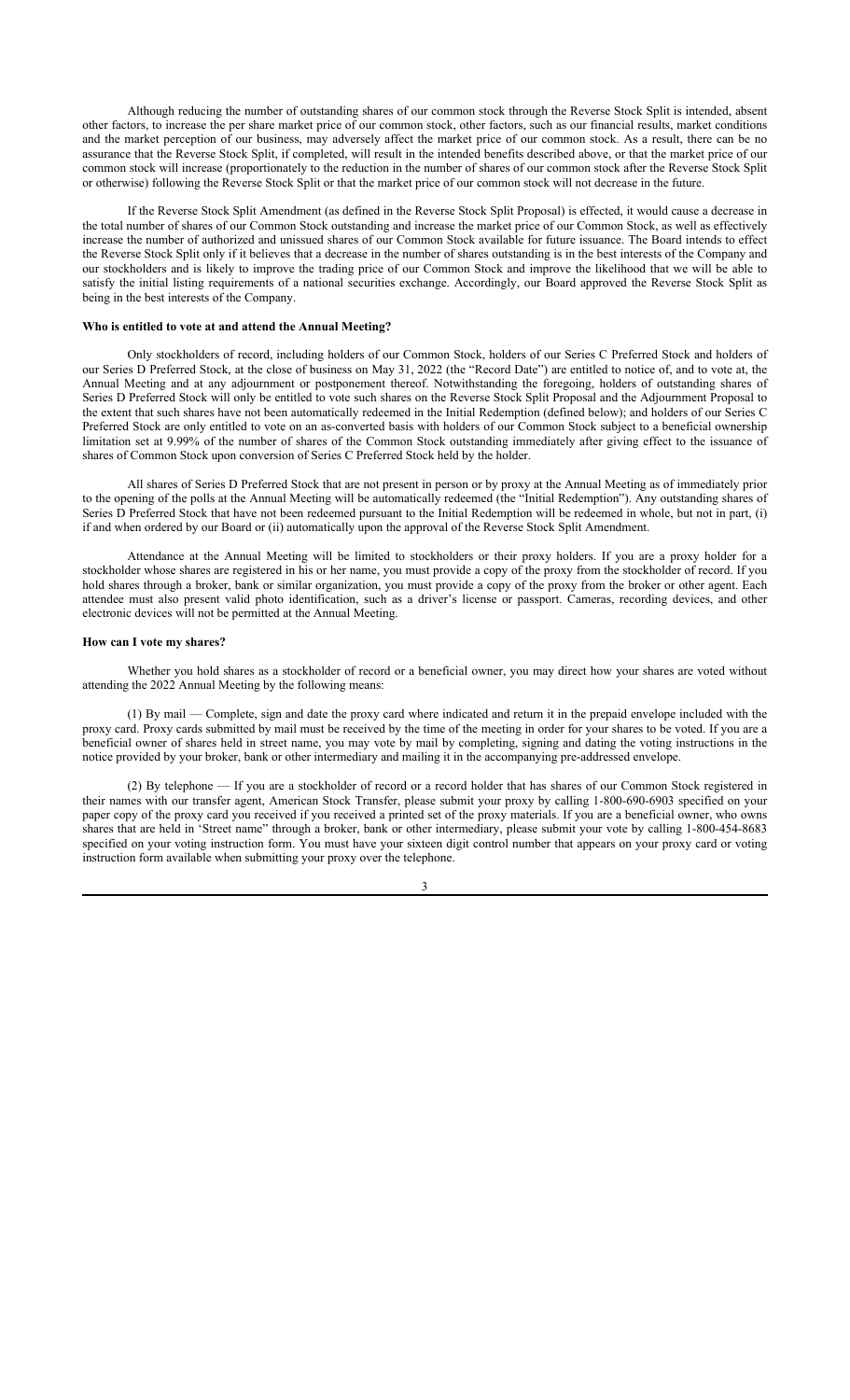(3) By Internet — If you received a Notice of Internet Availability by mail, you can submit your proxy or voting instructions over the Internet by following the instructions provided in the Notice of Internet Availability. If you received a Notice of Internet Availability or proxy materials by email, you may submit your proxy or voting instructions over the Internet by following the instructions included in the email. If you received a printed set of the proxy materials by mail, including a paper copy of the proxy card or voting instruction form, you may submit your proxy or voting instructions over the Internet by following the instructions on the proxy card or voting instruction form.

If your control number is not recognized, please refer to your proxy card or voting instruction form for specific voting instructions.

#### **What does it mean if I receive more than one proxy card?**

It means that you have multiple accounts at the transfer agent or with stockbrokers. Please complete, sign and return all proxy cards to ensure that all your shares are voted. Unless you need multiple accounts for specific purposes, it may be less confusing if you consolidate as many of your transfer agent or brokerage accounts as possible under the same name and address.

#### **What if I change my mind after I return my proxy card?**

You may revoke your proxy card and change your vote by:

- signing another proxy card with a later date and returning it before the polls close at the Annual Meeting; or
- voting in person at the Annual Meeting.

However, if you hold your shares in street name, you must request a proxy from the person in whose name your shares are held, usually your stockbroker, to vote at the Annual Meeting.

## **Will my shares be voted if I do not return my proxy card?**

If your shares are held in street name, your brokerage firm may vote your shares without your instructions only under certain circumstances.

Brokerage firms have authority under the rules of The New York Stock Exchange to vote customers' unvoted shares on "routine" matters only. Under these rules, Proposals 1, 2 and 5 are considered non-routine, so if you do not give your broker instructions, your shares will be treated as broker non-votes and will not be voted with respect to each of Proposals 1, 2 and 5. Proposals 3, 4 and 6 are considered routine matters.

If you do not return a proxy card to vote your shares, your brokerage firm may either:

- vote your shares on Proposals 3, 4 and 6 only; or
- leave your shares unvoted.

We encourage you to provide instructions to your brokerage firm by returning your proxy card. This ensures that your shares will be voted at the Annual Meeting with respect to all of the Proposals described in this Proxy Statement.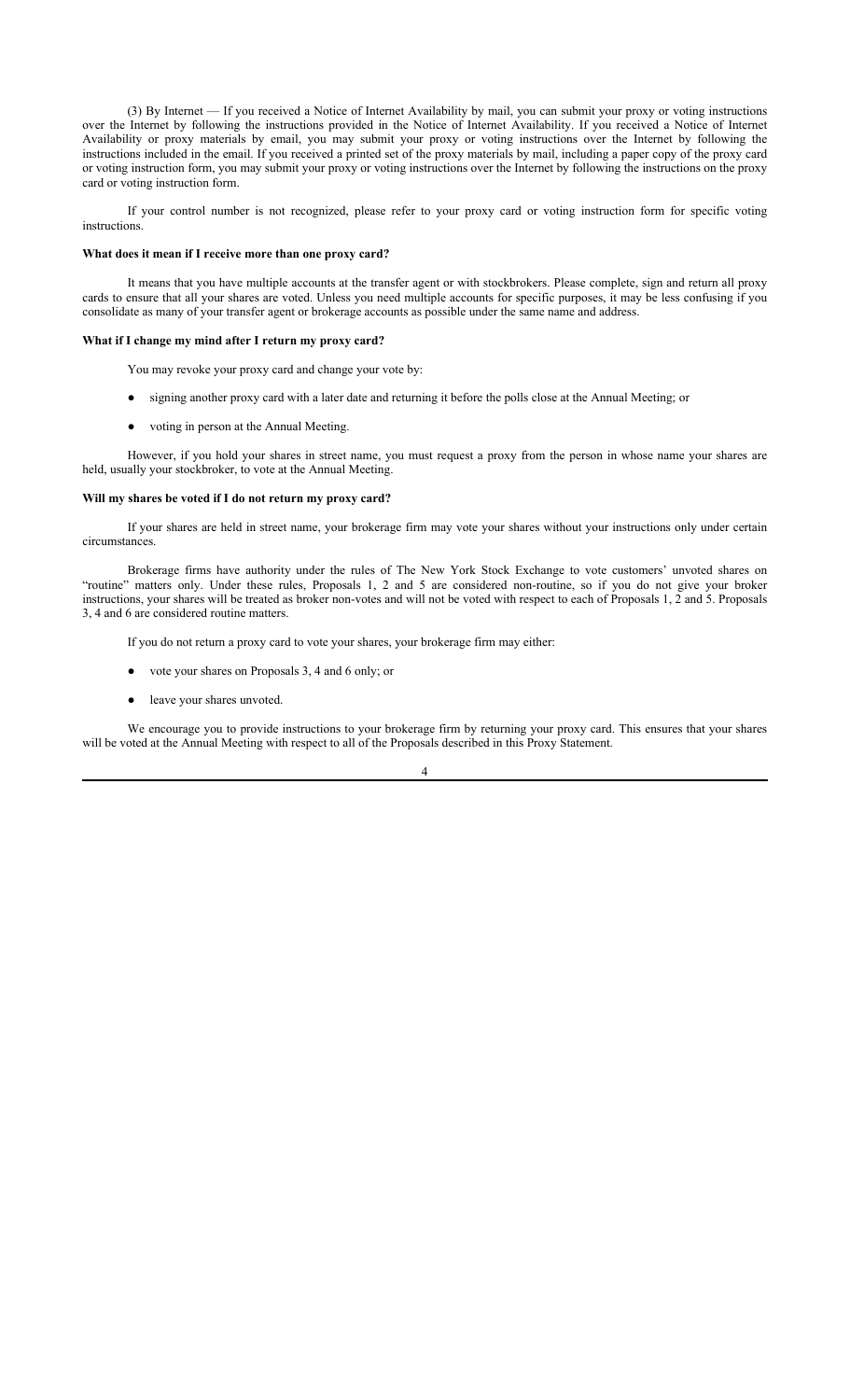#### **What constitutes a quorum?**

Our Amended and Restated Bylaws ("Bylaws"), provide that the presence, in person or by proxy, at the Annual Meeting of the holders of one-third of outstanding shares of our stock entitled to vote at the Annual Meeting will constitute a quorum for the transaction of business.

For the purpose of determining the presence of a quorum, proxies marked "withhold authority" or "abstain" will be counted as present. Shares represented by proxies that include so-called broker non-votes (shares held by a broker or nominee that has no authority to vote upon a particular matter) also will be counted as shares present for purposes of establishing a quorum. On the record date, there were 45,037,391 shares of our Common Stock, 2,752 shares of our Series C Preferred Stock and 48,165.079 shares of our Series D Preferred Stock issued and outstanding.

Regardless of whether a quorum is present at the Annual Meeting, the vote of a majority of the shares of stock present in person or represented by proxy at the meeting may adjourn the Annual Meeting to a later date or dates, without notice other than announcement at the Annual Meeting. If an adjournment is for more than 30 days, or if after the adjournment a new record date is fixed for the adjourned meeting, we will provide notice of the adjourned meeting to each stockholder of record entitled to vote at the meeting.

#### **What are the voting rights of our stockholders?**

As of the Record Date, 45,037,391 shares of Common Stock, 2,752 shares of Series C Preferred Stock held by a single shareholder and 48,165.079 shares of Series D Preferred Stock were outstanding.

Holders of our common stock are entitled to one vote per share with respect to each of the matters to be presented at the Annual Meeting.

Each holder of Series C Preferred Stock will be entitled to the number of votes equal to the number of whole shares of Common Stock into which the shares of Series C Preferred Stock held by such holder are then convertible with respect to any and all matters presented to the common stockholders for their action or consideration at the Annual Meeting. As of the Record Date, the outstanding shares Series C Preferred Stock were convertible into 3,127,688 shares of Common Stock and the holder thereof will vote the Series C Preferred Stock (subject to a beneficial ownership limitation set at 9.99% of the number of shares of the Common Stock outstanding immediately after giving effect to the issuance of shares of Common Stock upon conversion of Series C Preferred Stock held by the holder) on each matter brought before the Annual Meeting on an as-converted basis together with the holders of the Common Stock (i.e., the 2,752 shares of Series C Preferred Stock will have the same voting power as 3,127,688 shares of Common Stock). If the holder of Series C Preferred Stock has already reached the beneficial ownership limitation based on Common Stock held by that shareholder, the Series C Preferred Stock shareholder will have no further voting rights beyond that attached to the Common Stock already held under the beneficial ownership limitation.

As previously announced on May 19, 2022, the Board declared a dividend of one one-thousandth (1/1,000th) of a share of Series D Preferred Stock for each outstanding share of Common Stock to stockholders of record of Common Stock as of 5:00 p.m. Eastern Time on May 20, 2022. The holders of Series D Preferred Stock have 1,000,000 votes per whole share of Series D Preferred Stock (i.e., 1,000 votes per one one-thousandth of a share of Series D Preferred Stock) and are entitled to vote with the Common Stock, together as a single class, on the Reverse Stock Split Proposal and Adjournment Proposal, but are not otherwise entitled to vote on the other proposals to be presented at the Annual Meeting. Notwithstanding the foregoing, each share of Series D Preferred Stock redeemed pursuant to the Initial Redemption will have no voting power with respect to the Reverse Stock Split, the Adjournment Proposal or any other matter. When a holder of Common Stock submits a vote on the Reverse Stock Split Proposal and the Adjournment Proposal, the corresponding number of shares of Series D Preferred Stock (or fraction thereof) held by such holder will be automatically cast in the same manner as the vote of the share of Common Stock (or fraction thereof) in respect of which such share of Series D Preferred Stock (or fraction thereof) was issued as a dividend is cast on the Reverse Stock Split, the Adjournment Proposal or such other matter, as applicable, and the proxy or ballot with respect to shares of Common Stock held by any holder on whose behalf such proxy or ballot is submitted will be deemed to include all shares of Series D Preferred Stock (or fraction thereof) held by such holder. Holders of Series D Preferred Stock will not receive a separate ballot or proxy to cast votes with respect to the Series D Preferred Stock on the Reverse Stock Split, the Adjournment Proposal or any other matter brought before the Annual Meeting. For example, if a stockholder holds 10 shares of Common Stock (entitled to one vote per share) and votes in favor of the Reverse Stock Split Proposal, then 10,010 votes will be recorded in favor of the Reverse Stock Split Proposal, because the stockholder's shares of Series D Preferred Stock will automatically be voted in favor of the Reverse Stock Split Proposal alongside such stockholder's shares of Common Stock.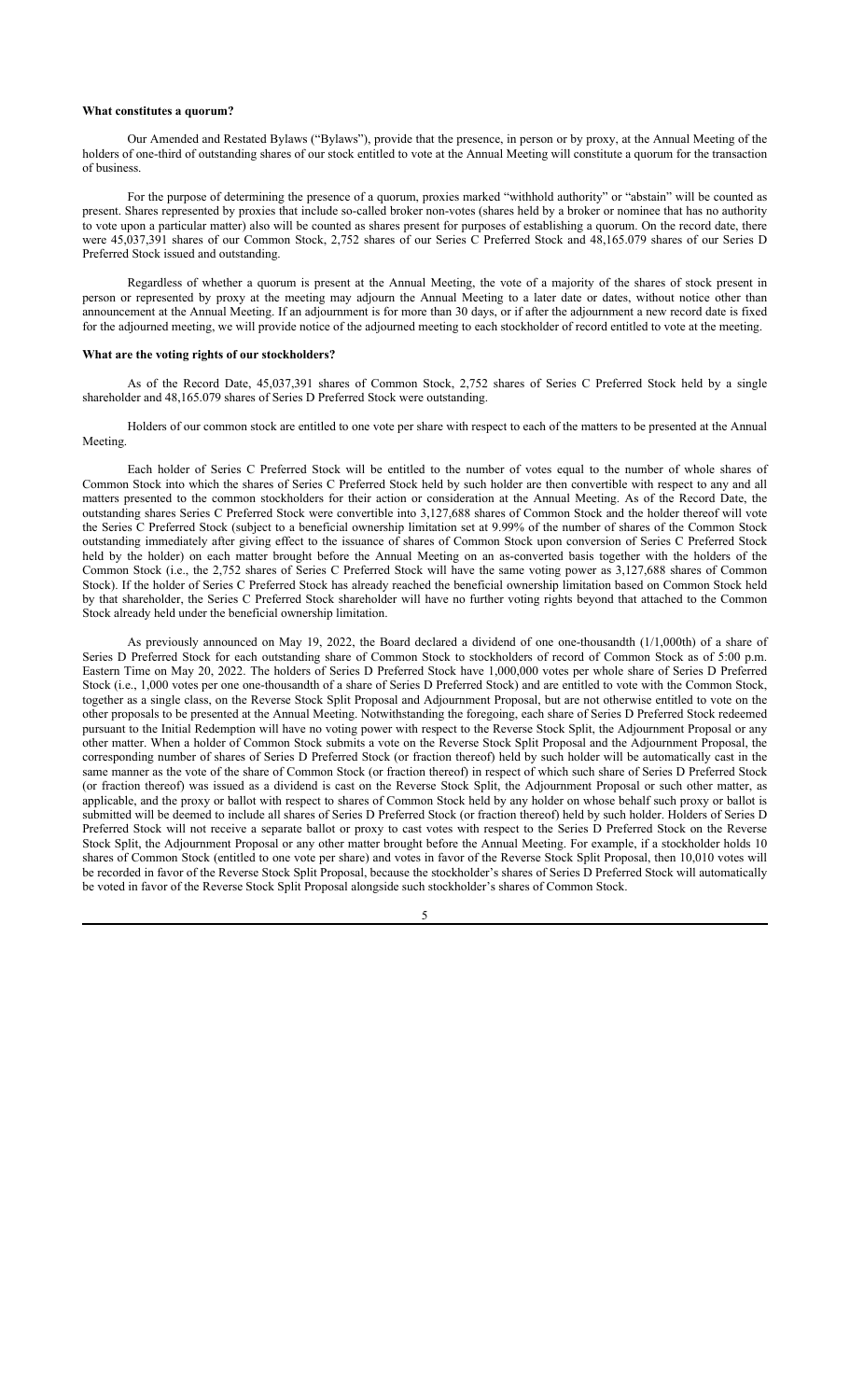All references in this Proxy Statement to quorum, voting requirements, common stock and holders of Common Stock, are, unless the context requires otherwise, deemed to include Series C Preferred Stock and holders of Series C Preferred Stock (as appropriate) as well as Series D Preferred Stock and holders of Series D Preferred Stock (as appropriate).

With respect to Proposal 1, the election of a director, who will be elected by a plurality of the votes cast for such Class, you may vote "FOR" or "WITHHOLD AUTHORITY" with respect to the nominee. In tabulating the voting results for the election of directors, only "FOR" votes will be counted. Abstentions and broker non-votes will not be considered as votes cast on this proposal and therefore will not affect the outcome of this proposal.

With respect to each of Proposals 2, 3, 4, 5 and 6, you may vote "FOR," "AGAINST" or "ABSTAIN." Broker non-votes will have the effect of a vote against Proposals 3 and 6 but will have no effect on the outcome of Proposals 2, 4 and 5.

Abstentions will have the effect of a vote against Proposals 3, 4, 5 and 6, since the shares underlying an abstention will be counted as present at the Annual Meeting, but will have no effect on the outcome of Proposal 2.

## **Do I have any dissenters' or appraisal rights with respect to any of the matters to be voted on at the Annual Meeting?**

No. None of our stockholders have any dissenters' or appraisal rights with respect to the matters to be voted on at the Annual Meeting.

#### **What happens if a director nominee is unable to stand for election?**

Our Board of Directors may select a substitute nominee. If you have completed, signed and returned your proxy card, Ms. Newman and Mr. Caloz, or either of them, can vote your shares for the substitute nominee.

#### **What are the board's recommendations?**

The recommendations of our Board of Directors are set forth together with the description of each Proposal in this Proxy Statement. In summary, our Board of Directors recommends a vote:

- "FOR" election of one Class I director as named in this Proxy Statement, as described in Proposal 1;
- "FOR" the approval of the precatory proposal to declassify the structure of the Board such that each director standing for election shall only be eligible to be elected for one-year terms, as described in Proposal 2;
- "FOR" the approval of the Reverse Stock Split, as described in Proposal 3;
- "FOR" ratification of the appointment of Weinberg & Company as our independent registered public accounting firm for the year ending December 31, 2022, as described in Proposal 4;
- "FOR" the approval of the compensation of our named executive officers, as described in Proposal 5; and
- "FOR" the approval of the adjournment of the Annual Meeting, if necessary, to solicit additional proxies if there are insufficient votes at the time of the Annual Meeting to approve the Reverse Stock Split Proposal, as described in Proposal 6.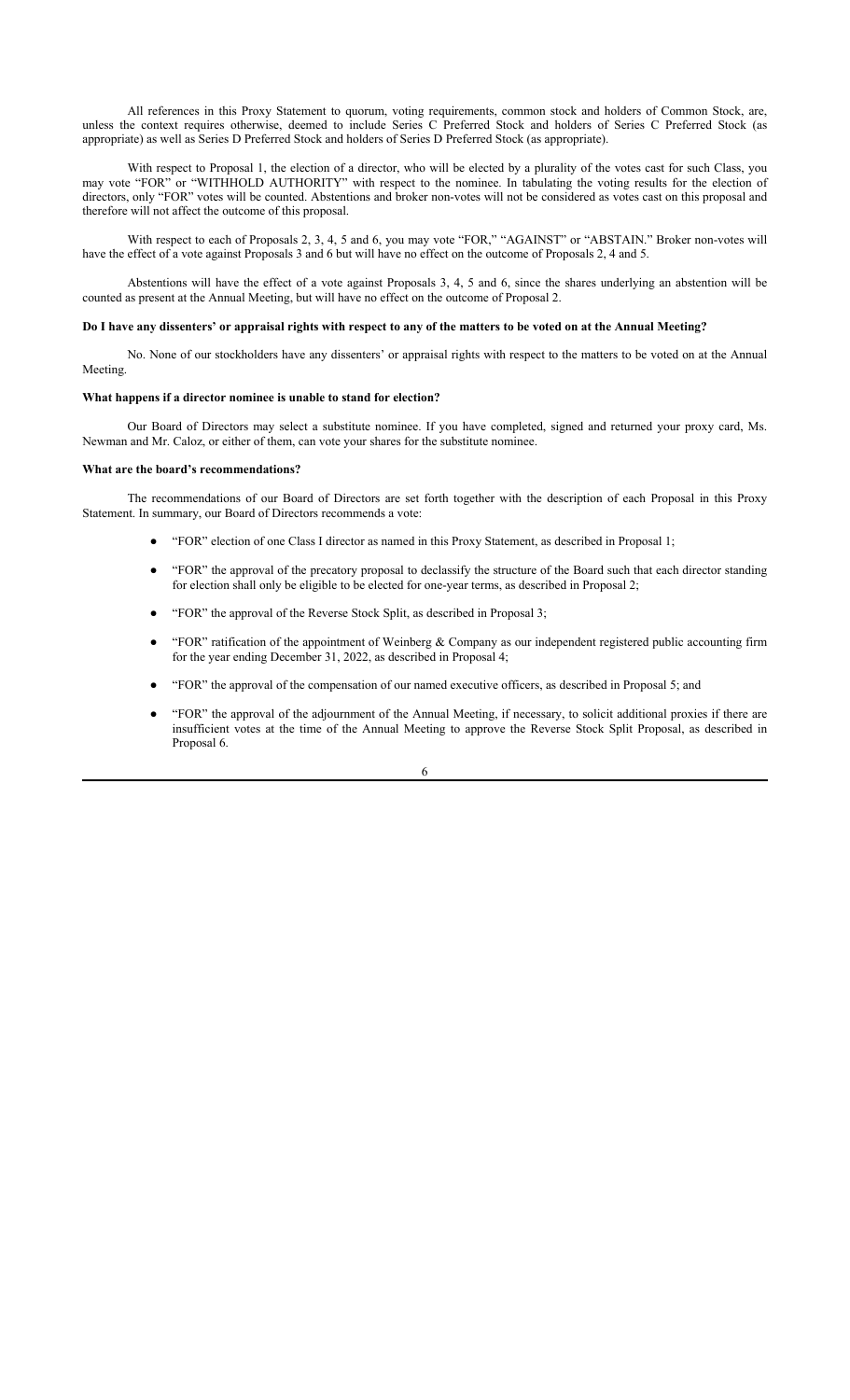#### **Proxies**

If the enclosed proxy card is executed, returned in time and not revoked, the shares represented thereby will be voted at the Annual Meeting and at any postponement or adjournment thereof in accordance with the directions indicated on the proxy card. IF NO DIRECTIONS ARE INDICATED, PROXIES WILL BE VOTED IN ACCORDANCE WITH OUR BOARD OF DIRECTORS' RECOMMENDATIONS IN THIS PROXY STATEMENT AND, AS TO ANY OTHER MATTERS PROPERLY BROUGHT BEFORE THE ANNUAL MEETING OR ANY POSTPONEMENT OR ADJOURNMENT THEREOF, IN THE SOLE DISCRETION OF THE PROXIES.

#### **Is my vote kept confidential?**

Proxies, ballots and voting tabulations identifying stockholders are kept confidential and will not be disclosed to third parties except as may be necessary to meet legal requirements.

#### **Where do I find the voting results of the Annual Meeting?**

We will announce preliminary voting results at the Annual Meeting and publish the final results in a Form 8-K to be filed with the SEC. You may obtain a copy of the Form 8-K by contacting us at (310) 826-5648 or at an SEC public reference room. For the location of an SEC public reference room, please contact the SEC at (800) SEC-0330.

You can also read the Form 8-K that will contain the voting results on the Internet at www.cytrx.com or through the SEC's electronic data system called EDGAR at www.sec.gov.

#### **How do I receive an annual report?**

A copy of our Annual Report on Form 10-K for the fiscal year ended December 31, 2021 (the "Annual Report") is being delivered with this Proxy Statement. The Annual Report is also available on our website at www.cytrx.com/investor-relations/secfilings/ and on the SEC's website at www.sec.gov. The Annual Report available on our website includes a letter to stockholders from our Chief Executive Officer. Copies of exhibits to the Annual Report will be made available for a reasonable charge upon written request to CytRx Corporation, 11726 San Vicente Boulevard, Suite 650, Los Angeles, California 90049, Attention: Corporate Secretary.

We encourage you to review our periodic reports filed with the SEC, including, but not limited to, our most recent Quarterly Report on Form 10-Q filed on May 12, 2022.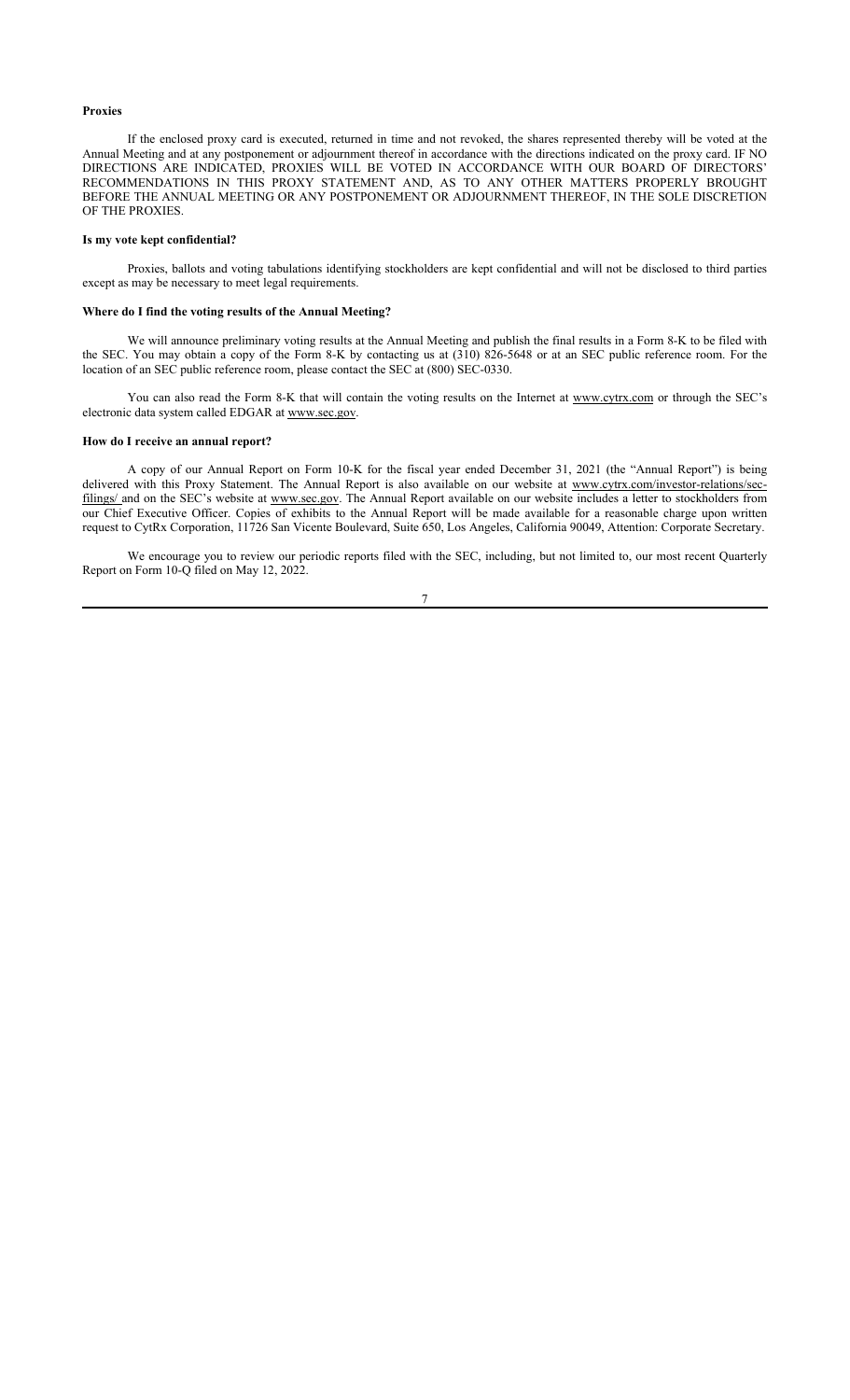#### **ELECTION OF DIRECTORS**

Pursuant to our Bylaws, our Board of Directors has fixed the number of our directors at four. Our Certificate of Incorporation and our Bylaws provide for the classification of our directors into three classes, which we refer to as Class I, Class II and Class III, with each class to consist as nearly as possible of an equal number of directors. One class of directors is to be elected at each annual meeting of stockholders to serve for a term of three years. On March 8, 2022, Dr. Louis Ignarro (a Class I director) resigned from the Board of Directors, with his resignation effective immediately prior to the Annual Meeting. Our Board of Directors has nominated Mr. Cary Claiborne for election as a Class I director to serve until the 2025 Annual Meeting of Stockholders and until his successor is duly elected and qualified. Mr. Claiborne will fill the vacancy resulting from Dr. Ignarro's resignation.

The Board of Directors has fixed as one the number of directors to be elected to the board at this Annual Meeting.

Information concerning our director nominee, as well as the directors whose terms of office will continue after the 2022 Annual Meeting, is set forth below. Each director's age is indicated in parentheses after his or her name.

#### **Class I — Nominee to Serve as Director Until the 2025 Annual Meeting of Stockholders**

*Cary Claiborne (61)* has served on the Board of Directors of NeuroSense Therapeutics since December 2021, where he also serves as chair of the audit committee. Mr. Claiborne has served as the Chief Operating Officer since December 2021 and a director since November 2021 for Adial Pharmaceuticals Inc. a public biopharmaceutical company. Prior to joining Adial, Mr. Claiborne served as the CEO of Prosperity Capital Management, LLC, a US based Private Investment and Advisory firm that he founded. From 2014 until 2017, Mr. Claiborne served as the Chief Financial Officer and board member of Indivior PLC. a public global commercial stage pharmaceutical company. Mr. Claiborne was also a director on the Board of Directors of New Generation Biofuels Inc. and MedicAlert Foundation, where he also served as the chair of the audit and finance committees. From 2011 to 2014, Mr. Claiborne was the Chief Financial Officer of Sucampo Pharmaceuticals Inc., a public global biopharmaceutical company focused on drug discovery, development, and commercialization. Mr. Claiborne graduated from Rutgers University with a B.A. in Business Administration. He also holds an M.B.A from Villanova University and was previously a NACD Governance Fellow. His diverse background in the pharmaceutical industry and finance will provide the board with a balanced perspective and will be very helpful to the Board and the Company.

## **Vote Required**

The affirmative vote of a plurality of the shares entitled to vote at the Annual Meeting on Proposal 1 is required for the election of a director. If your shares are held by a broker and you do not give the broker specific instructions on how to vote your shares, your broker may not vote your shares at its discretion. Abstentions and broker non-votes, if any, will be disregarded and have no effect on the results of the vote.

#### **Recommendation of the Board of Directors**

## **THE BOARD OF DIRECTORS UNANIMOUSLY RECOMMENDS THAT STOCKHOLDERS VOTE "FOR" THE ELECTION OF MR. CLAIBORNE AS CLASS I DIRECTOR.**

## **Continuing Directors**

The following is a description of the incumbent Class II and Class III directors whose terms of office will continue after the 2022 Annual Meeting: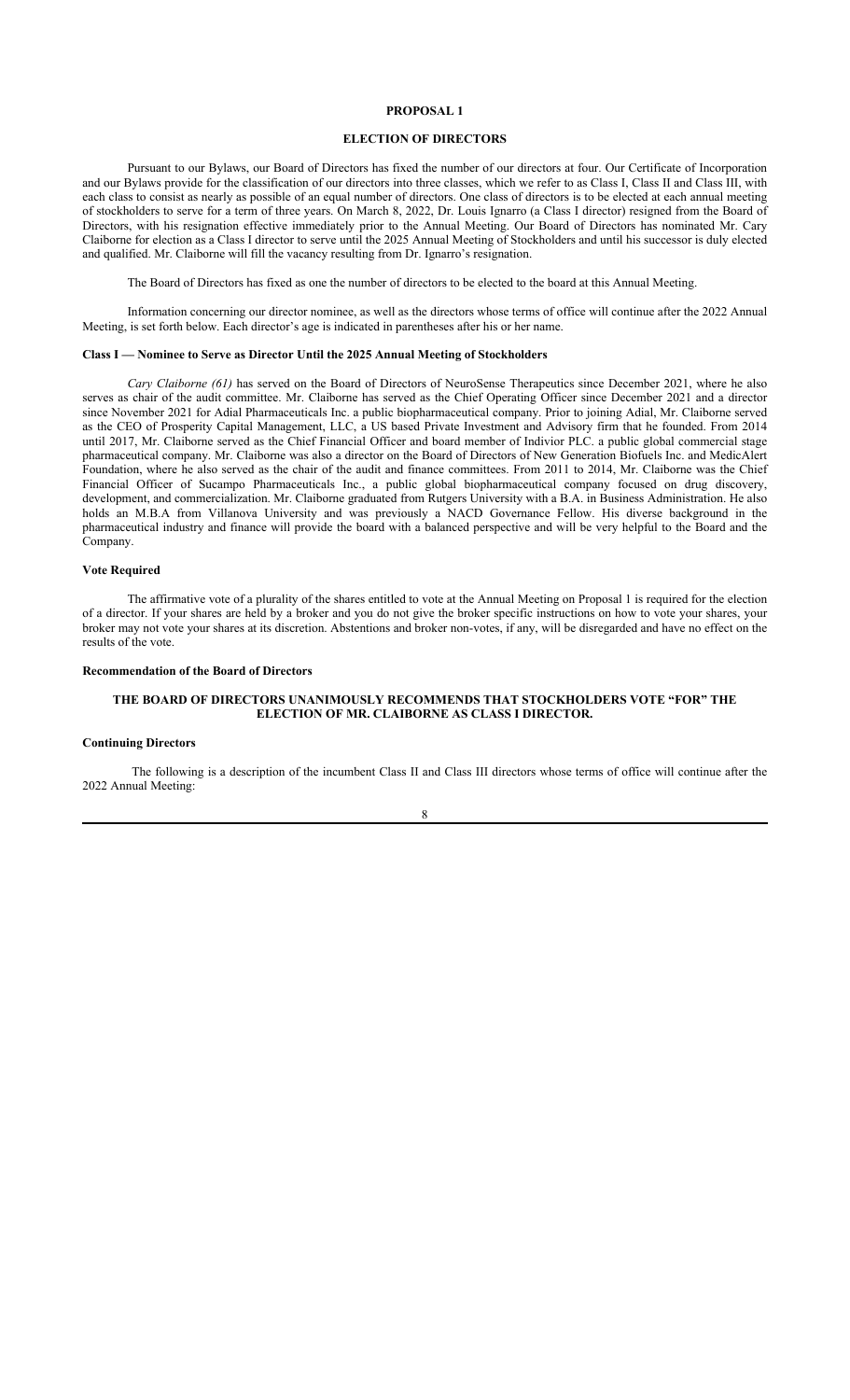#### **Class II — Director Serving Until the 2023 Annual Meeting of Stockholders**

*Joel K. Caldwell* (67) joined the Board and became the Chairman of the Audit Committee on July 12, 2017. He brings more than 30 years of experience in tax matters, finance and internal auditing. Mr. Caldwell retired from Southern California Edison, one of the nation's largest public utilities, where he had been employed for 28 years in various executive-level accounting and finance positions covering Internal Audits, Executive Compensation, Long Term Finance, Employee Benefits and, most recently prior to his retirement, Sarbanes-Oxley Internal Controls Compliance. He also worked in public accounting at the firm of Arthur Andersen & Co. Mr. Caldwell volunteers his business skills, serving as a financial advisor on the board of trustees of a charitable organization, and continues his involvement with track and field sports by volunteering as a meet official at Pacific Palisades Charter High School. He holds B.S. and M.B.A. degrees from the University of California, Berkeley. Mr. Caldwell has been a Certified Public Accountant in California since 1982 and a Certified Internal Auditor since 1986. He is a member of both the American Institute of Certified Public Accountants and the California Society of Certified Public Accountants. His diverse background in accounting, auditing and finance will provide the board with a balanced perspective to enhance its stewardship of the Company.

#### **Class III — Director Serving Until the 2024 Annual Meeting of Stockholders**

*Jennifer K. Simpson, Ph.D.* (53) joined the Board in July 2021. Dr. Simpson serves as President and Chief Executive Officer and as a member of the board of directors of Panbela Therapeutics since July 2020. She most recently served as President and Chief Executive Officer and as a member of the board of directors of Delcath Systems, Inc., an interventional oncology company, from 2015 to June 2020. She had previously held various other leadership roles at Delcath since 2012. From 2011 to 2012, Dr. Simpson served as Vice President, Global Marketing, Oncology Brand Lead at ImClone Systems, Inc. (a wholly owned subsidiary of Eli Lilly and Company), where she was responsible for all product commercialization activities and launch preparation for one of the late-stage assets. From 2009 to 2011, Dr. Simpson served as Vice President, Product Champion and from 2008 to 2009 as the Associate Vice President, Product Champion for ImClone's product Ramucirumab. From 2006 to 2008, Dr. Simpson served as Product Director, Oncology Therapeutics Marketing at Ortho Biotech (now Janssen Biotech), a Pennsylvania-based biotech company that focuses on innovative solutions in immunology, oncology and nephrology. Earlier in her career, Dr. Simpson spent over a decade as a hematology/oncology nurse practitioner and educator. Dr. Simpson has served on the board of directors and nominating and corporate governance committee of Eagle Pharmaceuticals, Inc. since August 2019. She earned a Ph.D. in Epidemiology from the University of Pittsburgh, a M.S. in Nursing from the University of Rochester, and a B.S. in Nursing from the State University of New York at Buffalo. Her experience in the field of clinical development and oncology will be very helpful to the Board and the Company.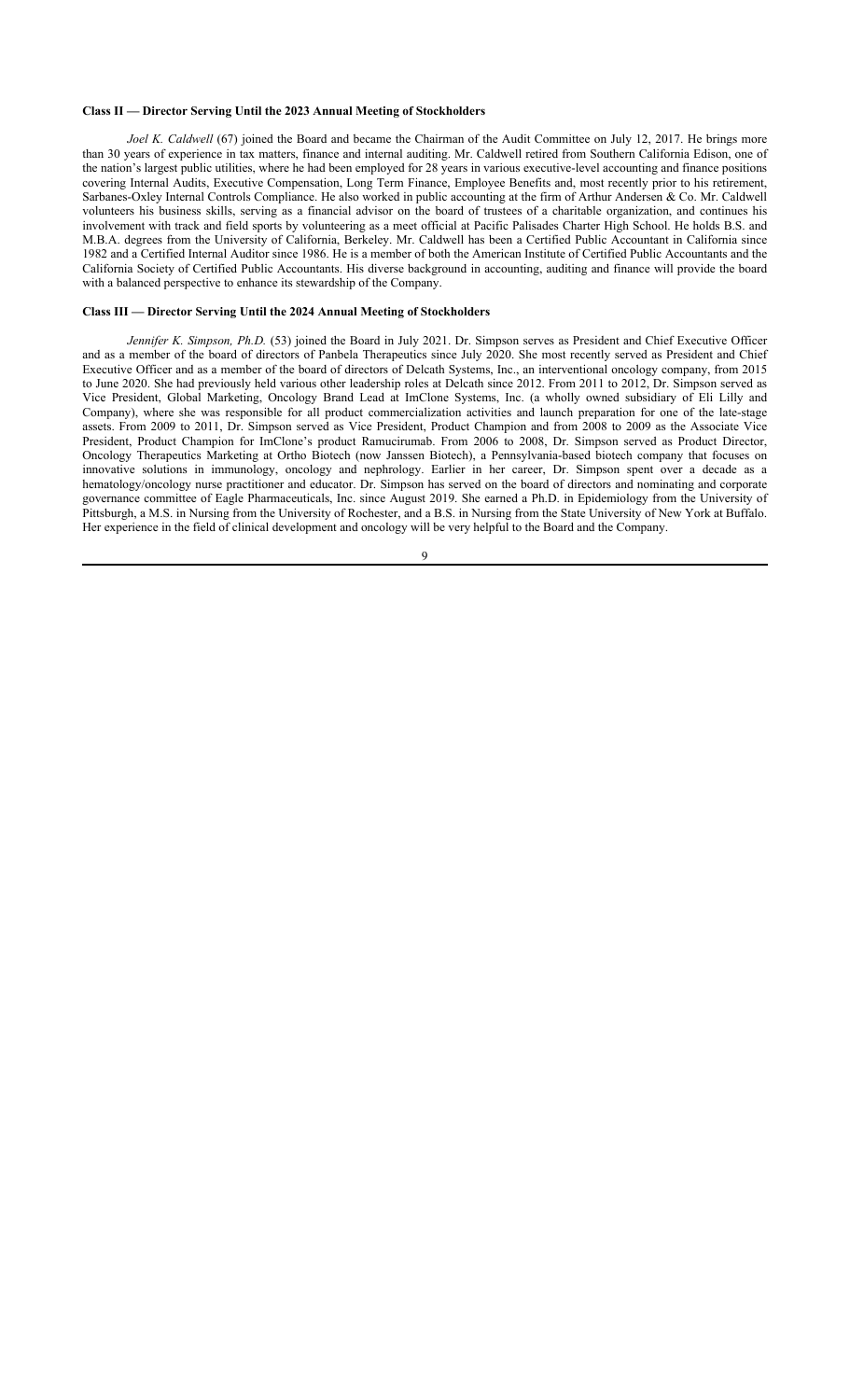## **CORPORATE GOVERNANCE**

## **Directors And Executive Officers**

The following table sets forth information concerning our current directors and executive officers:

|                           |     | <b>Class of</b>         |                                                   |
|---------------------------|-----|-------------------------|---------------------------------------------------|
| Name <sup>®</sup>         | Age | Director <sup>(2)</sup> | <b>Position</b>                                   |
| Louis Ignarro, $Ph.D.(1)$ | 80  |                         | Chairman of the Board $(3)(4)$                    |
| Joel Caldwell             | 66  |                         | Director <sup><math>(3)(4)</math></sup>           |
| Jennifer K Simpson, Ph.D. | 53  | Ш                       | Director                                          |
| Stephen Snowdy, Ph.D.     | 53  |                         | Chief Executive Officer                           |
| John Y. Caloz             | 70  |                         | Chief Financial Officer and Senior Vice-President |

\* Biographical information for each our directors is set forth in Proposal 1. See "SECURITY OWNERSHIP OF CERTAIN BENEFICIAL OWNERS AND MANAGEMENT - Executive Officers" for biographical information on our executive officers.

- (1) On March 8, 2022, Louis Ignarro resigned from the Board of Directors with his resignation effective immediately prior to the Annual Meeting. Dr. Ignarro is contractually obligated to step down as a director of the Board prior to the Annual Meeting.
- (2) Our Class I director serves until the 2022 annual meeting of our stockholders; our Class II director serves until the 2023 annual meeting of our stockholders, and our Class III directors serve until the 2024 annual meeting of our stockholders.
- (3) Members of our Audit Committee. Mr. Caldwell is Chairman of the Committee.
- (4) Members of our Compensation Committee. Dr. Ignarro is Chairman of the Committee.

#### **Meetings of the Board of Directors and Committees**

#### **Board of Directors**

The property, affairs and business of CytRx are conducted under the general supervision and management of our Board of Directors as called for under the laws of Delaware and our Bylaws. Mr. Kriegsman, our former Chief Executive Officer, also served as Chairman of our Board of Directors until his resignation on January 3, 2022. Dr. Ignarro currently serves as Chairman. Dr. Ignarro will resign as Chairman upon his resignation from the Board on July 26, 2022. Our Board of Directors has established two standing committees, the Audit Committee and the Compensation Committee to provide effective oversight of the Company.

The Board of Directors held six meetings in 2021. Each of our current directors attended at least 75% of the meetings of the board and of board committees on which the director served during this period.

#### **Director Independence**

Our Board of Directors has determined that the new director nominee, Mr. Claiborne, as well as Dr. Ignarro and the continuing directors, Mr. Caldwell and Dr. Simpson, are "independent" under the current independence standards of the OTC Markets, and have no material relationships with us (either directly or as a partner, shareholder or officer of any entity) that are inconsistent with a finding of their independence as members of our Board of Directors. Our Board has determined that the directors mentioned above also met the higher standards of the OTC Markets of "independence" for purposes of service as the members of our Audit Committee. In making these determinations, our Board of Directors has broadly considered all relevant facts and circumstances, recognizing that material relationships can include commercial, banking, consulting, legal, accounting, and familial relationships, among others.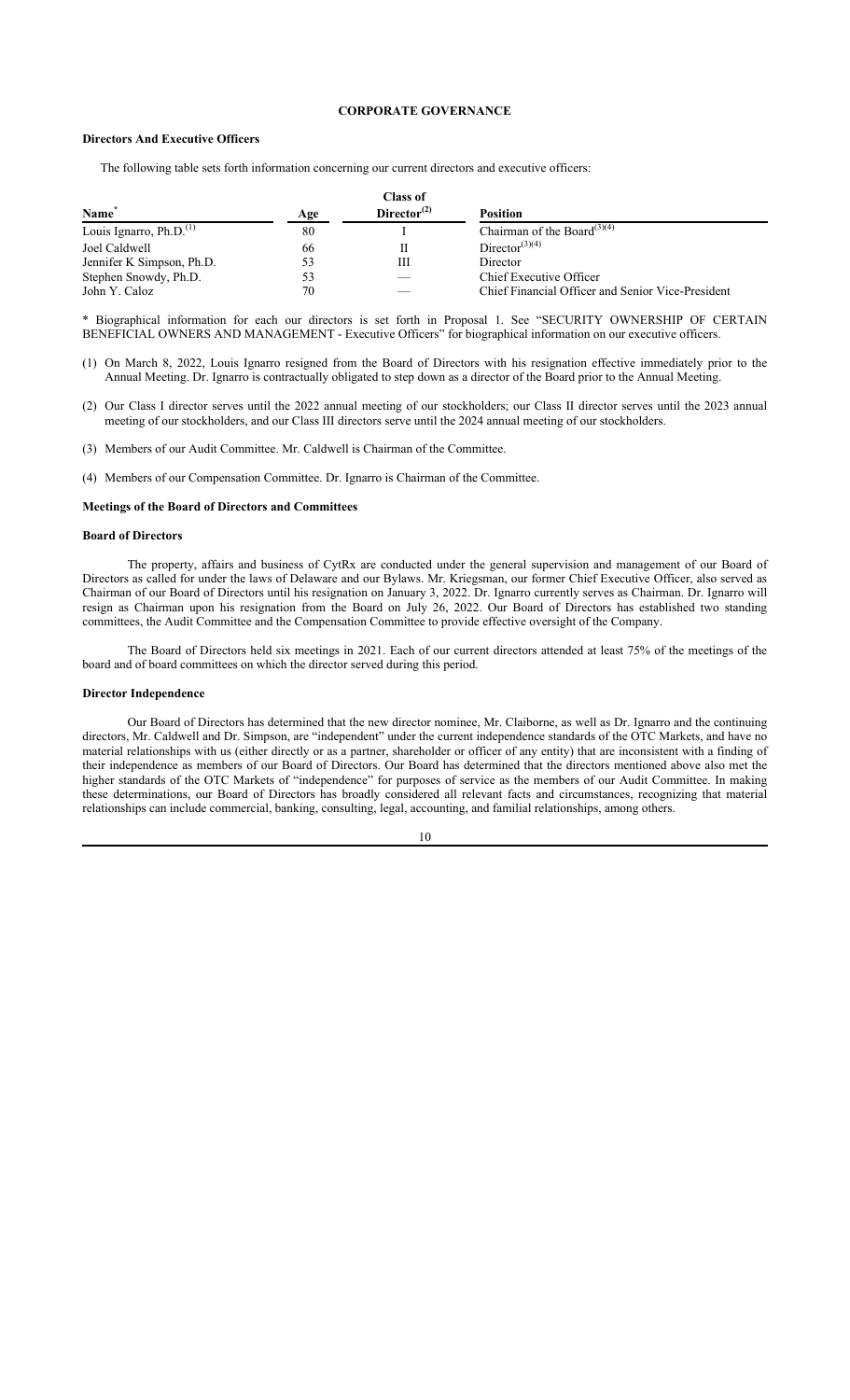The following table provides information concerning the current membership of our board committees:

| Name                   | Audit<br><b>Committee</b> | <b>Compensation</b><br><b>Committee</b> |
|------------------------|---------------------------|-----------------------------------------|
| Dr. Louis Ignarro*     |                           | Chair                                   |
| Mr. Joel Caldwell, CPA | Chair                     |                                         |

On March 8, 2022, Louis Ignarro resigned from the Board of Directors with his resignation effective immediately prior to the Annual Meeting (July 26, 2022). The Board of Directors intends to fill the resulting vacancies on the Audit Committee and Compensation Committee following the Annual Meeting.

## **Audit Committee**

Our Board of Directors has determined that each of the current members of the Audit Committee is "independent" under the current independence standards of the OTC Markets. Our Board of Directors has also determined that Mr. Caldwell is an audit committee financial expert.

The Audit Committee's responsibilities include oversight activities described below under the "Report of the Audit Committee." The Audit Committee reviews our financial structure, policies and procedures, appoints our independent registered public accounting firm, reviews with our independent registered public accounting firm the plans and results of the audit engagement, approves audit and permitted non-audit services provided by our independent registered public accounting firm, reviews the independence of our independent registered public accountants and reviews the adequacy of our internal accounting controls as well as of our ethics programs.

The Audit Committee has discussed with our independent registered public accounting firm the firm's independence from management and us, including the matters in the written disclosures required by the Independence Standards board and considered the compatibility of permitted non-audit services with the auditors' independence.

## **AUDIT COMMITTEE REPORT**

The following is the report of the Audit Committee with respect to CytRx Corporation's audited financial statements for the year ended December 31, 2021.

The primary function of the Audit Committee is to assist the Board of Directors in fulfilling its oversight responsibilities relating to:

- The quality and integrity of our financial statements and reports.
- Our independent registered public accounting firm's qualifications and independence.
- The performance of our internal audit function and our independent auditors.
- Compliance with our disclosure policy and applicable federal and state laws, including Delaware's duty of disclosure.

The Audit Committee operates under a written charter adopted by our Board of Directors, a copy of which is available on our website at www.cytrx.com.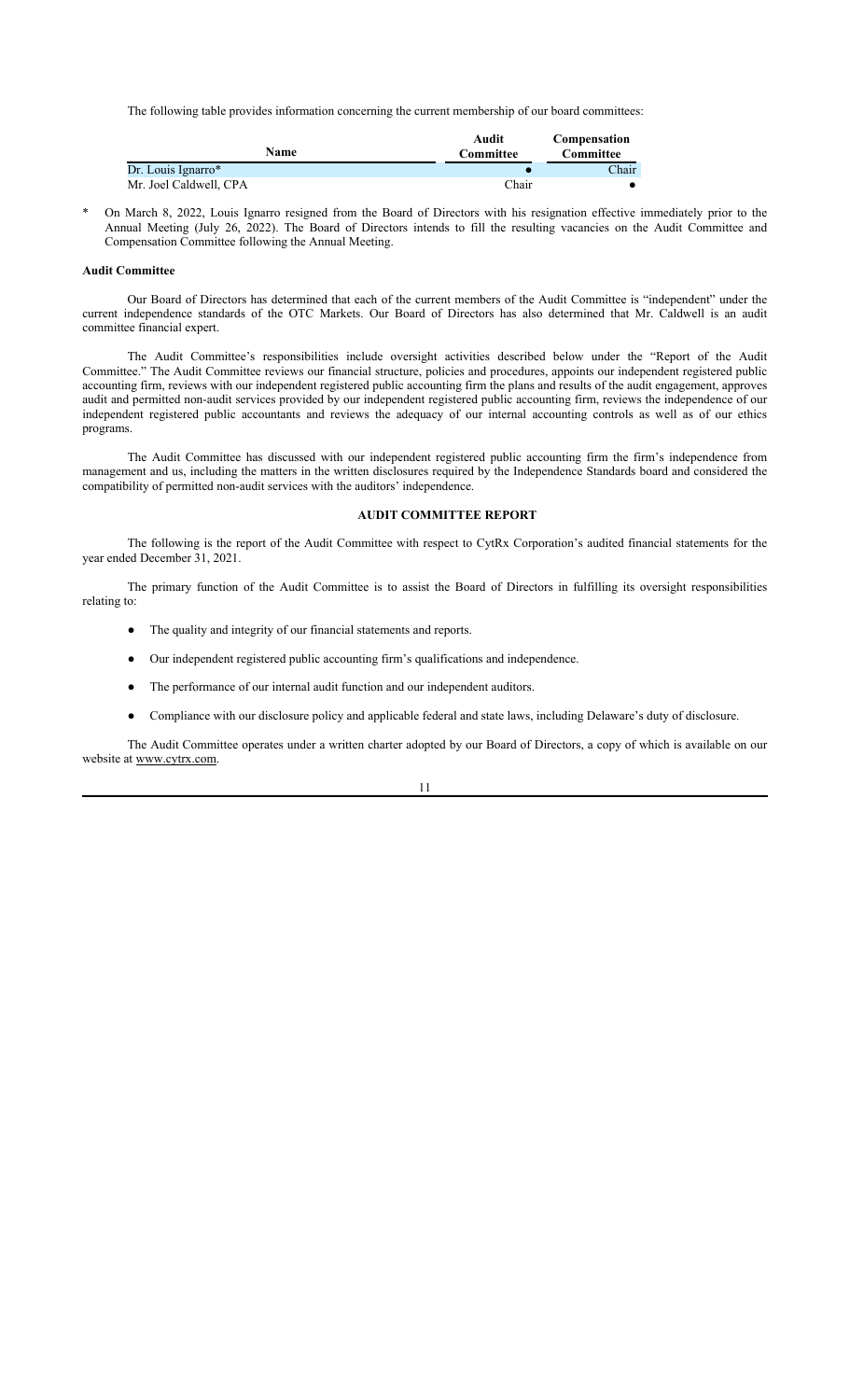The Audit Committee's primary duties and responsibilities are to:

- Serve as an independent and objective party to monitor our financial reporting process and internal control system.
- Review and appraise the audit efforts of our independent accountants and internal audit function.
- Provide an open avenue of communication among the independent accountants, our management and the Board of Directors.

The Audit Committee provides assistance to the Board of Directors in fulfilling its oversight responsibility to the stockholders, the investment community and others relating to our financial statements and the financial reporting process, our disclosure policy, our systems of internal accounting and financial controls, our internal audit function, the annual independent audit of our financial statements and the ethics programs established by our management and the Board of Directors. The Audit Committee has the sole authority (subject, if applicable, to stockholder ratification) to appoint or replace the outside auditors and is directly responsible for determining the compensation of the independent auditors. The Audit Committee also receives reports from the Disclosure Committee and Director of Communications Compliance.

The Audit Committee must pre-approve all auditing services and all permitted non-auditing services to be provided by the outside auditors. In general, the Audit Committee's policy is to grant such approval where it determines that the non-audit services are not incompatible with maintaining the auditors' independence and there are cost or other efficiencies in obtaining such services from the auditors as compared to other possible providers. During 2021, the Audit Committee approved all of the audit and non-audit services proposals submitted to it.

The Audit Committee met four times during 2021. The Audit Committee schedules its meetings with a view to ensuring that it devotes appropriate attention to all of its tasks. In discharging its oversight role, the Audit Committee is empowered to investigate any matter brought to its attention, with full access to all of our books, records, facilities and personnel, and to retain its own legal counsel and other advisers as it deems necessary or appropriate.

As part of its oversight of our financial statements, the Audit Committee reviews and discusses with both management and its outside auditors our interim financial statements and annual audited financial statements that are included in our Quarterly Reports on Form 10-Q and Annual Report on Form 10-K, respectively. Our management advised the Audit Committee in each case that all such financial statements were prepared in accordance with accounting principles generally accepted in the United States and reviewed significant accounting issues with the Audit Committee. These reviews included discussion with the outside auditors of matters required to be discussed under applicable rules, regulations and U.S. generally accepted auditing standards (including Auditing Standard No. 1301, "Communications with Audit Committees" as adopted by the Public Company Accounting Oversight Board ("PCAOB").

The Audit Committee has retained Weinberg & Company since June 2019 to audit our financial statements. The Audit Committee also has selected Weinberg & Company as our independent registered public accounting firm for fiscal 2022.

The Audit Committee discussed with Weinberg & Company, which audited our annual financial statements for 2021, matters relating to its independence, including a review of audit and non-audit fees and the letter and written disclosures made by Weinberg & Company to the Audit Committee as required by the PCAOB.

In addition, the Audit Committee reviewed initiatives aimed at strengthening the effectiveness of CytRx's internal control structure. As part of this process, the Audit Committee continues to monitor and review staffing levels and steps taken to implement recommended improvements in internal procedures and controls.

Taking all of these reviews and discussions into account, the Audit Committee recommended to our Board of Directors that our audited financial statements be included in our Annual Report on Form 10-K for the fiscal year ended December 31, 2021, filed with the SEC.

Respectfully submitted,

Audit Committee:

Joel Caldwell, CPA, Chair Louis Ignarro, Ph.D.\*

\* Dr. Ignarro will step down from the Audit Committee upon his resignation from the Board effective immediately prior to the Annual Meeting (July 26, 2022).

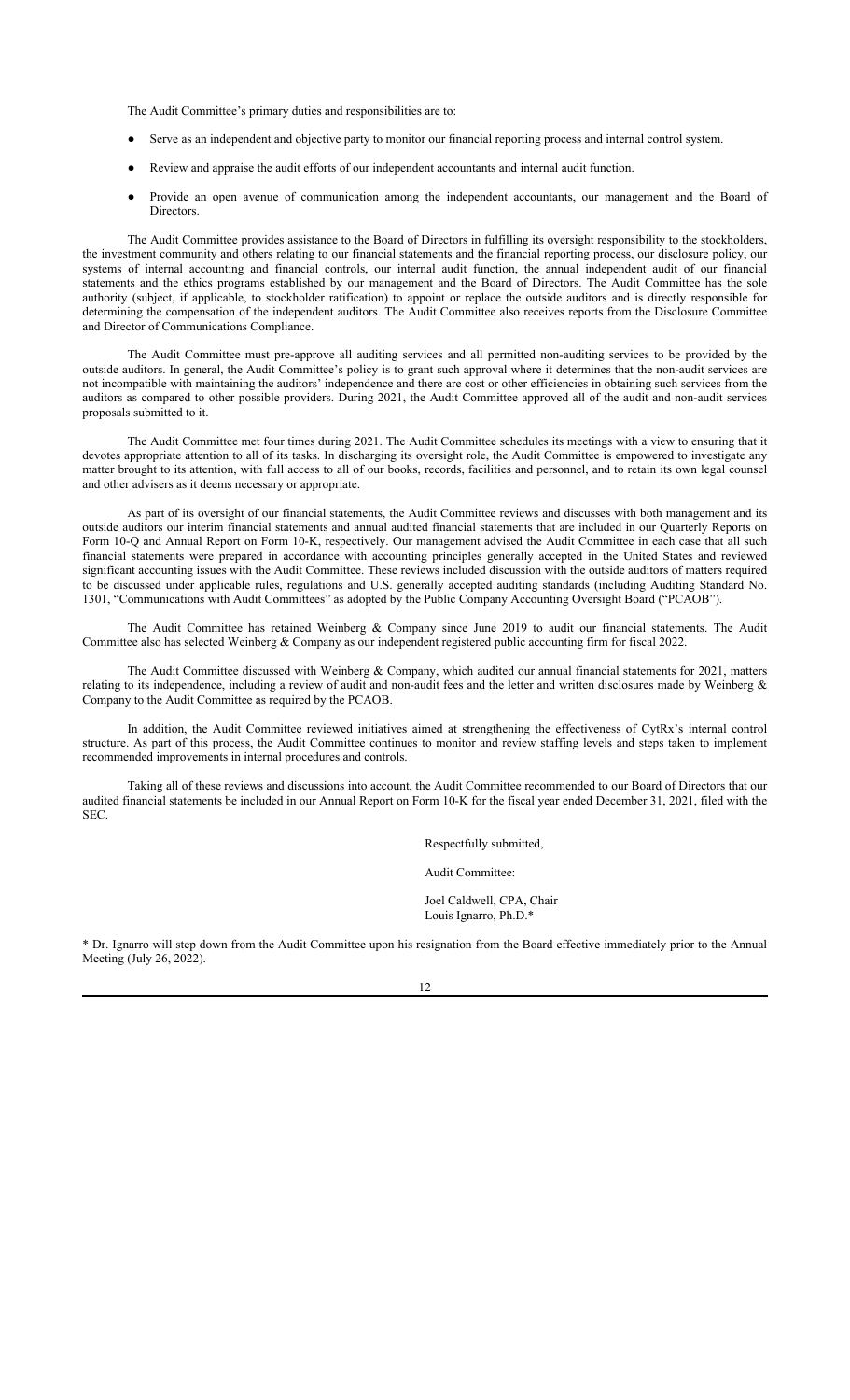#### **Compensation Committee**

The Compensation Committee is authorized to determine the annual salaries and bonuses of our officers and to make and approve in its sole discretion, stock option grants and other discretionary awards under our stock option or other equity incentive plans to all persons who are Board members or officers, and shall approve the amount of stock options annually granted to staff. The Committee also is authorized to interpret our stock option plans, to prescribe, amend and rescind rules and regulations relating to the plans, to determine the term and provisions of the respective option agreements, and to make all other determinations deemed necessary or advisable for the administration of the plans. The Compensation Committee is also authorized to approve all special perquisites, special cash payments and other special compensation and benefit arrangements for officers The Compensation Committee operates pursuant to a written charter, a copy of which is available on our website at www.cytrx.com. Our Board of Directors has determined that each of the current members of the Compensation Committee, Dr. Ignarro and Mr. Caldwell, is "independent" under the current independence standards of the OTC Markets for purposes of service on the Compensation Committee.

The Compensation Committee has reviewed our compensation policies and practices for all employees, including our named executive officers, as they relate to risk management practices and risk-taking incentives, and has determined that there are no risks arising from these policies and practices that are reasonably likely to have a material adverse effect on us.

The Compensation Committee held one meeting during 2021.

## **Director Nominations**

The Company does not have a standing nominating committee or a nominating committee charter. The full Board of Directors performs the functions of a nominating committee pursuant to procedures adopted by the Board of Directors. The Board of Directors has no stated specific minimum requirements that must be met by a candidate for a position on the Board of Directors other than those set forth in our By-laws. The Board of Directors may, when appropriate, retain an executive search firm and other advisors to assist it in identifying candidates for the Board.

#### *Diversity*

The Board is responsible for assembling for stockholder consideration director nominees who, taken together, have appropriate experience, qualifications, attributes, and skills to function effectively as a board. The Board periodically reviews its composition in light of our changing requirements, its assessment of its performance, and the input of stockholders and other key constituencies. The Board looks for certain characteristics common to all Board members, including integrity, strong professional reputation and record of achievement, constructive and collegial personal attributes, and the ability and commitment to devote sufficient time and energy to board service. In addition, they seek to include on the Board of Directors a complementary mix of individuals with diverse backgrounds and skills reflecting the broad set of challenges that the Board of Directors confronts. These individual qualities can include matters such as experience in our company's industry, technical experience (*i.e.*, medical or research expertise), experience gained in situations comparable to the company's, leadership experience, and relevant geographical diversity.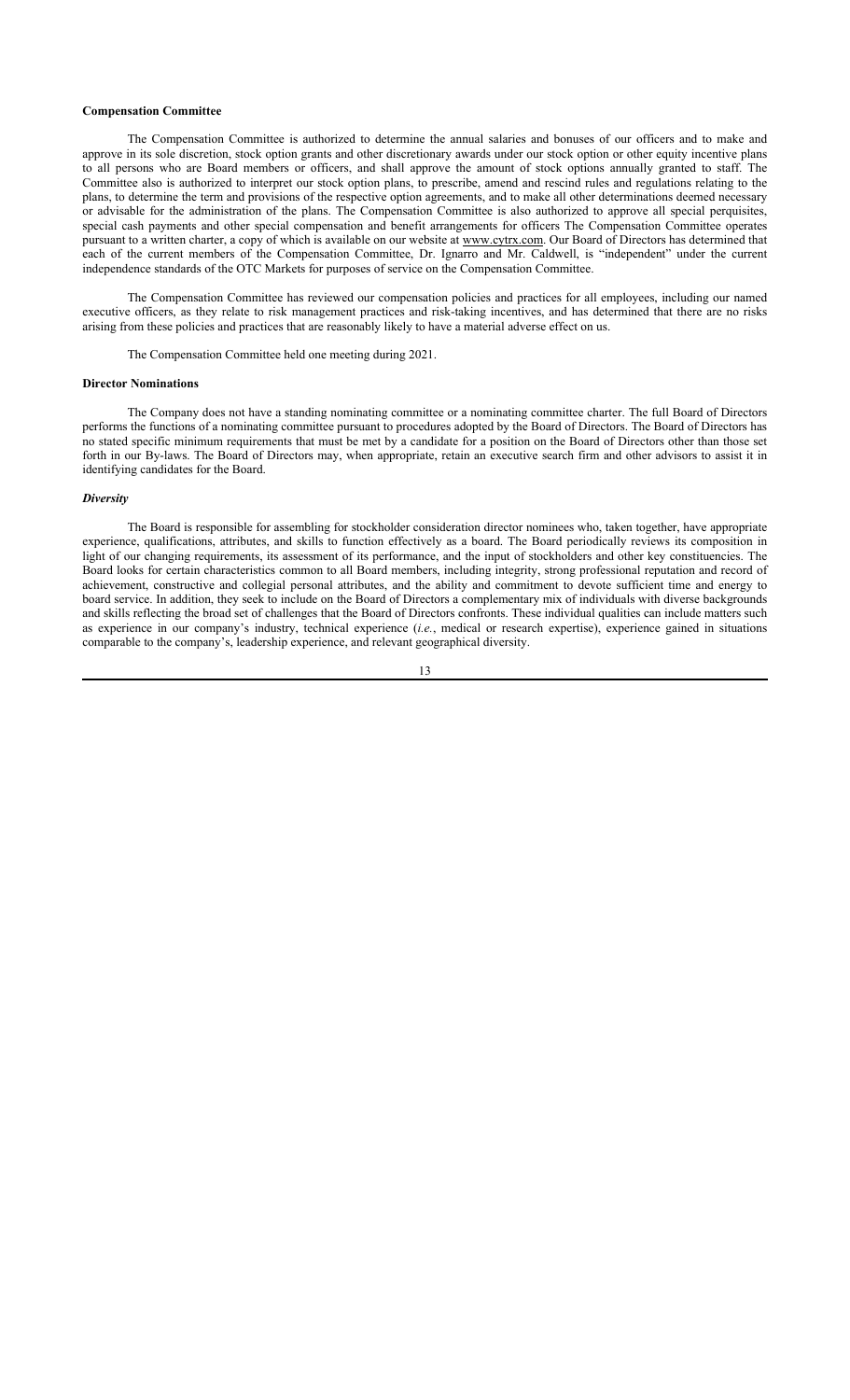#### *Stockholder Recommendations of Director Candidates*

The policy of the Board of Directors is that a stockholder wishing to submit recommendations for director candidates for consideration as nominees of the Board of Directors for election at an annual meeting of stockholders must do so in writing no later than 120 days nor more than 150 days before the anniversary of the mailing date of the previous year's proxy statement. The written recommendation must include the following information:

- A statement that the writer is a stockholder and is proposing a candidate for consideration, and include the name and address of the stockholder and the number of shares of our common stock which the stockholder owns beneficially or of record.
- The name and contact information for the candidate.
- A statement of the candidate's business and educational experience.
- The number of shares of our common stock, if any, owned either beneficially or of record by the candidate and the length of time such shares have been so owned.
- The written consent of the candidate to serve as a director if nominated and elected.
- Information regarding any relationship or understanding between the proposing stockholder and the candidate.
- A statement that the proposed candidate has agreed to furnish us all information as we deem necessary to evaluate such candidate's qualifications to serve as a director.

Any recommendations in proper form received from stockholders will be evaluated in the same manner that potential nominees recommended by our board members or management are evaluated.

#### *Stockholder Nominations of Directors*

Our Bylaws specify the procedures by which stockholders may nominate director candidates directly, as opposed to merely recommending a director candidate to the Board of Directors as described above. Any stockholder nominations must comply with the requirements of our Bylaws and should be addressed to: Corporate Secretary, CytRx Corporation, 11726 San Vicente Boulevard, Suite 650, Los Angeles, California 90049. Any stockholder making a nomination must do so in writing no later than 120 days nor more than 150 days before the anniversary of the mailing date of the previous year's proxy statement for stockholder proposals.

#### **Stockholder Communication with Board Members**

Stockholders who wish to communicate with our board members may contact us by telephone, facsimile or regular mail at our principal executive office. Written stockholder communications specifically marked as a communication for our Board of Directors or a particular director, will be forwarded unopened to the Chairman of the Board or to the particular director to which they are addressed, or presented to the full board or the particular director at the next regularly scheduled board meeting. In addition, stockholder communications received by us via telephone or facsimile for our Board of Directors or a particular director will be forwarded to our board or the particular director by an appropriate officer.

## **Code of Ethics**

We have adopted a Code of Ethics applicable to all employees, including our principal executive officer, principal financial officer and principal accounting officer, a copy of which is available on our website at www.cytrx.com. If we make any amendments to the Code of Ethics or grant any waiver from a provision of the Code of Ethics to any director or executive officer, we will promptly disclose the nature of the amendment or waiver on our website at www.cytrx.com.We will furnish, without charge, a copy of our Code of Ethics upon request. Such requests should be directed to Attention: Corporate Secretary, 11726 San Vicente Boulevard, Suite 650, Los Angeles, California, or by telephone at 310-826-5648.

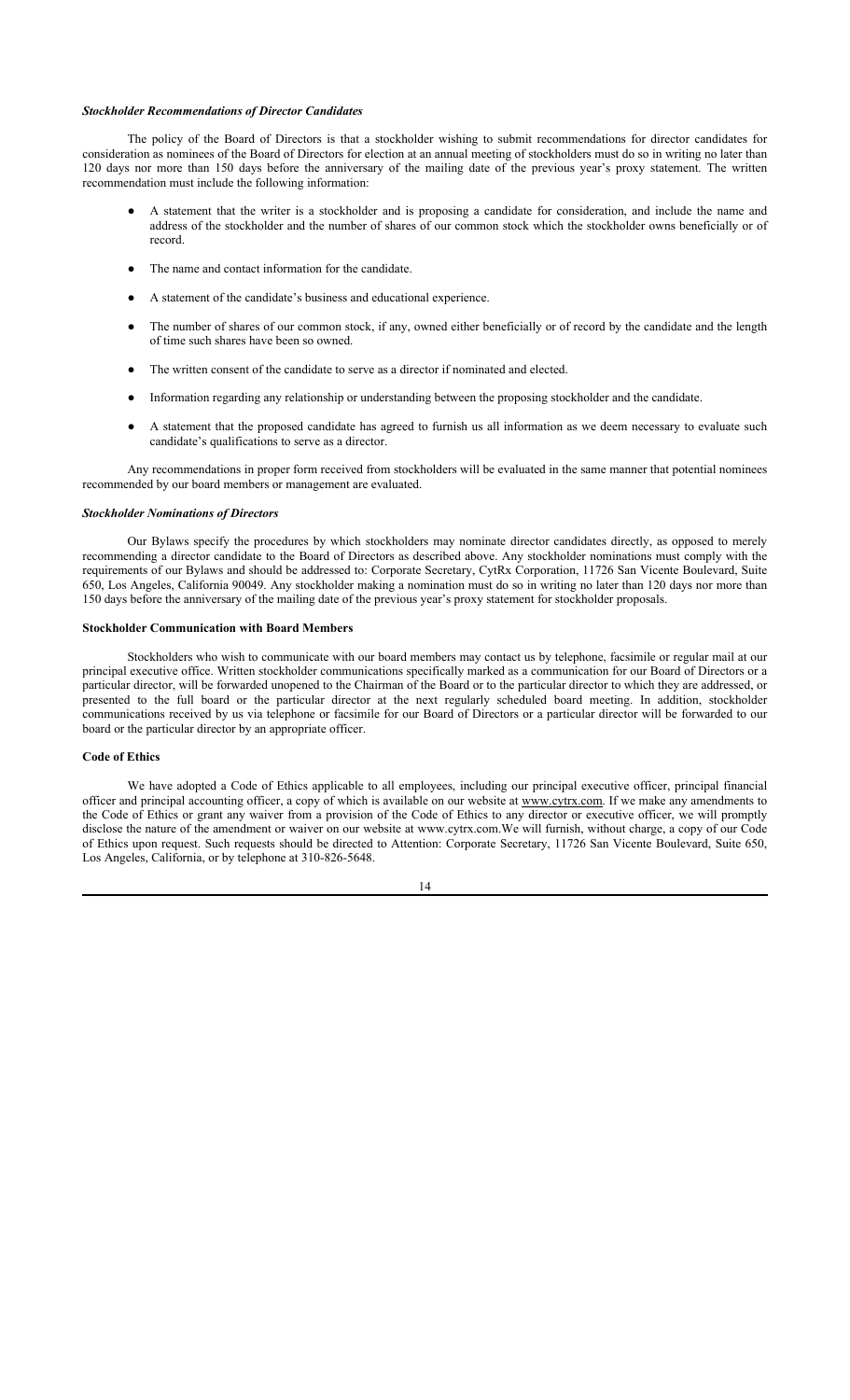#### **Board Leadership Structure**

On January 3, 2022, the Board appointed Dr. Ignarro as Chairman of the Board and Mr. Caldwell as Lead Director. Mr. Caldwell ceased to be a Lead Director upon his resignation as a Class I director in connection with his appointment as a Class II director on May 29, 2022. The Chairman of the Board presides at all meetings of our Board of Directors (but not at its executive sessions) and exercises and performs such other powers and duties as may be assigned to him from time to time by the board or prescribed by our Bylaws.

Our Board of Directors has no established policy on whether it should be led by a Chairman who is also the Chief Executive Officer, but periodically considers whether combining, or separating, the role of Chairman and Chief Executive Officer is appropriate. Upon the resignation of Mr. Kriegsman as Chairman and Chief Executive Officer, the roles of Chairman and Chief Executive Officer were separated. The Board of Directors intends to appoint Ms. Simpson as Interim Chair of the Board of Directors following the Annual Meeting. The Board will continue to assess whether this leadership structure is appropriate and will adjust it as it deems appropriate.

#### **Board of Directors' Role in Risk Oversight**

In connection with its oversight responsibilities, our Board of Directors, including the Audit Committee, periodically assesses the significant risks that we face. These risks include, but are not limited to, financial, technological, competitive, and operational risks. Our Board of Directors administers its risk oversight responsibilities through our Chief Executive Officer and Chief Financial Officer, who review and assess the operations of our business as well as operating management's identification, assessment and mitigation of the material risks affecting our operations.

#### **Employee, Officer, and Director Hedging Policy**

All of the Company's directors, officers, management level employees and certain other employees are subject to the Company's policy on hedging, which is included in the Company's Statement of Policy on Securities Trading. Under the terms of this policy, directors, officers and employees may not enter into hedging or monetization transactions (such as zero-cost dollars and forward sale contracts) or similar arrangements with respect to company securities.

### **Transactions with Related Persons**

## **General**

Our Audit Committee is responsible for reviewing and approving, as appropriate, all transactions with related persons, in accordance with its Charter.

Transactions between us and one or more related persons may present risks or conflicts of interest or the appearance of conflicts of interest. Our Code of Ethics requires all employees, officers and directors to avoid activities or relationships that conflict, or may be perceived to conflict, with our interests or adversely affect our reputation. It is understood, however, that certain relationships or transactions may arise that would be deemed acceptable and appropriate so long as there is full disclosure of the interest of the related parties in the transaction and review and approval by disinterested directors to ensure there is a legitimate business reason for the transaction and that the transaction is fair to us and our stockholders.

As a result, the procedures followed by the Audit Committee to evaluate transactions with related persons require:

- That all related person transactions, all material terms of the transactions, and all the material facts as to the related person's direct or indirect interest in, or relationship to, the related person transaction must be communicated to the Audit Committee; and
- That all related person transactions, and any material amendment or modification to any related person transaction, be reviewed and approved or ratified by the Audit Committee.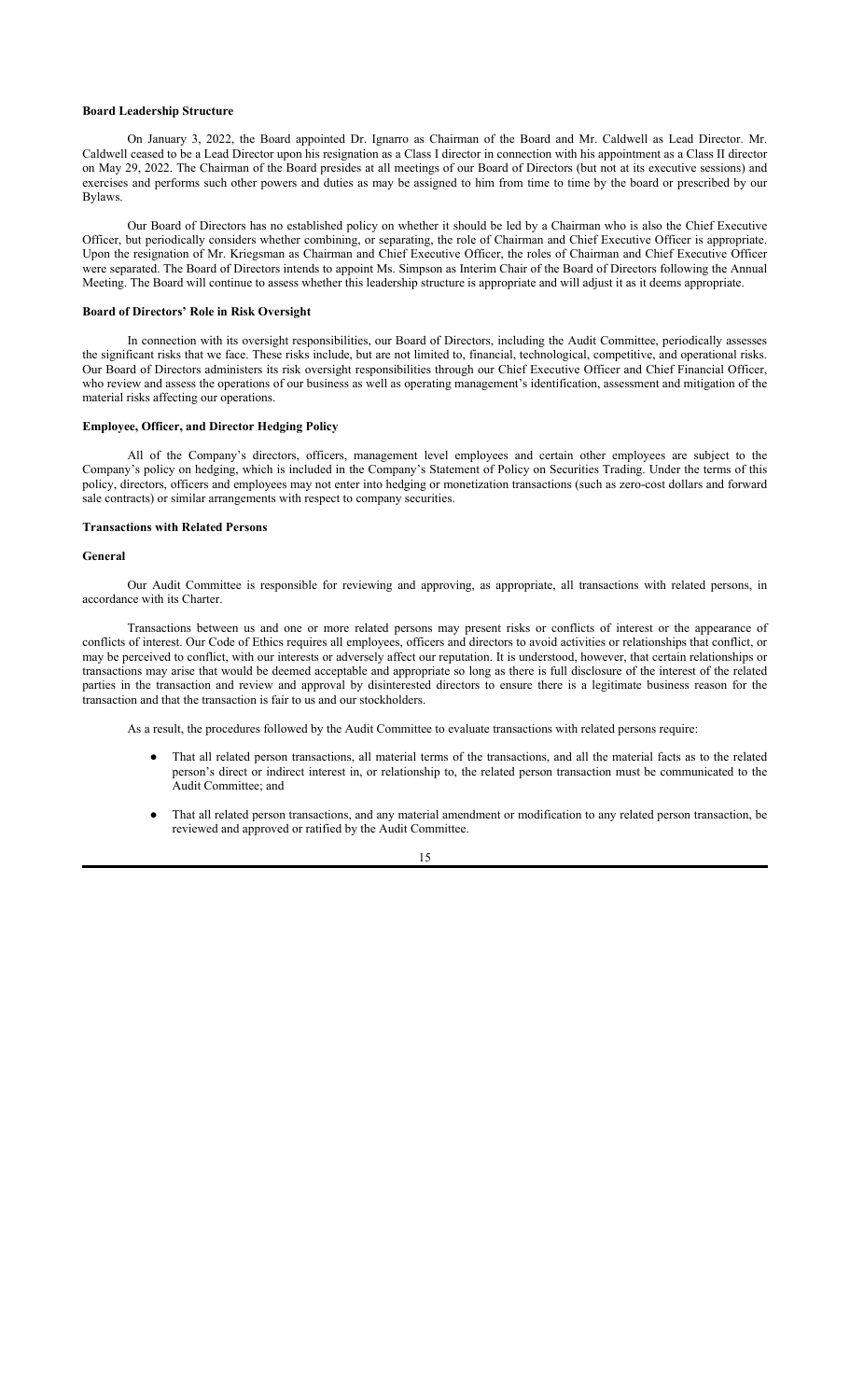Our Audit Committee will evaluate related person transactions based on:

- Information provided by members of our Board of Directors in connection with the required annual evaluation of director independence;
- Pertinent responses to the Directors' and Officers' Questionnaires submitted periodically by our officers and directors and provided to the Audit Committee by our management;
- Background information on nominees for director provided by our Board of Directors; and
- Any other relevant information provided by any of our directors or officers.

In connection with its review and approval or ratification, if appropriate, of any related person transaction, our Audit Committee is to consider whether the transaction will compromise standards included in our Code of Ethics. In the case of any related person transaction involving an outside director or nominee for director, the Audit Committee also is to consider whether the transaction will compromise the director's status as an independent director as prescribed in the standards of the OTC Markets pertaining to companies traded on OTCQB.

#### *Kriegsman Separation Agreement*

In connection with Mr. Kriegsman's departure from his roles as an officer of the Company and the Chairman of the Board of Directors, the Company and Mr. Kriegsman entered into a General Release and Separation Agreement, dated January 3, 2022. This transaction was approved by the Board of Directors in December 2021.

In connection with the execution of the Separation Agreement, Mr. Kriegsman's existing executive employment agreement, as amended (the "Prior Employment Agreement"), was terminated; provided, however, that certain surviving customary confidentiality provisions and milestone and royalty payments as defined in the Prior Employment Agreement remain in full force and effect.

#### **Applicable Definitions**

For purposes of our Audit Committee's review:

- "Related person" has the meaning given to such term in Item 404(a) of Securities and Exchange Commission Regulation S-K ("Item 404(a)"); and
- "Related person transaction" means any transaction for which disclosure is required under the terms of Item 404(a) involving us and any related persons.

#### **Board Member Attendance at Annual Meetings**

Our Governance Guidelines state that our directors are expected to attend the Company's annual meeting of stockholders. However, due to the COVID-19 pandemic, our directors did not attend the 2021 Annual Meeting in person.

#### **Delinquent Section 16(a) Reports**

Each of our executive officers and directors and persons who owns more than 10% of our outstanding shares of Common Stock is required under Section 16(a) of the Securities Exchange Act to file with the SEC initial reports of ownership and reports of changes in ownership of our Common Stock. Based solely on our review of these reports and of copies of reports we have received, as well as written representations from certain reporting persons, we believe that our directors and executive officers and greater than 10% stockholders for the fiscal year ended December 31, 2021, timely complied with all applicable Section 16(a) filing requirements, other than the inadvertent late filing of one Form 3 for Ms. Simpson reporting no ownership positions.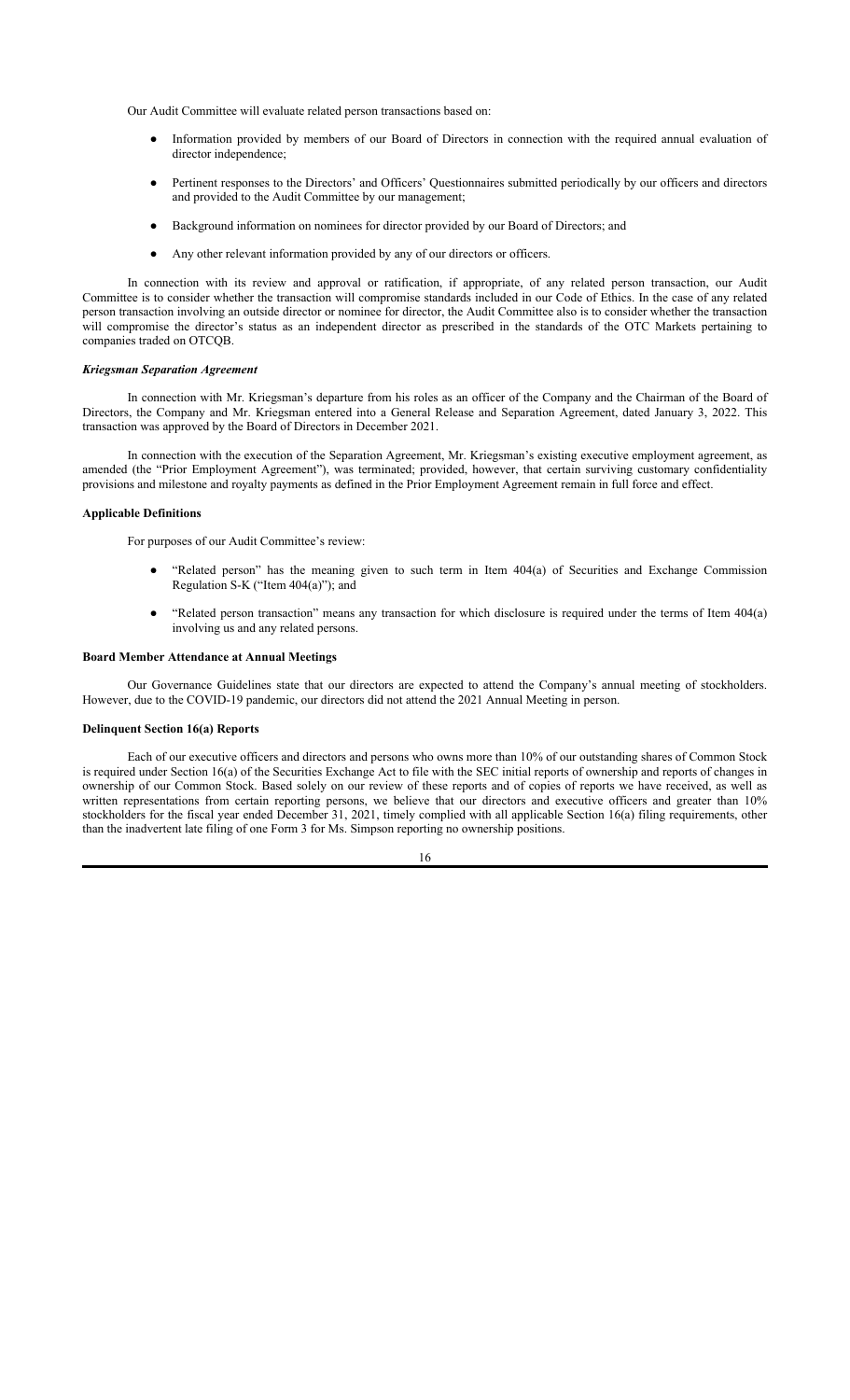## **SECURITY OWNERSHIP OF CERTAIN BENEFICIAL OWNERS AND MANAGEMENT**

Based solely upon information made available to us, the following tables set forth information with respect to the beneficial ownership of our Common Stock, Series C Preferred Stock and Series D Preferred Stock as of May 31, 2022 by: (1) each person who is known by us to beneficially own more than five percent of our Common Stock; (2) each of our directors; (3) our named executive officers listed in the Summary Compensation Table under the caption "Executive Compensation"; and (4) all of our executive officers and directors as a group. Each of the foregoing persons is referred to herein as a "Reporting Person."

Beneficial ownership is determined in accordance with the SEC rules. Shares of Common Stock subject to warrants or options that are presently exercisable, or exercisable within 60 days of May 31, 2022, which are indicated by footnote, are deemed outstanding in computing the percentage ownership of the person holding the options, but not in computing the percentage ownership of any other person. Except as otherwise indicated, the holders listed below have sole voting and investment power with respect to all shares of common stock shown, subject to applicable community property laws. An asterisk (\*) represents beneficial ownership of less than 1%. Percentage ownership is based on 45,037,391 shares of Common Stock, 2,752 shares of Series C Preferred Stock and 48,165.079 shares of Series D Preferred Stock outstanding as of May 31, 2022.

|                                                                           | <b>Shares</b> of    | Percent of          |
|---------------------------------------------------------------------------|---------------------|---------------------|
| <b>Name of Beneficial Owner</b>                                           | <b>Common Stock</b> | <b>Common Stock</b> |
| <b>Named Executive Officers, Directors and Director Nominees</b>          |                     |                     |
| Louis Ignarro, Ph.D.                                                      | 597,213(1)          | 1.4%                |
| Stephen Snowdy, Ph.D.                                                     | $\theta$            | $*0/0$              |
| Joel Caldwell                                                             | 335, 373(2)         | $*9/0$              |
| Jennifer Simpson, Ph.D.                                                   | $25,000^{(3)}$      | $*0/0$              |
| John Y. Caloz                                                             | 592,424(4)          | 1.4%                |
| Cary Claiborne                                                            | $\theta$            | $0\%$               |
| Steven A. Kriegsman                                                       | $3,668,038^{(5)}$   | 8%                  |
| All executive officers, directors and nominees as a group (seven persons) | 5,218,048(6)        | 11.38%              |
|                                                                           |                     |                     |
| Name and Address of 5% Beneficial Owners                                  |                     |                     |
| Armistice Capital LLC                                                     | 4,304,105(7)        | 9.56%               |

510 Madison Ave, 7<sup>th</sup> floor New York, NY 10022

(1) Includes 166,667 shares subject to options.

(2) Includes 60,000 shares subject to options.

- (3) Includes 25,000 restricted shares.
- (4) Includes 591,667 shares subject to options.
- (5) Based on Form 4 filed with the SEC on August 13, 2020, which reported 3,668,038 shares of common stock beneficially owned by Mr. Kriegsman. Mr. Kriegsman resigned from his position as Chief Executive Officer as of January 3, 2022. Open market purchases or sales, if any, by Mr. Kriegsman of our common stock since the date Mr. Kriegsman resigned as our Chief Executive Officer are not known to us or reported in this table.
- (6) Includes 818,334 shares subject to options.
- (7) Based on a Schedule 13G jointly filed on February 15, 2022 by Armistice Capital, LLC ("Armistice") and Steven Boyd. Armistice and Mr. Boyd each hold shared voting power and shared dispositive power with respect to 4,304,105 shares of Common Stock. Does not include shares of common stock underlying Series C Preferred Stock that are currently not issuable as a result of a 9.99 percent beneficial ownership blocker on the conversion of Series C Preferred Stock.

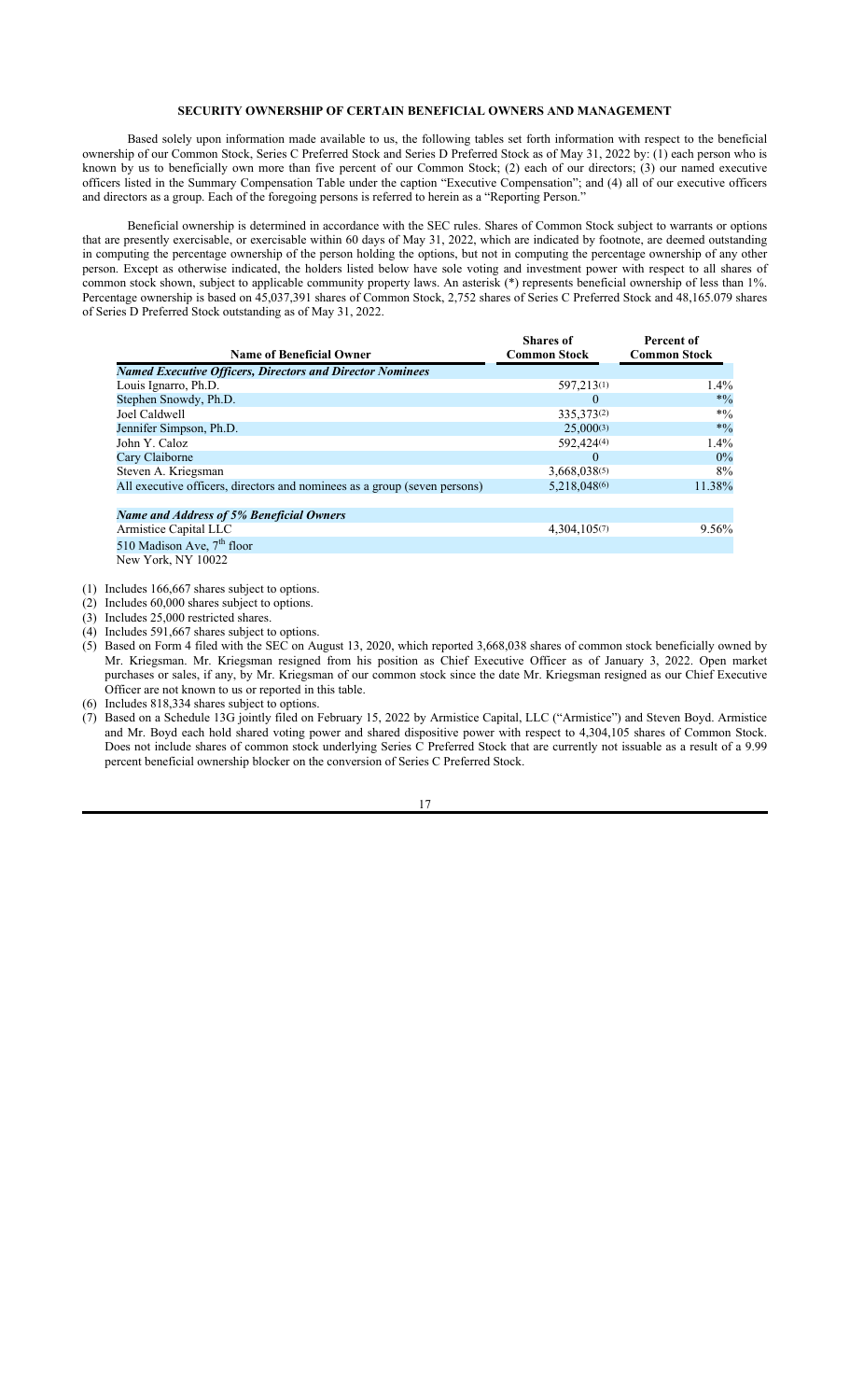|                                                                           | <b>Shares</b> of<br><b>Series C Preferred</b> | <b>Percent of Series C</b> |
|---------------------------------------------------------------------------|-----------------------------------------------|----------------------------|
| <b>Name of Beneficial Owner</b>                                           | <b>Stock</b>                                  | <b>Preferred Stock</b>     |
| <b>Named Executive Officers, Directors and Director Nominees</b>          |                                               |                            |
| All executive officers, directors and nominees as a group (seven persons) | $_{0}$                                        | $0\%$                      |
|                                                                           |                                               |                            |
| <b>Name and Address of 5% Beneficial Owners</b>                           |                                               |                            |
| Armistice Capital LLC                                                     | 2,752(1)                                      | $100.0\%$                  |
| 510 Madison Ave, $7th$ floor                                              |                                               |                            |
| New York, NY 10022                                                        |                                               |                            |

(1) Based on a Schedule 13G jointly filed on February 15, 2022 by Armistice and Steven Boyd. Armistice and Mr. Boyd each hold shared voting power and shared dispositive power with respect to 2,752 shares of Series C Preferred Stock.

| <b>Name of Beneficial Owner</b>                                           | <b>Shares of Series D</b><br><b>Preferred Stock (1)</b> | <b>Percent of Series D</b><br><b>Preferred Stock</b> |
|---------------------------------------------------------------------------|---------------------------------------------------------|------------------------------------------------------|
| <b>Named Executive Officers, Directors and Director Nominees</b>          |                                                         |                                                      |
| Louis Ignarro, Ph.D.                                                      | 430.546                                                 | $*0/0$                                               |
| Stephen Snowdy, Ph.D.                                                     | $\Omega$                                                | $*0/0$                                               |
| Joel Caldwell                                                             | 275.373                                                 | $*0/0$                                               |
| Jennifer Simpson, Ph.D.                                                   | 25                                                      | $*0/0$                                               |
| John Y. Caloz                                                             | 0.757                                                   | $*9/0$                                               |
| Cary Claiborne                                                            | $\Omega$                                                | $*0/0$                                               |
| Steven A. Kriegsman                                                       | 3,668.038                                               | $7.62\%$                                             |
| All executive officers, directors and nominees as a group (seven persons) | 4,399.714                                               | 9.13%                                                |
| <b>Name and Address of 5% Beneficial Owners</b>                           |                                                         |                                                      |
| Armistice Capital LLC                                                     | 4,304.105                                               | 8.94%                                                |
| 510 Madison Ave, $7th$ floor                                              |                                                         |                                                      |
| New York, NY 10022                                                        |                                                         |                                                      |

(1) Each share of Series D Preferred Stock will entitle the holder thereof to 1,000,000 votes per share (and, for the avoidance of doubt, each fraction of a share of Series D Preferred Stock will have a ratable number of votes).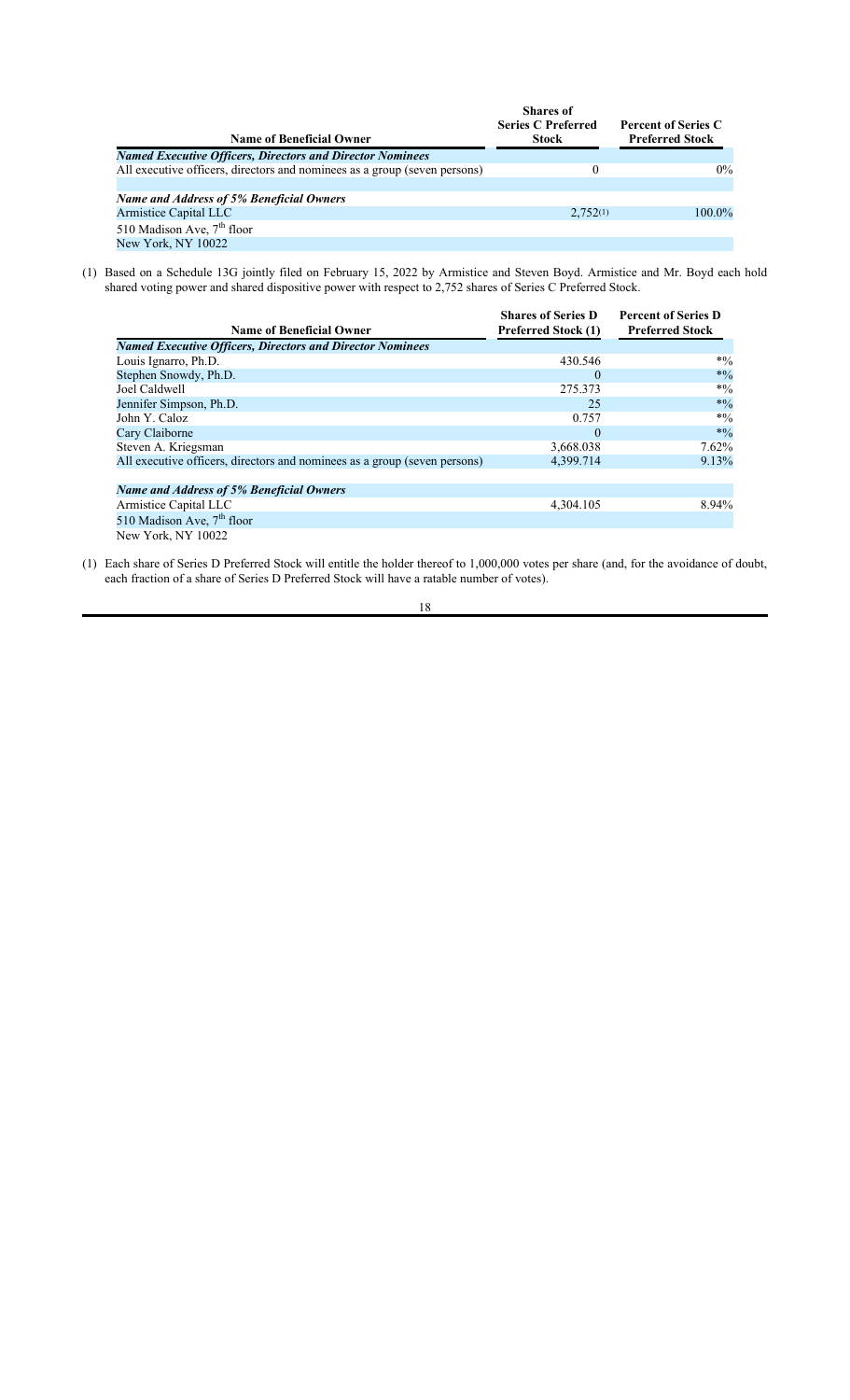## **Executive Officers**

Set forth below is information regarding our current executive officers. Each officer's age is indicated in parentheses after his name.

*Stephen Snowdy, Ph.D*. (53) was appointed Chief Executive Officer on January 3, 2022, effective January 10, 2022. Dr. Snowdy is a scientist, serial entrepreneur and medical venture capitalist with two decades of experience in life science investing and executive management. Dr. Snowdy joins from Visioneering Technologies, Inc. (ASX: VTI), where he was Chief Executive Officer and Executive Director. Dr. Snowdy previously served as Chief Executive Officer at Abby Med LLC, a start-up pharmaceutical company dedicated to the development of a novel class of cancer drugs. Prior to that, Dr. Snowdy was Chairman and Chief Executive Officer of Calosyn Pharma, Inc., a Phase 2 osteoarthritis company, and was a partner for several years at a top-tier medical venture capital firm. Dr. Snowdy simultaneously earned a PhD in Neurobiology and an MBA from the University of North Carolina. Dr. Snowdy studied Chemical Engineering and Chemistry at the University of Florida, where he also completed two years of postbaccalaureate study in cardiopharmacology. His academic training followed service in the United States Navy Special Forces.

*John Y. Caloz* (70) joined us in October 2007 as our Chief Accounting Officer. In January 2009 Mr. Caloz was named Chief Financial Officer. In August 2020 he was named Senior Vice President. He has a history of providing senior financial leadership in the life sciences sector, as Chief Financial Officer of Occulogix, Inc, a NASDAQ listed, medical therapy company. Prior to that, Mr. Caloz served as Chief Financial Officer of IRIS International Inc., a Chatsworth, CA based medical device manufacturer. He served as Chief Financial Officer of San Francisco-based Synarc, Inc., a medical imaging company, and from 1993 to 1999 he was Senior Vice President, Finance and Chief Financial Officer of Phoenix International Life Sciences Inc. of Montreal, Canada, which was acquired by MDS Inc. in 1999. Mr. Caloz was a partner at Rooney, Greig, Whitrod, Filion & Associates of Saint Laurent, Quebec, Canada, a firm of Chartered Accountants specializing in research and development and high-tech companies, from 1983 to 1993. Mr. Caloz, a Chartered Professional Accountant and Chartered Accountant, holds a degree in Accounting from York University, Toronto, Canada.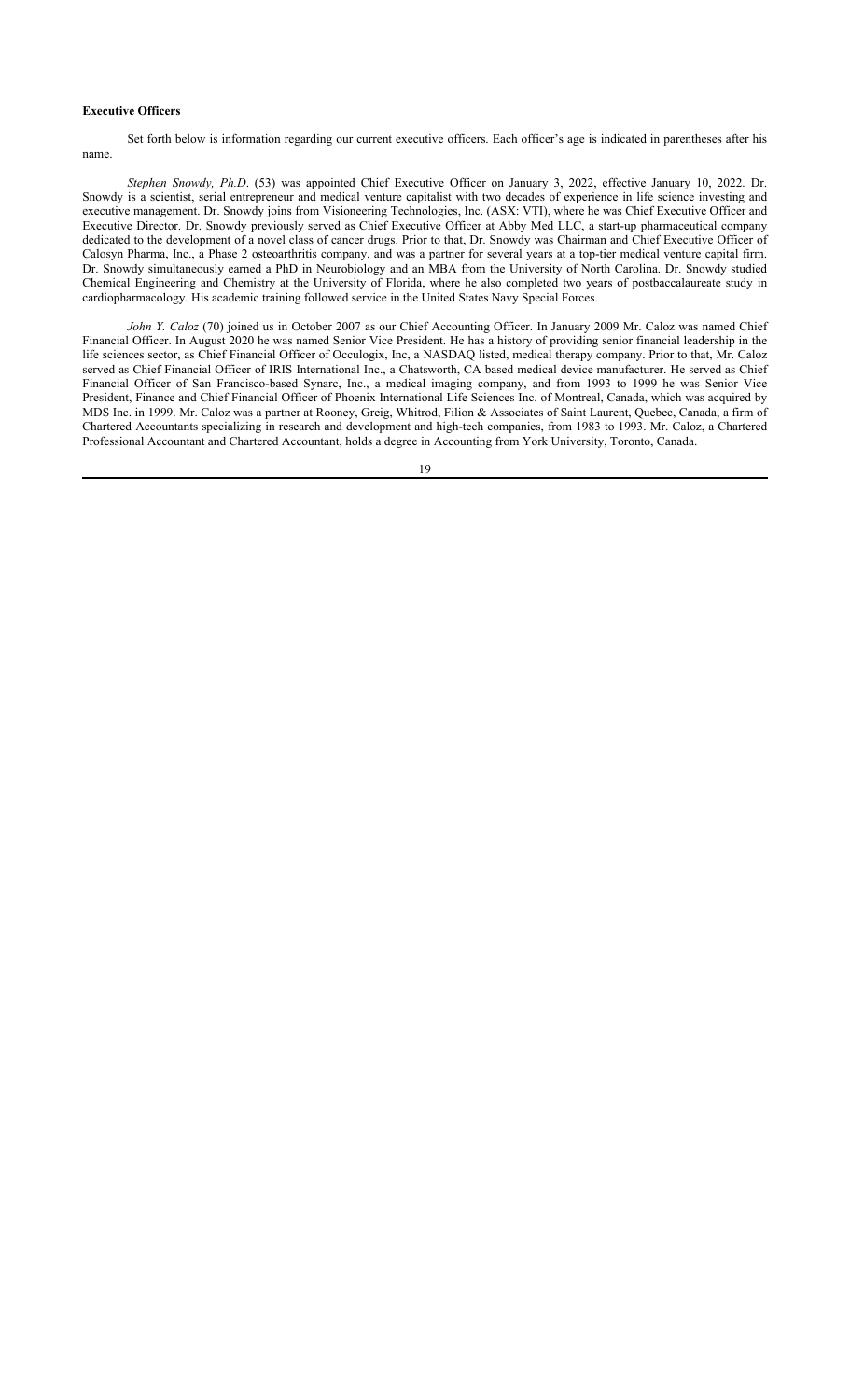## **EXECUTIVE COMPENSATION**

## **Summary Compensation Table**

The following table provides information regarding the compensation earned during the fiscal years ended December 31, 2021 and 2020 by (i) individuals serving as our principal executive officer during the fiscal year ended December 31, 2021, (ii) our two other most highly compensated executive officers (other than our principal executive officer) who were serving as executive officers as of December 31, 2021, and (iii) up to two additional individuals for whom disclosure would have been provided pursuant to the preceding clause (ii) but for the fact that the individual was not serving as an executive officer of the Company at the end of the fiscal year ended December 31, 2021 (the "named executive officers"):

#### **Summary Compensation Table**

| <b>Name and Principal Position</b>                                               | Year         | Salary<br><b>(\$)</b> | <b>Bonus</b><br>$($ (\$)(2) | Option<br>Awards<br><b>(\$)</b> | <b>All Other</b><br><b>Compensation</b><br>$($ (\$) $(3)$ $(4)$ | <b>Total</b><br>(\$)   |
|----------------------------------------------------------------------------------|--------------|-----------------------|-----------------------------|---------------------------------|-----------------------------------------------------------------|------------------------|
| Steven A. Kriegsman (1)<br>Former Chief Executive Officer                        | 2021<br>2020 | 850,000<br>850,000    | 150,000<br>150,000          |                                 | 6,013,700<br>13,700                                             | 7,013,700<br>1,013,700 |
| John Y. Caloz<br>Chief Financial Officer, Treasurer and Senior Vice<br>President | 2021<br>2020 | 400,000<br>400,000    | 100,000<br>100,000          |                                 |                                                                 | 500,000<br>500,000     |

(1) Mr. Kriegsman resigned from his position as Chief Executive Officer as of January 3, 2022.

(2) Bonuses to the named executive officers reported above were paid in December of the applicable year.

(3) Mr. Kriegsman received a settlement payment of \$6 million, which was remitted to the payroll service in December 2021 and paid to Mr. Kriegsman on January 3, 2022.

(4) \$13,700 represents life insurance premiums.

#### **Narrative Disclosure to Summary Compensation Table**

## *Employment Agreement with Steven A. Kriegsman*

On December 13, 2019, CytRx entered into a First Amendment to Amended and Restated Employment Agreement with Mr. Kriegsman pursuant to his continued employment as Chief Executive Officer. The employment agreement, as amended, was to expire on December 31, 2024 but automatically renew following the expiration date for successive additional one-year periods, unless either Mr. Kriegsman or the Company elected not to renew it.

Under his employment agreement, Mr. Kriegsman was entitled to receive a base salary of \$850,000. Our Board of Directors (or its Compensation Committee) reviewed the base salary annually and could increase (but not decrease) it in its sole discretion. In addition to his annual salary, Mr. Kriegsman was eligible to receive an annual bonus as determined by our Board of Directors (or its Compensation Committee) in its sole discretion, but not to be less than \$150,000, and Mr. Kriegsman received a grant of fully-vested stock options to purchase 3,000,000 shares of Common Stock in connection with the First Amendment. In addition, Mr. Kriegsman, during his lifetime, and thereafter to his heirs, was entitled to receive payments equal to ten percent (10%) of the gross milestone and royalty payments received by the Company from Orphazyme A/S (or its successor or assigns) in respect of Arimoclomol and certain covered diseases following the sale of certain assets relating to the Company's molecular chaperone regulation technology to Orphazyme pursuant to the Asset Purchase Agreement, dated May 13, 2011, less any applicable tax withholdings.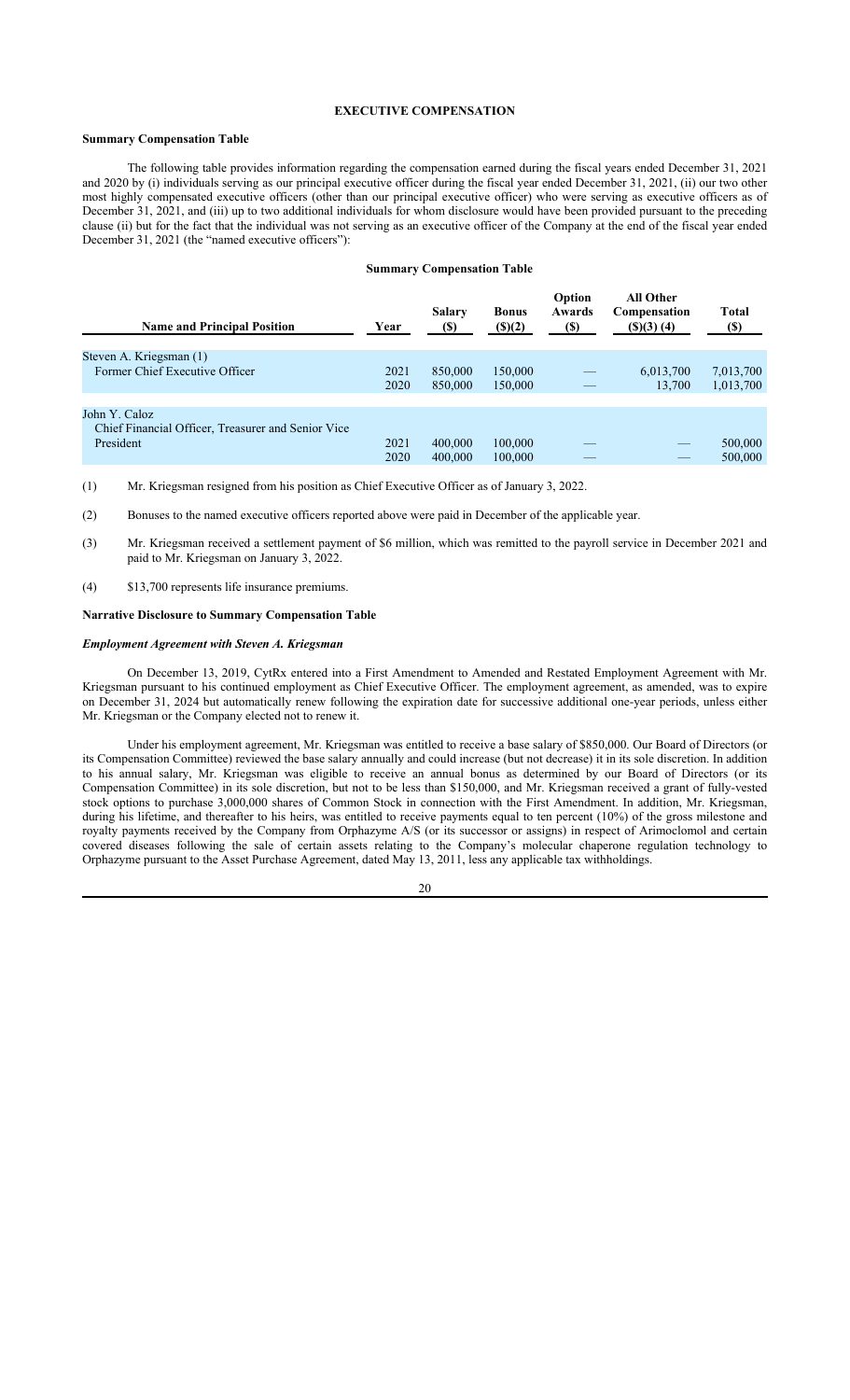Mr. Kriegsman was eligible to receive additional grants of options to purchase shares of our common stock. The number and terms of those options, including the vesting schedule, were determined by our Board of Directors (or its Compensation Committee) in its sole discretion. In his employment agreement, however, we agreed that all stock options held by Mr. Kriegsman would provide for (a) vesting, in full, of the stock options in the event of, and upon, FDA approval to market aldoxorubicin and in the event of the termination of Mr. Kriegsman's employment by us without "cause" or due to his "disability," his resignation for "good reason" or his death and (b) the extended exercisability for their full term of all vested options in the event of the termination of his employment by us without "cause," his resignation for "good reason," due to his disability or his death.

In Mr. Kriegsman's employment agreement, we agreed that if he was made a party, or was threatened to be made a party, to a suit or proceeding by reason of his service to us, we would indemnify and hold him harmless from all costs and expenses to the fullest extent permitted or authorized by our Certificate of Incorporation or Bylaws, or any resolution of our Board of Directors, to the extent not inconsistent with Delaware law. We also agreed to advance to Mr. Kriegsman such costs and expenses upon his request if he undertook to repay such advances if it ultimately was determined that he was not entitled to indemnification with respect to the same. These employment agreement provisions were not exclusive of any other rights to indemnification to which Mr. Kriegsman was entitled and were in addition to any rights he may have had under any policy of insurance maintained by us.

If his employment agreement was not renewed by us or by Mr. Kriegsman, or in the event we terminated Mr. Kriegsman's employment without "cause" (as defined), or if Mr. Kriegsman terminated his employment with "good reason" (as defined), in either case whether during or following the term of his employment agreement, (i) we agreed to pay Mr. Kriegsman a lump-sum equal to his salary and prorated minimum annual bonus through to his date of termination, plus his salary and minimum annual bonus for a period of three years after his termination date, or until the expiration of the employment agreement, whichever is later, (ii) he would be entitled to immediate vesting of all stock options or other awards based on our equity securities, and (iii) he would also be entitled to continuation of his life insurance premium payments and continued participation in any of our health plans through to the later of the expiration of the amended and restated employment agreement or three years following his termination date. Mr. Kriegsman would have no obligation in such events to seek new employment or offset the severance payments to him by any compensation received from any subsequent reemployment by another employer.

Under Mr. Kriegsman's employment agreement, he and his affiliated company, The Kriegsman Group LLC, were to provide us during the term of his employment with the first opportunity to conduct or take action with respect to any acquisition opportunity or any other potential transaction identified by them within the biotech, pharmaceutical or health care industries and that was within the scope of the business plan adopted by our Board of Directors. Mr. Kriegsman's employment agreement also contained confidentiality provisions relating to our trade secrets and any other proprietary or confidential information, which provisions shall remain in effect for five years after the expiration of the employment agreement with respect to proprietary or confidential information and for so long as our trade secrets remain trade secrets.

On January 3, 2022, Mr. Kriegsman tendered his resignation as Chief Executive Officer. Upon his resignation, Mr. Kriegsman's employment agreement was terminated.

#### *Potential Payment in Connection with Change in Control for Steven A. Kriegsman*

Mr. Kriegsman's employment agreement contained no provision for payment to him upon the event of a change in control of the company. If, however, a change in control (as defined in his employment agreement) occurred and within two years after the date on which the change in control occurs, Mr. Kriegsman's employment was terminated by us without "cause" or by him for "good reason" (each as defined in his employment agreement), in either case, whether during or following the term of his employment agreement, then, in addition to the severance benefits described above, Mr. Kriegsman would be entitled to continued participation, for a period of thirty-six months that commences on the date of termination, in health plan benefits and with COBRA benefits commencing thereafter. To the extent that any payment or distribution of any type by us to or for the benefit of Mr. Kriegsman resulting from the termination of his employment is or will be subject to the excise tax imposed under Section 4999 of the Internal Revenue Code of 1986, as amended, we have agreed to pay Mr. Kriegsman, prior to the time the excise tax is payable with respect to any such payment (through withholding or otherwise), an additional amount that, after the imposition of all income, employment, excise and other taxes, penalties and interest thereon, is equal to the sum of (i) the excise tax on such payments plus (ii) any penalty and interest assessments associated with such excise tax.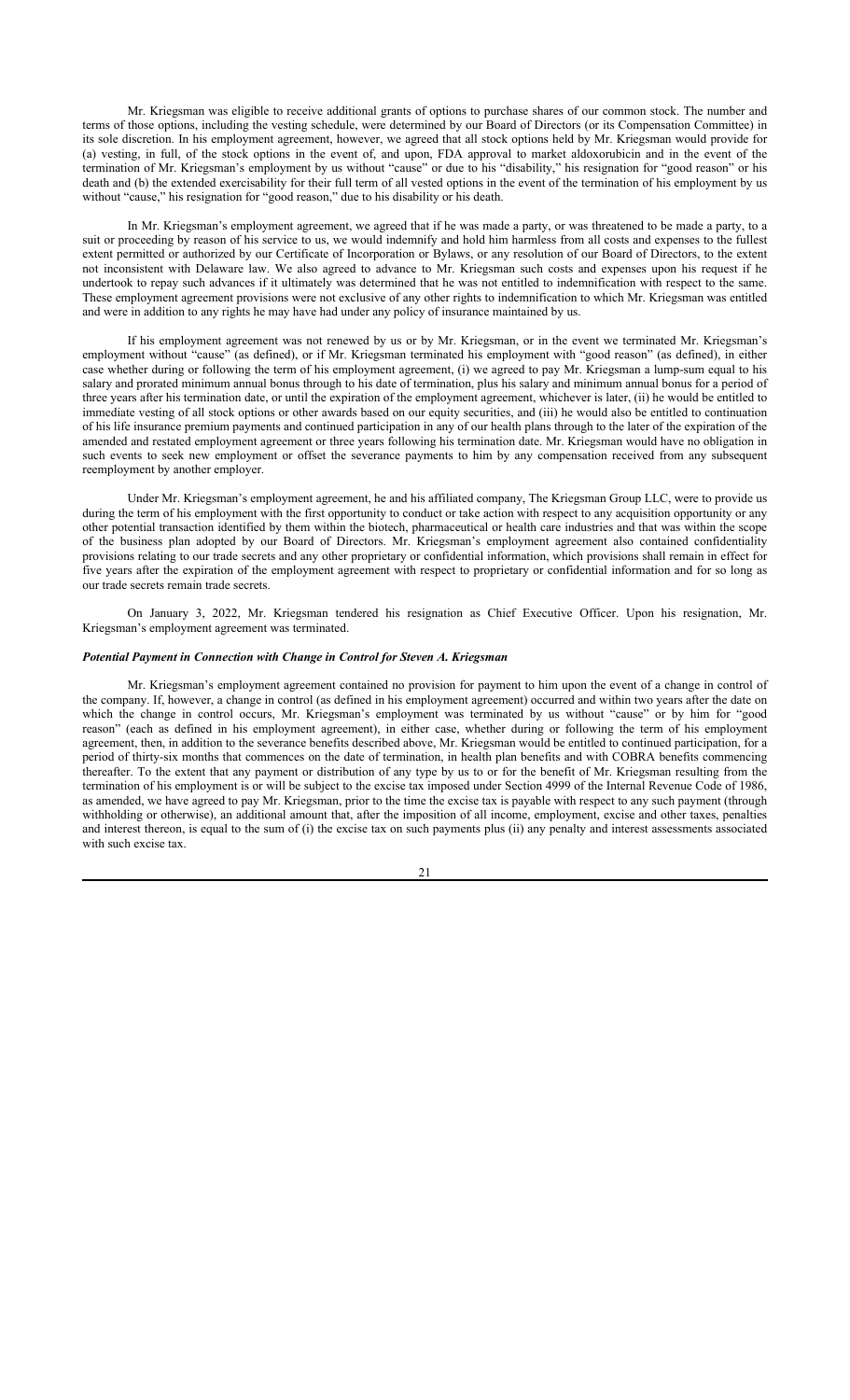#### *Employment Agreement with John Y. Caloz*

John Y. Caloz is employed as our Chief Financial Officer, Treasurer and Senior Vice President pursuant to an employment agreement dated as of January 5, 2021 that expired on December 31, 2021. Mr. Caloz is paid an annual base salary of \$400,000 and is eligible to receive an annual bonus as determined by our Board of Directors (or our Compensation Committee) in its sole discretion, but not to be less than \$100,000. In the event we terminate Mr. Caloz's employment without cause (as defined), we have agreed to pay him a lump-sum equal to his accrued but unpaid salary and vacation, plus an amount equal to six months' salary under his employment agreement.

We agree in Mr. Caloz's employment agreement that if we do not offer to renew or extend his employment agreement, and that his employment had not theretofore been terminated, we will continue to pay him his annual salary thereunder during the period commencing upon expiration of his employment agreement and ending on June 30, 2023.

#### *Quantification of Termination Payments and Benefits*

In January 2022, in connection with the execution of a General Release and Separation Agreement (the "Separation Agreement"), the Prior Employment Agreement was terminated; provided, however, that certain surviving customary confidentiality provisions and milestone and royalty payments as defined in the Prior Employment Agreement remain in full force and effect. Pursuant to the Prior Employment Agreement and the Separation Agreement, Mr. Kriegsman received a lump sum cash payment equal to approximately \$6.0 million. This amount was accrued in the Company's financial results for 2021; however the payment was made in January 2022. In addition, Mr. Kriegsman will be entitled to receive continuing health benefits and life insurance premiums over the next six years at an approximate cost of \$43,000 per year. These future payments were also accrued in 2021.

Dr. Snowdy, the Company's Chief Executive Officer, is entitled to receive \$250,000 should he be terminated without cause or his Employment Agreement not be renewed and \$500,000 should he be terminated upon a change in control.

Mr. Caloz, the Company's Chief Financial Officer, is entitled to receive \$250,000 should he be terminated without cause, or his Employment Agreement not be renewed and \$500,000 should he be terminated upon a change in control.

## **Incentive Plans**

## *2021 Grants of Plan-Based Awards*

No stock options or restricted stock were granted to any Executive Officers in 2021.

#### *2008 Stock Incentive Plan and the 2019 Stock Incentive Plan*

The purpose of our 2008 Stock Incentive Plan, or "2008 Plan," and our 2019 Stock Incentive Plan, or "2019 Plan," is to promote our success and enhance our value by linking the personal interests of our employees, officers, consultants and directors to those of our stockholders. The 2008 Plan was adopted by our Board of Directors on November 21, 2008 and by our stockholders on July 1, 2009 with certain amendments to the 2008 Plan having been subsequently approved by our Board of Directors and stockholders. The 2019 Plan was adopted by our Board of Directors on November 15, 2019.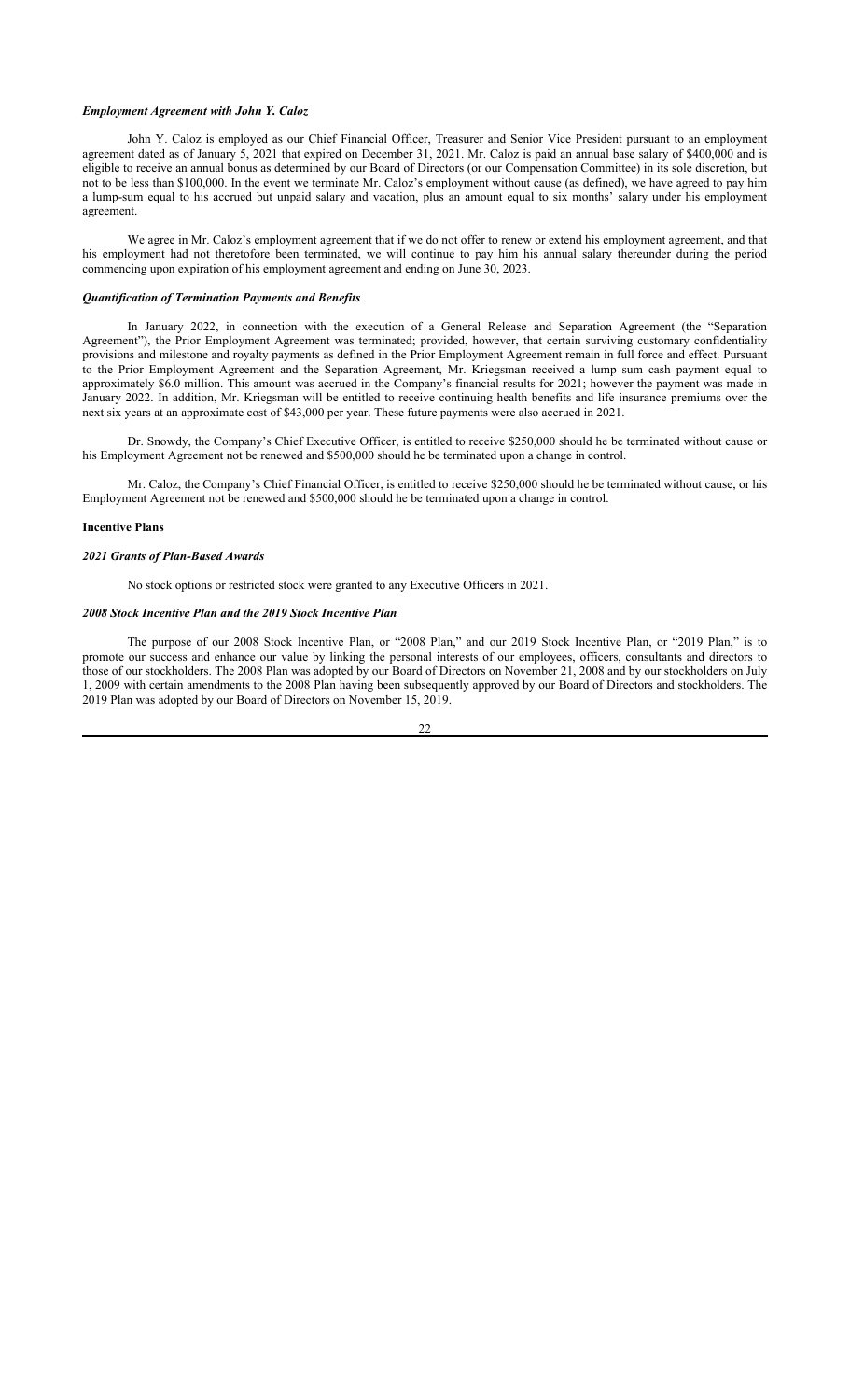#### *2008 Plan and 2019 Plan Descriptions*

The 2008 Plan and the 2019 Plan, or the Plans, are administered by the Compensation Committee of our Board of Directors. The Compensation Committee has the power, authority and discretion to:

- designate participants;
- determine the types of awards to grant to each participant and the number, terms and conditions of any award;
- establish, adopt or revise any rules and regulations as it may deem necessary or advisable to administer the Plan; and
- make all other decisions and determinations that may be required under, or as the Compensation Committee deems necessary or advisable to administer, the Plan.

#### *Awards under the 2008 Plan*

The 2008 Plan expired on November 20, 2018, and thus no shares are available for future grant under the 2008 Plan.

#### *Awards under the 2019 Plan*

The following is a summary description of financial instruments that may be granted to participants in our 2019 Plan by the Compensation Committee of our Board of Directors.

*Stock Options*. The Compensation Committee is authorized to grant only non-qualified stock options. The terms of any incentive stock option must meet the requirements of Section 422 of the Internal Revenue Code. The exercise price of an option may not be less than the fair market value of the underlying stock on the date of grant, and no option may have a term of more than 10 years from the grant date.

*Restricted Stock*. The Compensation Committee may make awards of restricted stock, which will be subject to forfeiture to us and other restrictions as the Compensation Committee may impose.

*Stock Bonus Awards.* The Compensation Committee may make awards of stock bonus awards in consideration for past services actually rendered, which will be subject to repurchase by us and such other terms as the Compensation Committee may impose.

*Limitations on Transfer; Beneficiaries.* Stock Option awards under the 2019 Plan may generally not be transferred or assigned by participants other than by will or the laws of descent and distribution. Awards of Restricted Stock or Stock Bonus awards may be transferred or assigned only upon such terms and conditions as set forth in the award agreement or as determined by the Compensation Committee in its discretion.

*Acceleration Upon Certain Events.* In the event of a "Corporate Transaction," as defined in the 2019 Plan, all outstanding options will become fully vested, subject to the holder's consent with respect to incentive stock options, and exercisable and all restrictions on all outstanding awards will lapse. Unless the surviving or acquiring entity assumes the awards in the Corporate Transaction or the stock award agreement provides otherwise, the stock awards will terminate if not exercised at or prior to the Corporate Transaction.

## *Termination and Amendment*

Our Board of Directors or the Compensation Committee may, at any time and from time to time, terminate or amend the 2019 Plan without stockholder approval; provided, however, that our board or the Compensation Committee may condition any amendment on the approval of our stockholders if such approval is necessary or deemed advisable with respect to tax, securities or other applicable laws, policies or regulations. No termination or amendment of the Plans may adversely affect any award previously granted without the written consent of the participants affected. The Compensation Committee may amend any outstanding award without the approval of the participants affected, except that no such amendment may diminish or impair the value of an award.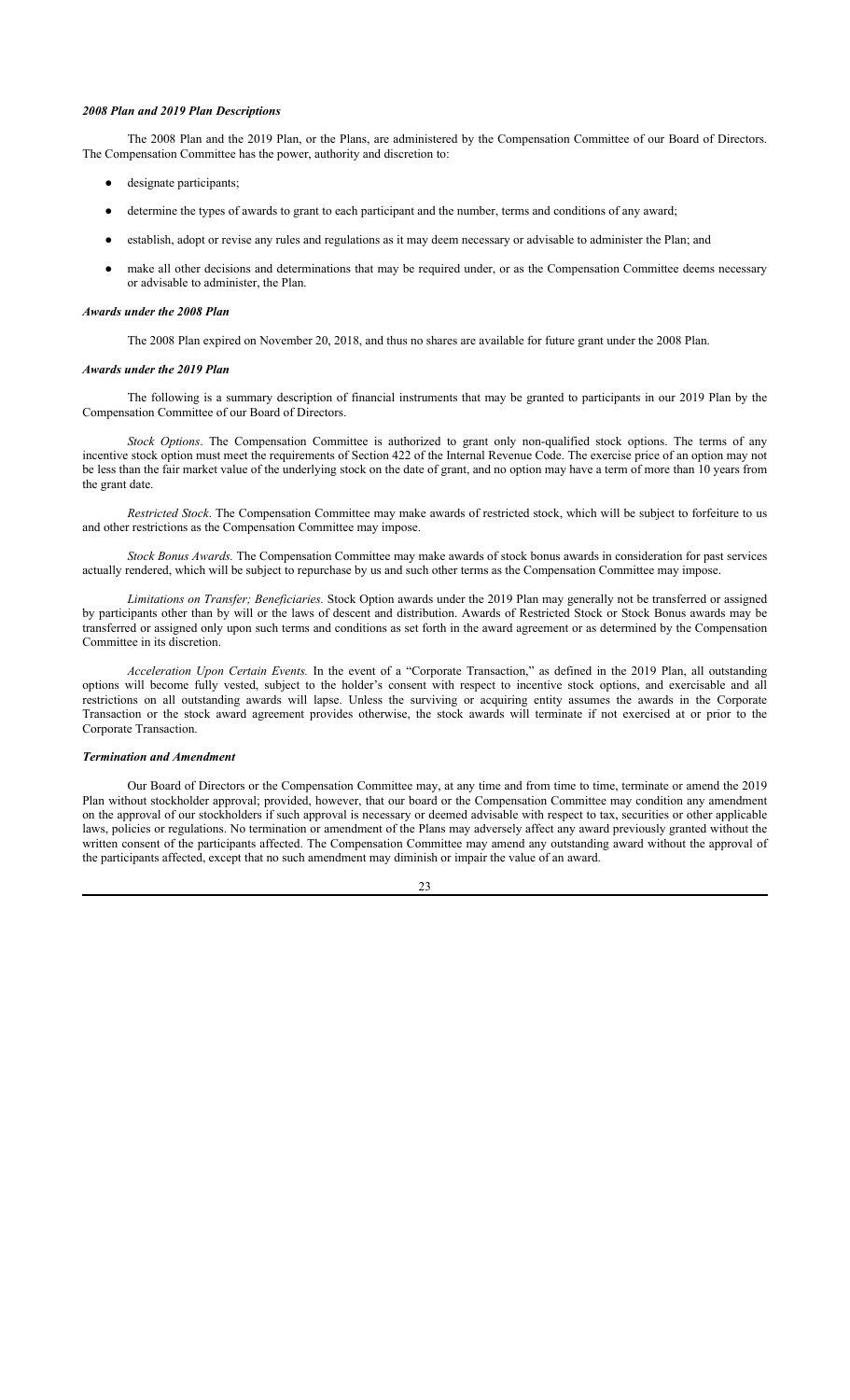## **2021 Outstanding Equity Awards at Fiscal Year-End**

Equity awards held as of December 31, 2021 by each of our named executive officers were issued under our 2008 Plan and our 2019 Plan. The following table sets forth outstanding equity awards held by our named executive officers as of December 31, 2021:

|                                                                     | <b>Number of Securities Underlying</b><br>Unexercised Options (#) |               |                                         |                                     |  |
|---------------------------------------------------------------------|-------------------------------------------------------------------|---------------|-----------------------------------------|-------------------------------------|--|
| Name                                                                | Exercisable                                                       | Unexercisable | Option<br><b>Exercise</b><br>Price (\$) | Option<br><b>Expiration</b><br>Date |  |
| Steven A. Kriegsman                                                 |                                                                   |               |                                         |                                     |  |
| President and Chief Executive Officer                               | 208,334                                                           |               | 1.75                                    | 12/14/27                            |  |
|                                                                     | 208,334                                                           |               | 2.58                                    | 12/14/26                            |  |
|                                                                     | 166,666                                                           |               | 14.64                                   | 12/14/25                            |  |
|                                                                     | 100,000                                                           |               | 12.90                                   | 12/09/24                            |  |
|                                                                     | $154, 167^{(1)}$                                                  |               | 27.96                                   | 12/09/23                            |  |
|                                                                     | 12,363                                                            |               | 14.76                                   | 3/07/23                             |  |
|                                                                     | 83,334                                                            |               | 10.98                                   | 12/10/22                            |  |
|                                                                     |                                                                   |               |                                         |                                     |  |
| John Y. Caloz<br>Chief Financial Officer, Treasurer and Senior Vice | 350,000                                                           |               | 0.26                                    | 12/12/29                            |  |
| President                                                           | 58,333                                                            |               | 1.75                                    | 12/14/27                            |  |
|                                                                     | 58,333                                                            |               | 2.58                                    | 12/14/26                            |  |
|                                                                     | 50,000                                                            |               | 14.64                                   | 12/14/25                            |  |
|                                                                     | 33,334                                                            |               | 12.90                                   | 12/14/24                            |  |
|                                                                     | $25,000^{(1)}$                                                    |               | 27.96                                   | 12/09/23                            |  |
|                                                                     | 16,667                                                            |               | 10.98                                   | 12/10/22                            |  |
|                                                                     |                                                                   |               |                                         |                                     |  |

(1) The options were re-priced from \$14.34 to \$27.96 on June 1, 2015, with no change to the expiration date of the options.

<sup>24</sup>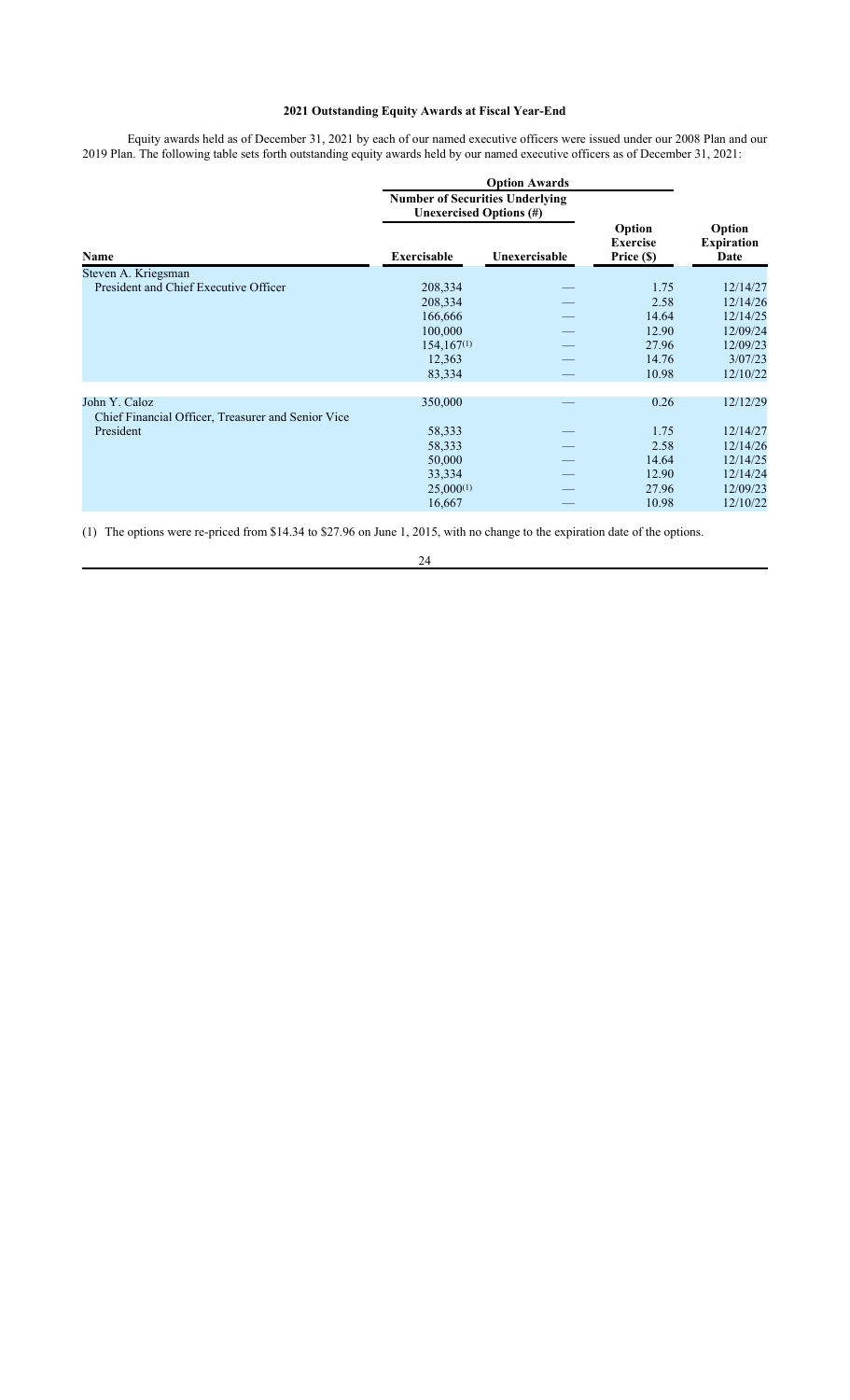## **COMPENSATION OF DIRECTORS**

We use a combination of cash and stock-based compensation to attract and retain qualified candidates to serve on our Board of Directors. Directors who also are employees of our company currently receive no compensation for their service as directors or as members of board committees. In setting director compensation, we consider the significant amount of time that directors dedicate to the fulfillment of their director responsibilities, as well as the competency and skills required of members of our board. The directors' current compensation schedule has been in place since December 2013. The directors' annual compensation year begins with the annual election of directors at the annual meeting of stockholders. The annual retainer year period has been in place for directors since 2003. Periodically, our Board of Directors reviews our director compensation policies and, from time to time, makes changes to such policies based on various criteria the board deems relevant.

Our non-employee directors received a quarterly retainer of \$6,000 (plus an additional \$5,000 for the Chairmen of the Audit and Compensation Committees and an additional retainer of \$6,250 for the lead director), a fee of \$4,000 for each board meeting attended (\$750 for board actions taken by unanimous written consent) and \$3,000 for each meeting of the Audit Committee and Compensation Committee attended. Non-employee directors who serve as the chairman of a board committee received an additional \$2,500 for each meeting of the Audit or Compensation Committees attended.

The following table sets forth the compensation paid to our non-employee directors for 2021:

## **Director Compensation Table**

| Name <sup>(1)</sup>                                        | <b>Fees Earned or</b><br>Paid in Cash<br>$(5)^{(2)}$ | <b>Stock Awards</b><br>$(5)^{(3)}$ | <b>All Other</b><br>Compensation<br>$($ f) $^{(4)}$ | Total (\$) |
|------------------------------------------------------------|------------------------------------------------------|------------------------------------|-----------------------------------------------------|------------|
| Louis Ignarro, Ph.D., Chairman of the Board <sup>(5)</sup> | 123,250                                              |                                    |                                                     | 123,250    |
| Earl Brien, M.D., Director <sup>(6)</sup>                  | 28,000                                               |                                    | $\overline{\phantom{0}}$                            | 28,000     |
| Joel Caldwell                                              | 106,750                                              | -                                  | $\overline{\phantom{0}}$                            | 106,750    |
| Jennifer Simpson, Ph.D., Director <sup>(7)</sup>           | 14,750                                               | 11.252(8)                          | 22.500(9)                                           | 48,502     |

(1) As of December 31, 2021, the directors held the following outstanding options: Louis Ignarro: 166,667 shares subject to options; Joel Caldwell 60,000 shares subject to options; and John Y. Caloz 591,667 shares subject to options.

(2) The amounts in this column represent cash payments made to Non-Employee Directors for annual retainer fees, committee and/or chairmanship fees and meeting fees during the year.

(3) Represents full fair value at grant date of restricted stock units granted to our directors, computed in accordance with FASB ASC Topic 718.

(4) Represents full fair value at grant date of stock appreciation rights granted to our directors, computed in accordance with FASB ASC Topic 718.

(5) On January 3, 2022, Mr. Kriegsman stepped down as Chairman and Dr. Ignarro was appointed Chairman. Mr. Caldwell became Lead Director on the same date.

(6) Dr. Brien stepped down from the Board in May 2021.

(7) Dr. Simpson joined the Board in July 2021. (8) Represents an award of 25,000 shares.

(9) Represents 50,000 cash-settled stock appreciation rights granted to Dr. Simpson on December 15, 2021.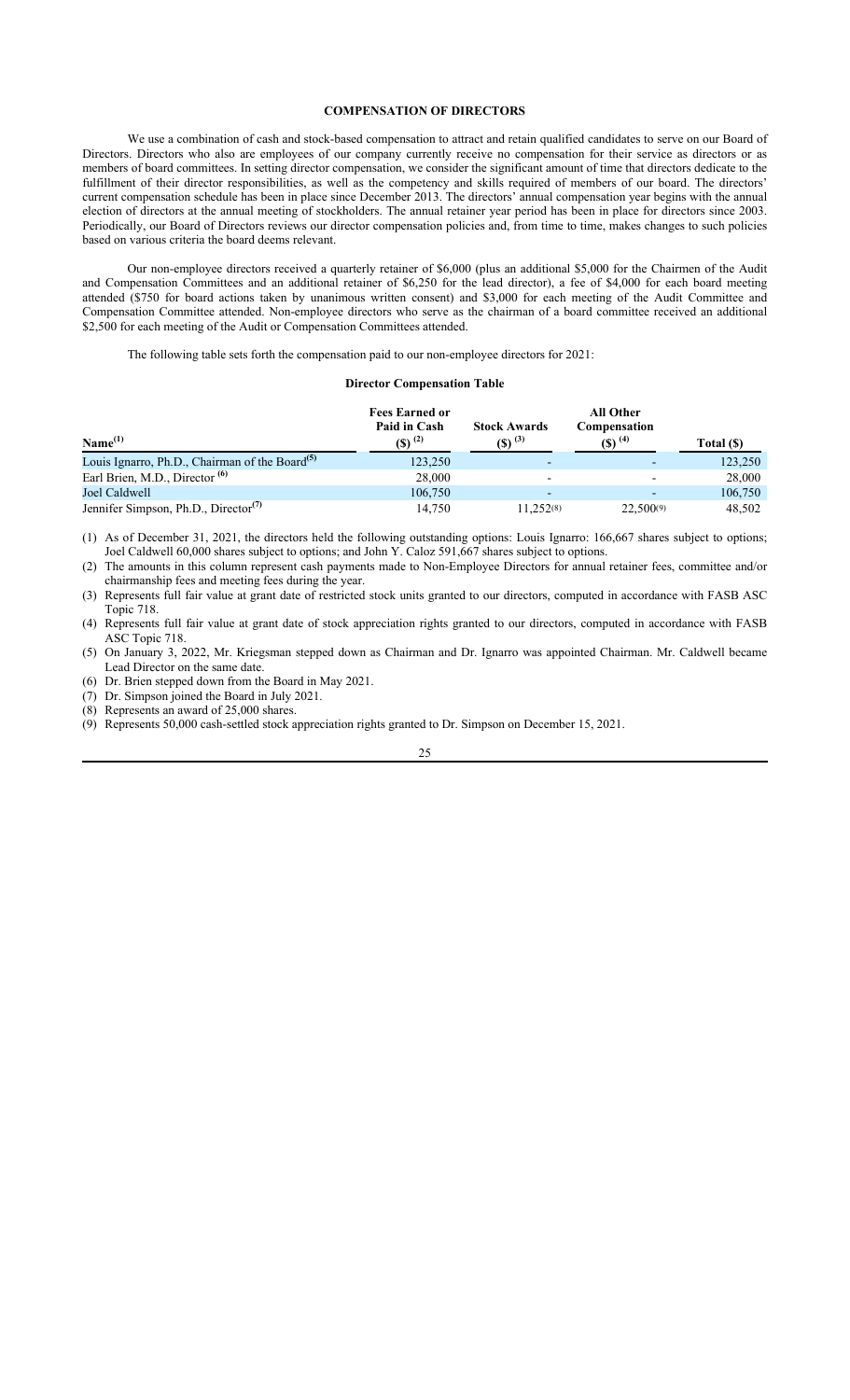#### **DECLASSIFICATION OF THE BOARD**

Currently, our Certificate of Incorporation and our Bylaws provide for the classification of our directors into three classes, which we refer to as Class I, Class II and Class III, with each class to consist as nearly as possible of an equal number of directors. One class of directors is to be elected at each annual meeting of stockholders, to serve for a term of three years. The directors designated as Class I have terms expiring at this 2022 Annual Meeting; the directors designated as Class II have terms expiring at the 2023 Annual Meeting of Stockholders; and the directors designated as Class III have terms expiring at the 2024 Annual Meeting of Stockholders.

The Board is committed to good corporate governance. The Board recognizes that there is a growing sentiment among the investment community in favor of annual elections, and that many U.S. public companies have eliminated their classified board structures in recent years. This is based on the argument that classified boards have the effect of reducing the accountability of directors to stockholders and, in certain cases, may thwart legitimate attempts by third parties to increase stockholder value. The Board believes that implementing annual elections for all directors would support the Board's ongoing effort to adopt "best practices" that are in line with evolving corporate governance practices. The Board recognizes that our classified board structure may offer certain advantages, such as promoting continuity and stability in the management of the business and affairs of the Company and reducing vulnerability to coercive takeover tactics that do not benefit stockholders and may divert valuable management resources. Accordingly, at this Annual Meeting, the Company is asking our stockholders to vote, on a precatory basis, on whether to eliminate the classified Board structure in favor of the annual election of directors in which each director standing for election will only be eligible to be elected for one-year terms.

If the Declassification Proposal is rejected, then the Company will retain a classified Board. However, if the Declassification Proposal is approved, then this proposal would not by itself declassify or begin the declassification of the Board. Instead, approval of the Declassification Proposal would only advise the Board that holders of a majority of our common stock voting (including those voting on an as-converted basis, as applicable) at the Annual Meeting desire to end the classified Board structure in favor of the annual election of directors in which each director standing for election will only be eligible to be elected for one-year terms.

If the Declassification Proposal is approved, then the Board will adopt a resolution approving and declaring the advisability of amending the Company's governing documents (our Certificate of Incorporation and our Bylaws) to the extent necessary to remove provisions that provide for a classified Board, subject to approval by the Company's stockholders at the 2023 Annual Meeting of the Company's Stockholders. The Company will then include a proposal in the proxy statement for the 2023 Annual Meeting of Stockholders to approve forms of an amendment or amendments to such governing documents which, if approved by the Company's stockholders, will provide for a rolling declassification of the Board to be completed by the Company's 2026 Annual Meeting of Stockholders (the "Declassification Amendment").

We expect that the Declassification Amendment would provide for a phased-in elimination of the classified structure of the Board over a three-year period commencing with the 2024 Annual Meeting of Stockholders. To comply with Delaware General Corporation Law, the Declassification Amendment would not change the unexpired three-year terms of directors elected prior to the effectiveness of the Declassification Amendment (including directors elected at the 2022 and 2023 Annual Meetings of Stockholders). This would result in the Board being fully declassified (and all Board members standing for annual elections) commencing with the 2026 Annual Meeting of Stockholders (the "2026 Annual Meeting").

If a decision were made to declassify the Board, starting at the 2024 Annual Meeting of Stockholders, directors would be elected to one-year terms, and until their successors are duly elected and qualified. Therefore, beginning with the 2026 Annual Meeting of Stockholders, the entire Board would stand for election at each annual meeting.

#### **Vote Required**

The affirmative vote of a majority of votes cast by shareholders present in person or represented by proxy and entitled to be voted on Proposal 2 at the Annual Meeting is required for approval of Proposal 2. If your shares are held by a broker and you do not give the broker specific instructions on how to vote your shares, your broker may not vote your shares at its discretion. Abstentions and broker non-votes, if any, will be disregarded and have no effect on the results of the vote.

## **Recommendation of the Board of Directors**

## **THE BOARD OF DIRECTORS UNANIMOUSLY RECOMMENDS THAT STOCKHOLDERS VOTE "FOR" THE DECLASSIFICATION PROPOSAL.**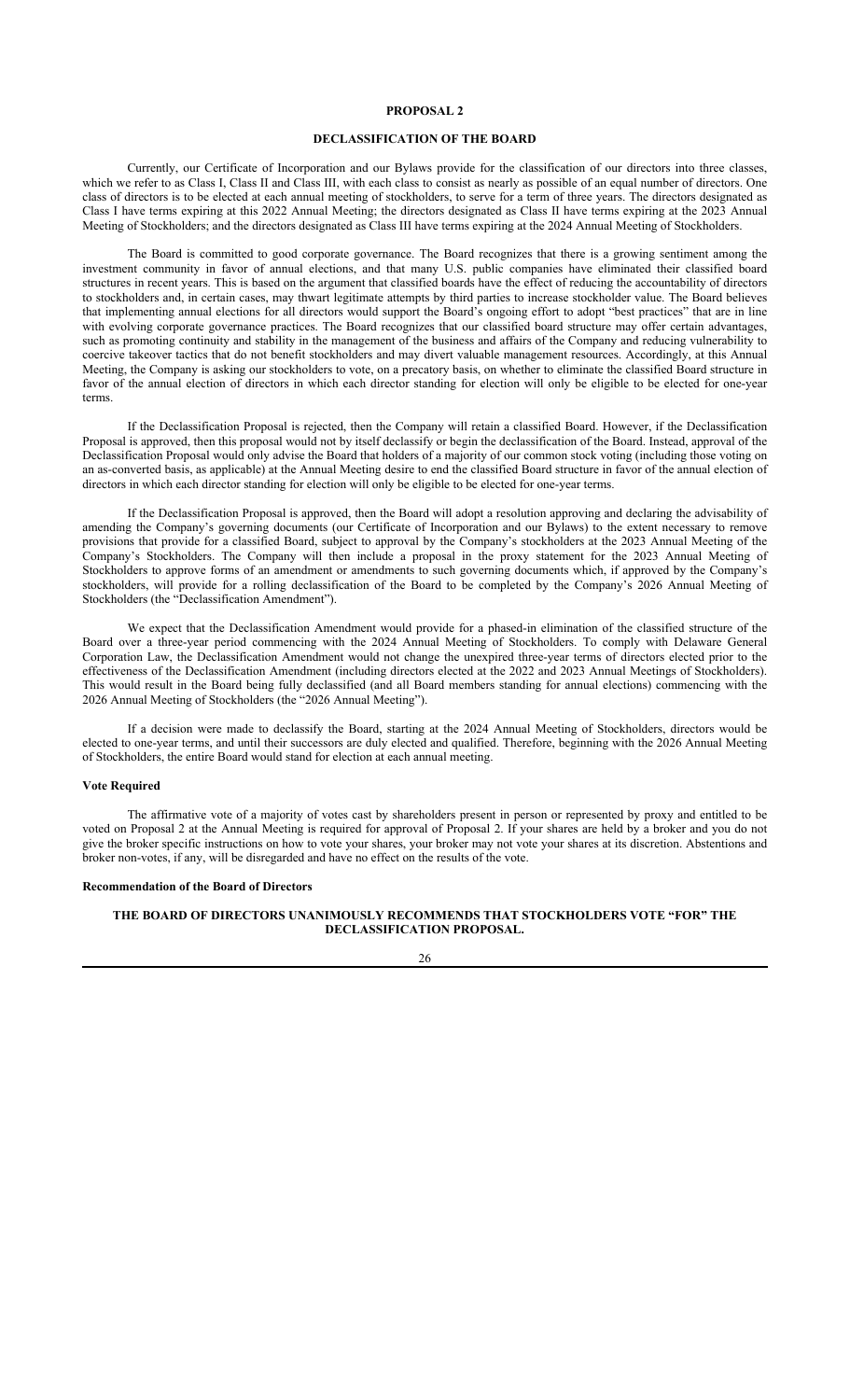## **APPROVAL OF THE REVERSE STOCK SPLIT PROPOSAL**

#### **Background and Proposed Amendment**

Our Certificate of Incorporation currently authorizes the Company to issue a total of 63,227,273 shares of capital stock, consisting of 62,393,940 shares of Common Stock, par value \$0.001 per share, and 833,333 shares of preferred stock, par value \$0.01 per share.

On June 2, 2022, subject to stockholder approval, the Board approved an amendment to our Certificate of Incorporation to, at the discretion of the Board, effect a reverse stock split of the Common Stock at a ratio of 1-for-2 to 1-for-100, including shares held by the Company as treasury shares, with the exact ratio within such range to be determined by the Board of the Company at its discretion. The primary goal of the Reverse Stock Split is to increase the per share market price of our Common Stock in connection with satisfying the initial listing requirements of a national securities exchange. We believe that a range of Reverse Stock Split ratios provides us with the most flexibility to achieve the desired results of the Reverse Stock Split. The Reverse Stock Split is not intended as, and will not have the effect of, a "going private transaction" covered by Rule 13e-3 promulgated under the Securities Exchange Act of 1934, as amended (the "Exchange Act"). The Reverse Stock Split is not intended to modify the rights of existing stockholders in any material respect.

If the Reverse Stock Split Proposal is approved by our stockholders and the Reverse Stock Split is effected, up to every 100 shares of our outstanding Common Stock would be combined and reclassified into one share of Common Stock. The actual timing for implementation of the Reverse Stock Split would be determined by the Board based upon its evaluation as to when such action would be most advantageous to the Company and its stockholders. Notwithstanding approval of the Reverse Stock Split Proposal by our stockholders, the Board will have the sole authority to elect whether or not and when to amend our Certificate of Incorporation to effect the Reverse Stock Split. If the Reverse Stock Split Proposal is approved by our stockholders, the Board of Directors will make a determination as to whether effecting the Reverse Stock Split is in the best interests of the Company and our stockholders in light of, among other things, the Company's ability to increase the trading price of our Common Stock without effecting the Reverse Stock Split, the per share price of the Common Stock immediately prior to the Reverse Stock Split and the expected stability of the per share price of the Common Stock following the Reverse Stock Split. If the Board determines that it is in the best interests of the Company and its stockholders to effect the Reverse Stock Split, it will hold a Board meeting to determine the ratio of the Reverse Stock Split. For additional information concerning the factors the Board will consider in deciding whether to effect the Reverse Stock Split, see " *Determination of the Reverse Stock Split Ratio*" and "— *Board Discretion to Effect the Reverse Stock Split*."

The text of the proposed amendment to the Company's Certificate of Incorporation to effect the Reverse Stock Split is included as Annex A to this Proxy Statement. If the Reverse Stock Split Proposal is approved by the Company's stockholders, the Company will have the authority to file the Reverse Stock Split Amendment with the Secretary of State of the State of Delaware, which will become effective upon its filing; provided, however, that the Reverse Stock Split Amendment is subject to revision to include such changes as may be required by the office of the Secretary of State of the State of Delaware and as the Board deems necessary and advisable. The Board has determined that the amendment is advisable and in the best interests of the Company and its stockholders and has submitted the amendment for consideration by our stockholders at the Annual Meeting.

#### **Reasons for the Reverse Stock Split Amendment**

We believe that the Reverse Stock Split will help us achieve a number of important goals, including enhancing our ability to satisfy the initial listing requirements of a national securities exchange. One of the listing requirements common to national securities exchanges is that the bid price of our common stock be at a specified minimum per share. Reducing the number of outstanding shares of our common stock should, absent other factors, result in an increase in the per share market price of our common stock, although we cannot provide any assurance that our minimum bid price would, following the Reverse Stock Split, remain over any applicable minimum bid price requirements. The Reverse Stock Split will also effectively increase the number of authorized and unissued shares of our Common Stock available for future issuance by the amount of the reduction in outstanding shares effected by the Reverse Stock Split.

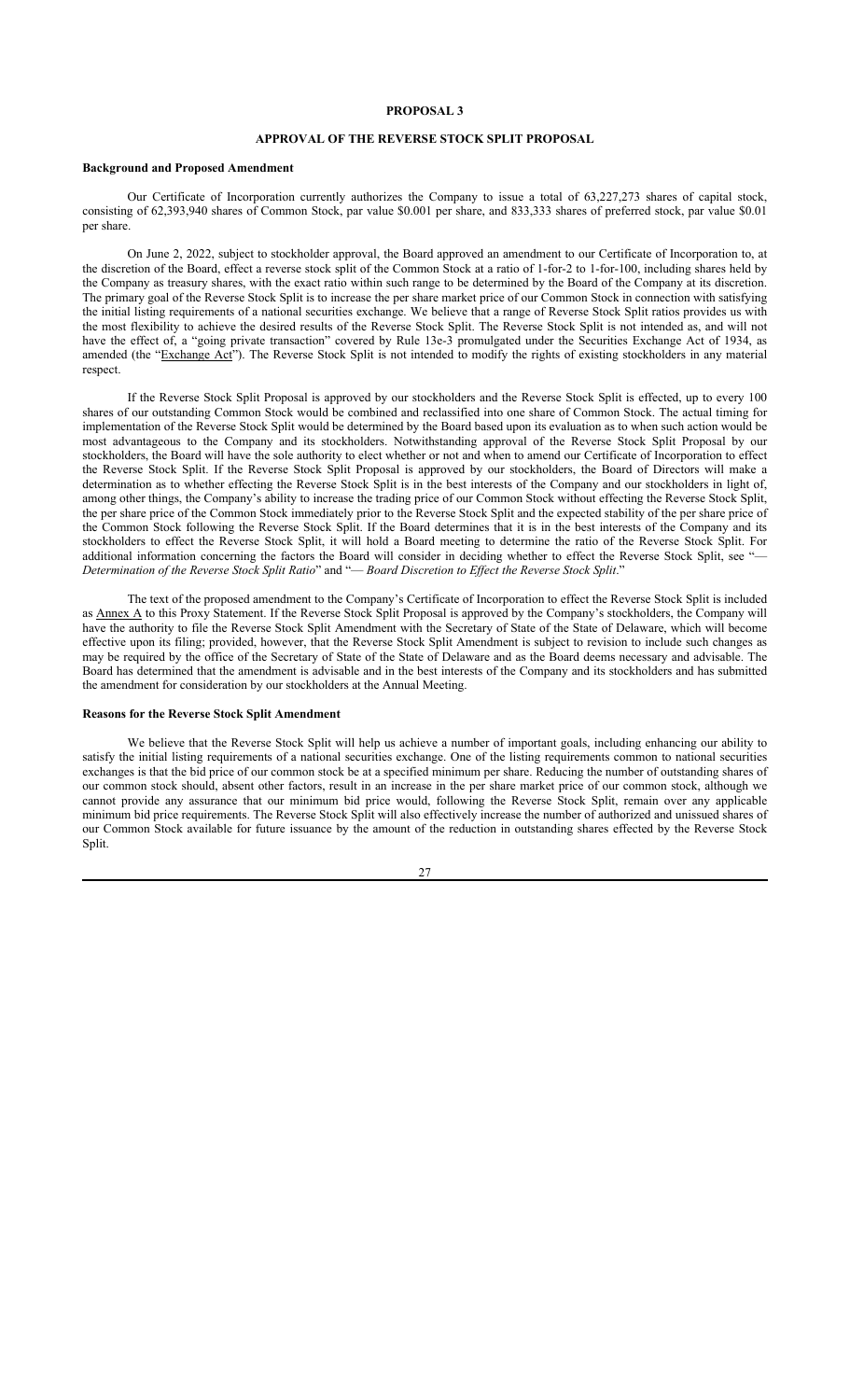In addition, with a high number of issued and outstanding shares of common stock, the price per each share of our common stock may be too low for the Company to attract investment capital on reasonable terms for the Company. We believe that the Reverse Stock Split will make our common stock more attractive to a broader range of institutional investors, professional investors and other members of the investing public. Many brokerage houses and institutional investors have internal policies and practices that either prohibit them from investing in low-priced stocks or tend to discourage individual brokers from recommending low-priced stocks to their customers. In addition, some of those policies and practices may function to make the processing of trades in low-priced stocks economically unattractive to brokers. Moreover, because brokers' commissions on low-priced stocks generally represent a higher percentage of the stock price than commissions on higher-priced stocks, the current average price per share of common stock can result in individual stockholders paying transaction costs representing a higher percentage of their total share value than would be the case if the share price were substantially higher. We believe that the Reverse Stock Split may make our common stock a more attractive and cost-effective investment for many investors, which may enhance the liquidity of the holders of our common stock.

Although reducing the number of outstanding shares of our common stock through the Reverse Stock Split is intended, absent other factors, to increase the per share market price of our common stock, other factors, such as our financial results, market conditions and the market perception of our business, may adversely affect the market price of our common stock. As a result, there can be no assurance that the Reverse Stock Split, if completed, will result in the intended benefits described above, or that the market price of our common stock will increase (proportionately to the reduction in the number of shares of our common stock after the Reverse Stock Split or otherwise) following the Reverse Stock Split or that the market price of our common stock will not decrease in the future.

If the Reverse Stock Split Amendment is effected, it would cause a decrease in the total number of shares of our Common Stock outstanding and increase the market price of our Common Stock, as well as effectively increase the number of authorized and unissued shares of our Common Stock available for future issuance. The Board intends to effect the Reverse Stock Split only if it believes that a decrease in the number of shares outstanding is in the best interests of the Company and our stockholders and is likely to improve the trading price of our Common Stock and improve the likelihood that we will be able to satisfy the initial listing requirements of a national securities exchange. Accordingly, our Board approved the Reverse Stock Split as being in the best interests of the Company.

## **Risks Associated with the Reverse Stock Split**

*The Reverse Stock Split May Not Increase the Price of our Common Stock over the Long-Term*. As noted above, the principal purpose of the Reverse Stock Split is to increase the trading price of our Common Stock to enhance our ability to satisfy the initial listing requirements of a national securities exchange. However, the effect of the Reverse Stock Split on the market price of our Common Stock cannot be predicted with any certainty, and we cannot assure you that the Reverse Stock Split will accomplish this objective for any meaningful period of time, or at all. While we expect that the reduction in the number of outstanding shares of Common Stock will proportionally increase the market price of our Common Stock, we cannot assure you that the Reverse Stock Split will increase the market price of our Common Stock by a multiple of the Reverse Stock Split ratio, or result in any permanent or sustained increase in the market price of our Common Stock. The market price of our Common Stock may be affected by other factors which may be unrelated to the number of shares outstanding, including the Company's business and financial performance, general market conditions, and prospects for future success.

*The Reverse Stock Split May Decrease the Liquidity of our Common Stock*. The Board believes that the Reverse Stock Split may result in an increase in the market price of our Common Stock, which could lead to increased interest in our Common Stock and possibly promote greater liquidity for our stockholders. However, the Reverse Stock Split will also reduce the total number of outstanding shares of Common Stock, which may lead to reduced trading and a smaller number of market makers for our Common Stock, particularly if the price per share of our Common Stock does not increase as a result of the Reverse Stock Split.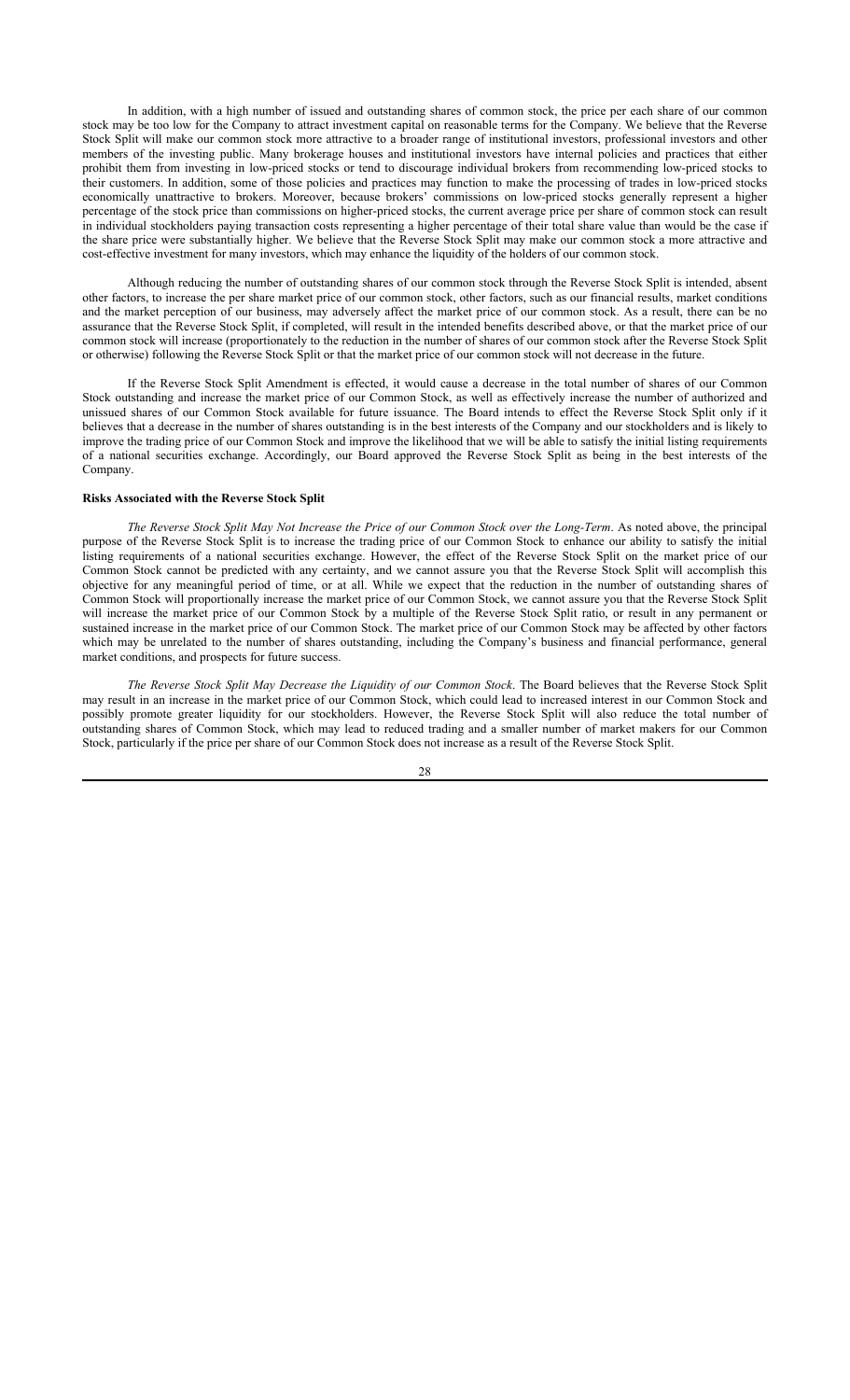*The Reverse Stock Split May Result in Some Stockholders Owning "Odd Lots" That May Be More Difficult to Sell or Require Greater Transaction Costs per Share to Sell*. If the Reverse Stock Split is implemented, it will increase the number of stockholders who own "odd lots" of less than 100 shares of Common Stock. A purchase or sale of less than 100 shares of Common Stock (an "odd lot" transaction) may result in incrementally higher trading costs through certain brokers, particularly "full service" brokers. Therefore, those stockholders who own fewer than 100 shares of Common Stock following the Reverse Stock Split may be required to pay higher transaction costs if they sell their Common Stock.

*The Reverse Stock Split May Lead to a Decrease in our Overall Market Capitalization*. The Reverse Stock Split may be viewed negatively by the market and, consequently, could lead to a decrease in our overall market capitalization. If the per share market price of our Common Stock does not increase in proportion to the Reverse Stock Split ratio, or following such increase does not maintain or exceed such price, then the value of our Company, as measured by our market capitalization, will be reduced. Additionally, any reduction in our market capitalization may be magnified as a result of the smaller number of total shares of Common Stock outstanding following the Reverse Stock Split.

#### **Potential Consequences if the Reverse Stock Split Proposal is Not Approved**

If the Reverse Stock Split Proposal is not approved by our stockholders, our Board will not have the authority to effect the Reverse Stock Split Amendment to, among other things, enhance our ability to satisfy the initial listing requirements of a national securities exchange by increasing the per share trading price of our Common Stock to help ensure a share price high enough to eventually satisfy any applicable minimum bid price requirements. Any inability of our Board to effect the Reverse Stock Split could hinder our ability to satisfy the initial listing requirements of a national securities exchange.

#### **Determination of the Reverse Stock Split Ratio**

The Board believes that stockholder approval of a range of potential Reverse Stock Split ratios is in the best interests of our Company and stockholders because it is not possible to predict market conditions at the time the Reverse Stock Split would be implemented. We believe that a range of Reverse Stock Split ratios provides us with the most flexibility to achieve the desired results of the Reverse Stock Split. The Reverse Stock Split ratio to be selected by our Board will be not more than 1-for-100.

The selection of the specific Reverse Stock Split ratio will be based on several factors, including, among other things:

- the per share price of our Common Stock immediately prior to the Reverse Stock Split;
- the expected stability of the per share price of our Common Stock following the Reverse Stock Split;
- the likelihood that the Reverse Stock Split will result in increased marketability and liquidity of our Common Stock;
- prevailing market conditions:
- general economic conditions in our industry; and
- our market capitalization before and after the Reverse Stock Split.

We believe that granting our Board the authority to set the ratio for the Reverse Stock Split is essential because it allows us to take these factors into consideration and to react to changing market conditions. If the Board chooses to implement the Reverse Stock Split, the Company will make a public announcement regarding the determination of the Reverse Stock Split ratio.

#### **Board Discretion to Effect the Reverse Stock Split**

If the Reverse Stock Split proposal is approved by our stockholders, the Board will have the discretion to implement the Reverse Stock Split or to not effect the Reverse Stock Split at all. The Board currently intends to effect the Reverse Stock Split. If the trading price of our Common Stock increases without effecting the Reverse Stock Split, the Reverse Stock Split may not be necessary. Following the Reverse Stock Split, if implemented, there can be no assurance that the market price of our Common Stock will rise in proportion to the reduction in the number of outstanding shares resulting from the Reverse Stock Split or that the market price of the post-split Common Stock can be maintained above \$1.00. There also can be no assurance that our Common Stock will not fail to satisfy the initial listing requirements of a national securities exchange for other reasons.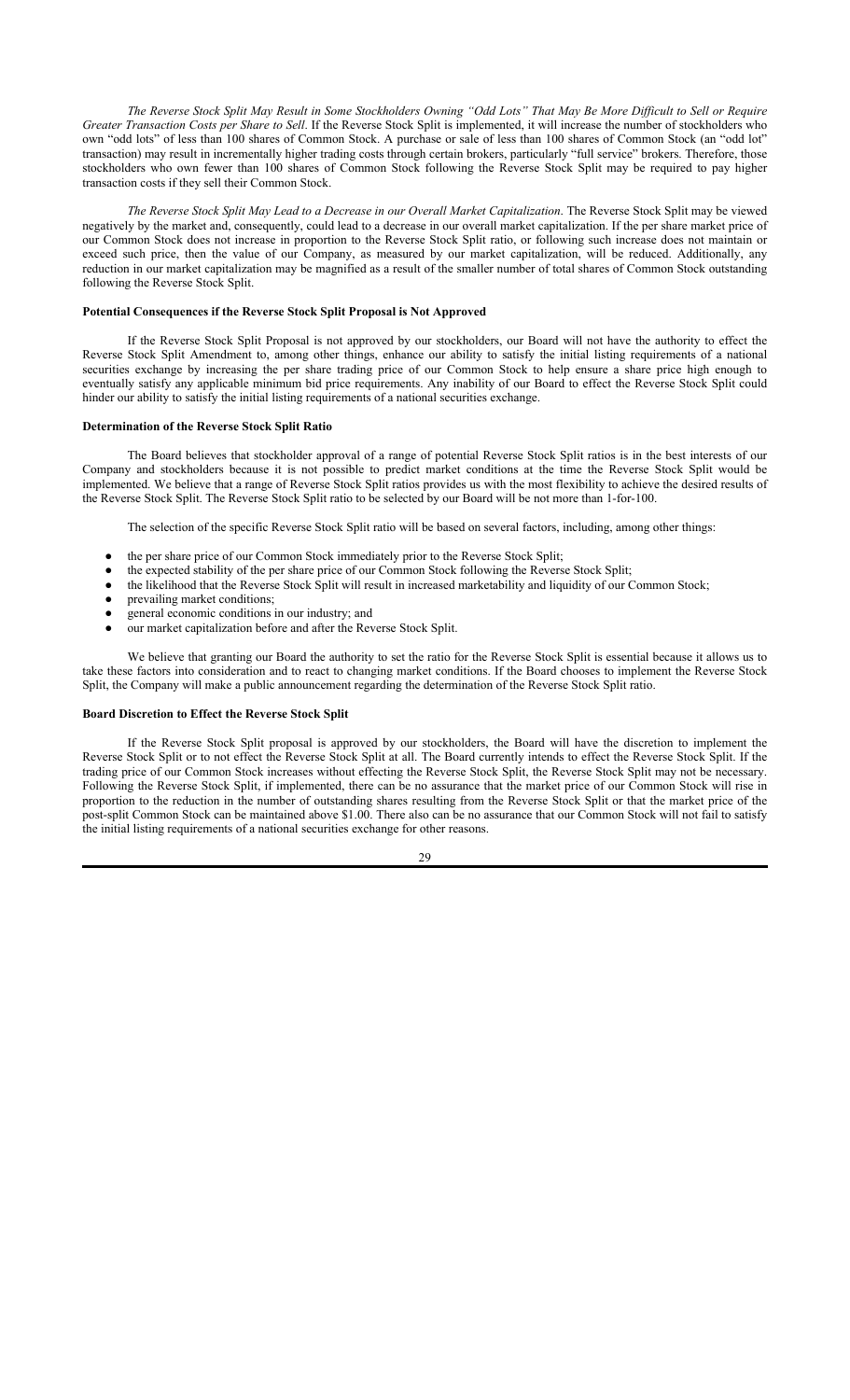If our stockholders approve the Reverse Stock Split proposal at the Annual Meeting, the Reverse Stock Split will be effected, if at all, only upon a determination by the Board that the Reverse Stock Split is in the best interests of the Company and its stockholders at that time. No further action on the part of the stockholders will be required to either effect or abandon the Reverse Stock Split. If our Board does not implement the Reverse Stock Split prior to the one-year anniversary of the date on which the reverse stock split is approved by the Company's stockholders at the Annual Meeting, the authority granted in this proposal to implement the Reverse Stock Split will terminate and the Reverse Stock Split Amendment will be abandoned.

The market price of our Common Stock is dependent upon our performance and other factors, some of which are unrelated to the number of shares outstanding. If the Reverse Stock Split is effected and the market price of our Common Stock declines, the percentage decline as an absolute number and as a percentage of our overall market capitalization may be greater than would occur in the absence of the Reverse Stock Split. Furthermore, the reduced number of shares that will be outstanding after the Reverse Stock Split could significantly reduce the trading volume and otherwise adversely affect the liquidity of our Common Stock.

We have not proposed the Reverse Stock Split in response to any effort of which we are aware to accumulate our shares of Common Stock or obtain control of the Company, nor is it a plan by management to recommend a series of similar actions to our Board or our stockholders. Notwithstanding the decrease in the number of outstanding shares of Common Stock following the Reverse Stock Split, our Board does not intend for this transaction to be the first step in a "going private transaction" within the meaning of Rule 13e-3 of the Exchange Act.

## **Effectiveness of the Reverse Stock Split**

The Reverse Stock Split, if approved by our stockholders, will become effective upon the filing with the Secretary of State of the State of Delaware of a certificate of amendment to our Certificate of Incorporation in substantially the form of the Reverse Stock Split Amendment attached to this Proxy Statement as **Annex A**. The exact timing of the filing of the Reverse Stock Split Amendment will be determined by the Board based upon its evaluation of when such action will be most advantageous to the Company and our stockholders. The Board reserves the right, notwithstanding stockholder approval and without further action by our stockholders, to elect not to proceed with the Reverse Stock Split if, at any time prior to filing such Reverse Stock Split Amendment, the Board, in its sole discretion, determines that it is no longer in the best interests of the Company and our stockholders. The Board currently intends to effect the Reverse Stock Split. If our Board does not implement the Reverse Stock Split prior to the one-year anniversary of the date on which the Reverse Stock Split is approved by the Company's stockholders at the Annual Meeting, the authority granted in this proposal to implement the Reverse Stock Split will terminate and the Reverse Stock Split Amendment to effect the Reverse Stock Split will be abandoned.

#### **Effects of the Reverse Stock Split on Common Stock and Preferred Stock**

Pursuant to the Reverse Stock Split Amendment, each holder of our Common Stock outstanding immediately prior to the effectiveness of the Reverse Stock Split ("Old Common Stock") will become the holder of fewer shares of our Common Stock ("New Common Stock") after consummation of the Reverse Stock Split.

Based on 45,037,391 shares of our Common Stock outstanding as of the Record Date, the following table reflects the approximate number of shares of our Common Stock that would be outstanding as a result of the Reverse Stock Split under certain possible exchange ratios.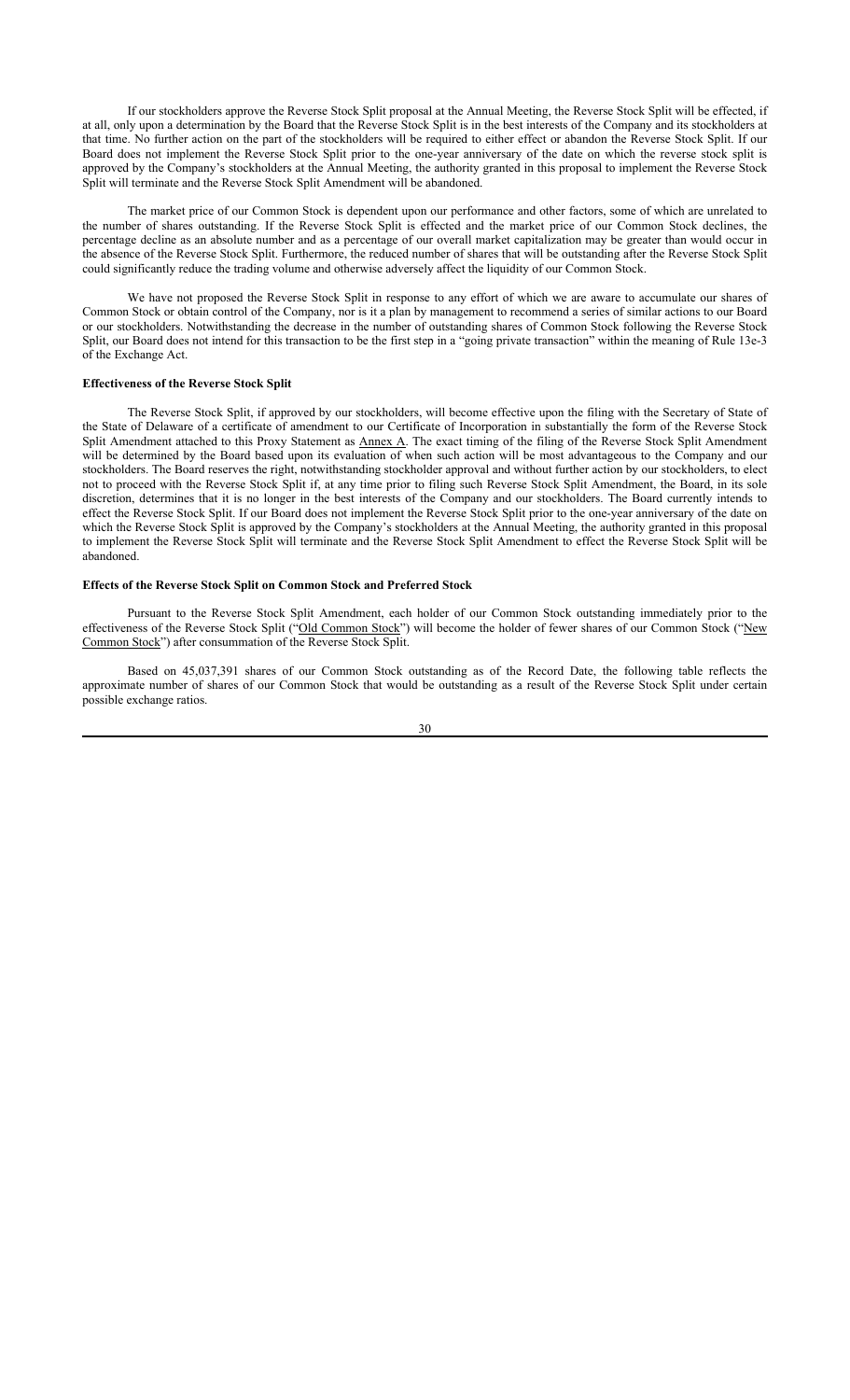| <b>Proposed Ratio</b><br>(Old Common Stock:<br><b>New Common Stock)</b> | <b>Percentage Reduction in</b><br><b>Outstanding Common</b><br><b>Stock</b> | <b>Approximate Number of Shares of</b><br><b>Common Stock to be Outstanding</b><br>after the Reverse Stock Split |
|-------------------------------------------------------------------------|-----------------------------------------------------------------------------|------------------------------------------------------------------------------------------------------------------|
| 2:1                                                                     | 50%                                                                         | 22,518,696                                                                                                       |
| 3:1                                                                     | 66.67%                                                                      | 15,012,464                                                                                                       |
| 4:1                                                                     | 75%                                                                         | 11,259,348                                                                                                       |
| 5:1                                                                     | $80\%$                                                                      | 9,007,478                                                                                                        |
| 6:1                                                                     | 83.33%                                                                      | 7,506,232                                                                                                        |
| 7:1                                                                     | 85.71%                                                                      | 6,433,913                                                                                                        |
| 8:1                                                                     | 87.5%                                                                       | 5,629,674                                                                                                        |
| 9:1                                                                     | 88.89%                                                                      | 5,004,155                                                                                                        |
| 10:1                                                                    | 90%                                                                         | 4,503,739                                                                                                        |
| 11:1                                                                    | 90.91%                                                                      | 4,094,308                                                                                                        |
| 12:1                                                                    | 91.67%                                                                      | 3,753,116                                                                                                        |
| 13:1                                                                    | 92.31%                                                                      | 3,464,415                                                                                                        |
| 14:1                                                                    | 92.86%                                                                      | 3,216,957                                                                                                        |
| 15:1<br>16:1                                                            | 93.33%<br>93.75%                                                            | 3,002,493                                                                                                        |
| 17:1                                                                    | 94.12%                                                                      | 2,814,837<br>2,649,258                                                                                           |
| 18:1                                                                    | 94.44%                                                                      | 2,502,077                                                                                                        |
| 19:1                                                                    | 94.74%                                                                      | 2,370,389                                                                                                        |
| 20:1                                                                    | 95%                                                                         | 2,251,870                                                                                                        |
| 21:1                                                                    | 95.24%                                                                      | 2,144,638                                                                                                        |
| 22:1                                                                    | 95.45%                                                                      | 2,047,154                                                                                                        |
| 23:1                                                                    | 95.65%                                                                      | 1,958,147                                                                                                        |
| 24:1                                                                    | 95.83%                                                                      | 1,876,558                                                                                                        |
| 25:1                                                                    | 96.00%                                                                      | 1,801,496                                                                                                        |
| 26:1                                                                    | 96.15%                                                                      | 1,732,207                                                                                                        |
| 27:1                                                                    | 96.30%                                                                      | 1,668,052                                                                                                        |
| 28:1                                                                    | 96.43%                                                                      | 1,608,478                                                                                                        |
| 29:1                                                                    | 96.55%                                                                      | 1,553,013                                                                                                        |
| 30:1                                                                    | 96.67%                                                                      | 1,501,246                                                                                                        |
| 31:1                                                                    | 96.77%                                                                      | 1,452,819                                                                                                        |
| 32:1                                                                    | 96.88%                                                                      | 1,407,418                                                                                                        |
| 33:1                                                                    | 96.97%                                                                      | 1,364,769                                                                                                        |
| 34:1                                                                    | 97.06%                                                                      | 1,324,629                                                                                                        |
| 35:1                                                                    | 97.14%                                                                      | 1,286,783                                                                                                        |
| 36:1                                                                    | 97.22%                                                                      | 1,251,039                                                                                                        |
| 37:1                                                                    | 97.30%                                                                      | 1,217,227                                                                                                        |
| 38:1                                                                    | 97.37%                                                                      | 1,185,195                                                                                                        |
| 39:1                                                                    | 97.44%                                                                      | 1,154,805                                                                                                        |
| 40:1                                                                    | 97.50%                                                                      | 1,125,935                                                                                                        |
| 41:1<br>42:1                                                            | 97.56%<br>97.62%                                                            | 1,098,473<br>1,072,319                                                                                           |
| 43:1                                                                    |                                                                             |                                                                                                                  |
| 44:1                                                                    | 97.67%<br>97.73%                                                            | 1,047,381<br>1,023,577                                                                                           |
| 45:1                                                                    | 97.78%                                                                      | 1,000,831                                                                                                        |
| 46:1                                                                    | 97.83%                                                                      | 979,074                                                                                                          |
| 47:1                                                                    | 97.87%                                                                      | 958,242                                                                                                          |
| 48:1                                                                    | 97.92%                                                                      | 938,279                                                                                                          |
| 49:1                                                                    | 97.96%                                                                      | 919,130                                                                                                          |
| 50:1                                                                    | 98.00%                                                                      | 900,748                                                                                                          |
| 51:1                                                                    | 98.04%                                                                      | 883,086                                                                                                          |
| 52:1                                                                    | 98.08%                                                                      | 866,104                                                                                                          |
| 53:1                                                                    | 98.11%                                                                      | 849,762                                                                                                          |
| 54:1                                                                    | 98.15%                                                                      | 834,026                                                                                                          |
| 55:1                                                                    | 98.18%                                                                      | 818,862                                                                                                          |
| 56:1                                                                    | 98.21%                                                                      | 804,239                                                                                                          |
| 57:1                                                                    | 98.25%                                                                      | 790,130                                                                                                          |
| 58:1                                                                    | 98.28%                                                                      | 776,507                                                                                                          |
| 59:1                                                                    | 98.31%                                                                      | 763,346                                                                                                          |
| 60:1                                                                    | 98.33%                                                                      | 750,623                                                                                                          |
|                                                                         | 31                                                                          |                                                                                                                  |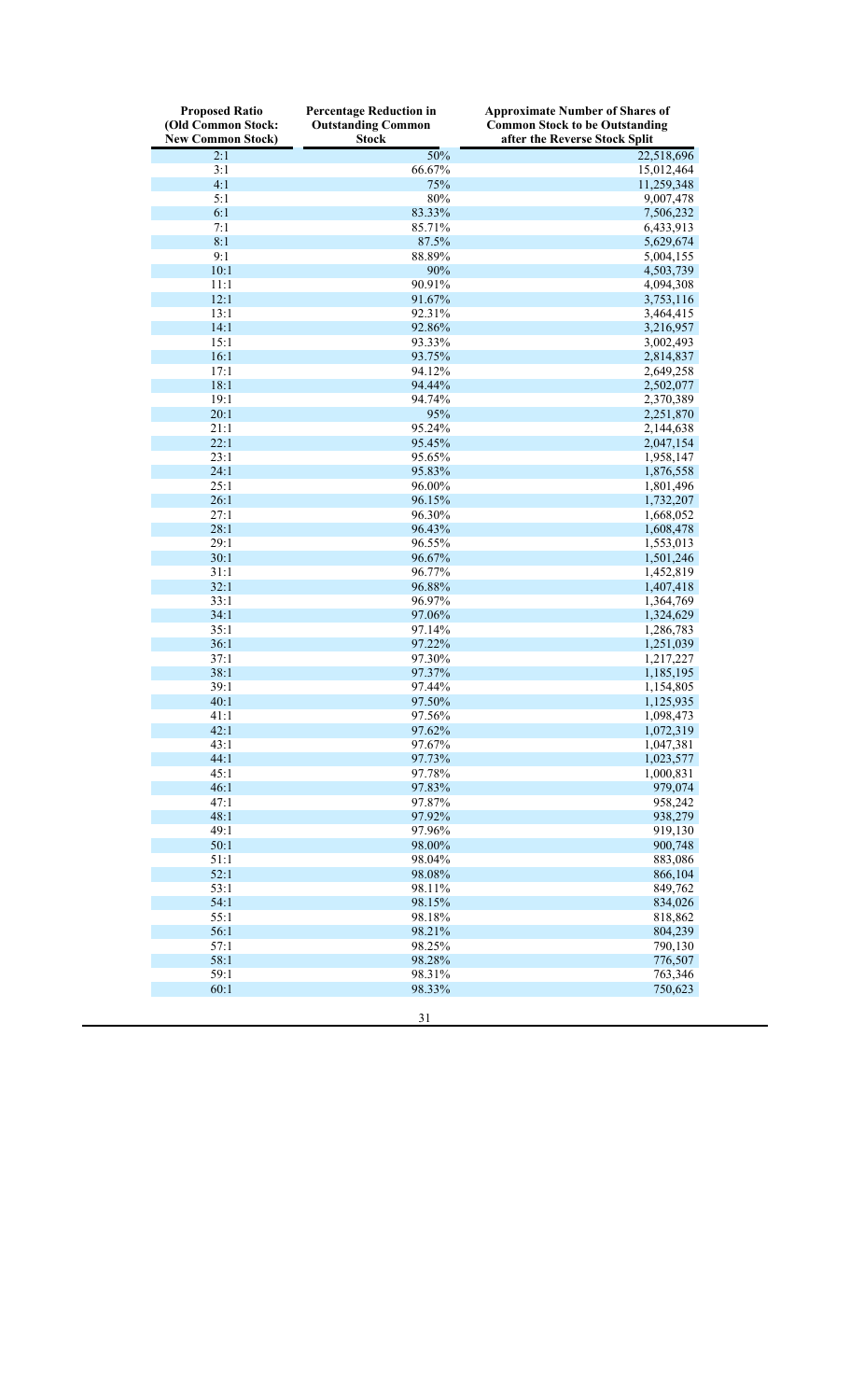| <b>Proposed Ratio</b><br>(Old Common Stock:<br><b>New Common Stock)</b> | <b>Percentage Reduction in</b><br><b>Outstanding Common</b><br><b>Stock</b> | <b>Approximate Number of Shares of</b><br><b>Common Stock to be Outstanding after</b><br>the Reverse Stock Split |
|-------------------------------------------------------------------------|-----------------------------------------------------------------------------|------------------------------------------------------------------------------------------------------------------|
| 61:1                                                                    | 98.36%                                                                      | 738,318                                                                                                          |
| 62:1                                                                    | 98.39%                                                                      | 726,410                                                                                                          |
| 63:1                                                                    | 98.41%                                                                      | 714,879                                                                                                          |
| 64:1                                                                    | 98.44%                                                                      | 703,709                                                                                                          |
| 65:1                                                                    | 98.46%                                                                      | 692,883                                                                                                          |
| 66:1                                                                    | 98.48%                                                                      | 682,385                                                                                                          |
| 67:1                                                                    | 98.51%                                                                      | 672,200                                                                                                          |
| 68:1                                                                    | 98.53%                                                                      | 662,315                                                                                                          |
| 69:1                                                                    | 98.55%                                                                      | 652,716                                                                                                          |
| 70:1                                                                    | 98.57%                                                                      | 643,391                                                                                                          |
| 71:1                                                                    | 98.59%                                                                      | 634,329                                                                                                          |
| 72:1                                                                    | 98.61%                                                                      | 625,519                                                                                                          |
| 73:1                                                                    | 98.63%                                                                      | 616,951                                                                                                          |
| 74:1                                                                    | 98.65%                                                                      | 608,613                                                                                                          |
| 75:1                                                                    | 98.67%                                                                      | 600,499                                                                                                          |
| 76:1                                                                    | 98.68%                                                                      | 592,597                                                                                                          |
| 77:1                                                                    | 98.70%                                                                      | 584,901                                                                                                          |
| 78:1                                                                    | 98.72%                                                                      | 577,402                                                                                                          |
| 79:1                                                                    | 98.73%                                                                      | 570,094                                                                                                          |
| 80:1                                                                    | 98.75%                                                                      | 562,967                                                                                                          |
| 81:1                                                                    | 98.77%                                                                      | 556,017                                                                                                          |
| 82:1                                                                    | 98.78%                                                                      | 549,236                                                                                                          |
| 83:1                                                                    | 98.80%                                                                      | 542,619                                                                                                          |
| 84:1                                                                    | 98.81%                                                                      | 536,159                                                                                                          |
| 85:1                                                                    | 98.82%                                                                      | 529,852                                                                                                          |
| 86:1                                                                    | 98.84%                                                                      | 523,691                                                                                                          |
| 87:1                                                                    | 98.85%                                                                      | 517,671                                                                                                          |
| 88:1                                                                    | 98.86%                                                                      | 511,789                                                                                                          |
| 89:1                                                                    | 98.88%                                                                      | 506,038                                                                                                          |
| 90:1                                                                    | 98.89%                                                                      | 500,415                                                                                                          |
| 91:1                                                                    | 98.90%                                                                      | 494,916                                                                                                          |
| 92:1                                                                    | 98.91%                                                                      | 489,537                                                                                                          |
| 93:1                                                                    | 98.92%                                                                      | 484,273                                                                                                          |
| 94:1                                                                    | 98.94%                                                                      | 479,121                                                                                                          |
| 95:1                                                                    | 98.95%                                                                      | 474,078                                                                                                          |
| 96:1                                                                    | 98.96%                                                                      | 469,139                                                                                                          |
| 97:1                                                                    | 98.97%                                                                      | 464,303                                                                                                          |
| 98:1                                                                    | 98.98%                                                                      | 459,565                                                                                                          |
| 99:1                                                                    | 98.99%                                                                      | 454,923                                                                                                          |
| 100:1                                                                   | 99%                                                                         | 450,374                                                                                                          |

The Reverse Stock Split will affect all stockholders equally and will not affect any stockholder's proportionate equity interest in the Company, except for those stockholders who receive an additional share of our Common Stock in lieu of a fractional share. None of the rights currently accruing to holders of our Common Stock will be affected by the Reverse Stock Split. Following the Reverse Stock Split, each share of New Common Stock will entitle the holder thereof to one vote per share and will otherwise be identical to Old Common Stock. The Reverse Stock Split also will have no effect on the number of authorized shares of our Common Stock. The shares of New Common Stock will be fully paid and non-assessable.

The par value per share of the Common Stock will remain unchanged at \$0.001 per share after the Reverse Stock Split. As a result, on the effective date of the Reverse Stock Split, if any, the stated capital on our balance sheet attributable to the Common Stock will be reduced proportionately based on the Reverse Stock Split ratio, from its present amount, and the additional paid-in capital account will be credited with the amount by which the stated capital is reduced. After the Reverse Stock Split, net income or loss per share and other per share amounts will be increased because there will be fewer shares of our Common Stock outstanding. In future financial statements, net income or loss per share and other per share amounts for periods ending before the Reverse Stock Split would be recast to give retroactive effect to the Reverse Stock Split. As described below under "*Effects of the Reverse Stock Split on Outstanding Equity Awards and Warrants to Purchase Common Stock*," the per share exercise price of outstanding option awards and warrants would increase proportionately, and the number of shares of our Common Stock issuable upon the exercise of outstanding options and warrants, or that relate to other equity awards (e.g., restricted stock awards) would decrease proportionately, in each case based on the Reverse Stock Split ratio selected by the Board. The Company does not anticipate that any other accounting consequences would arise as a result of the Reverse Stock Split.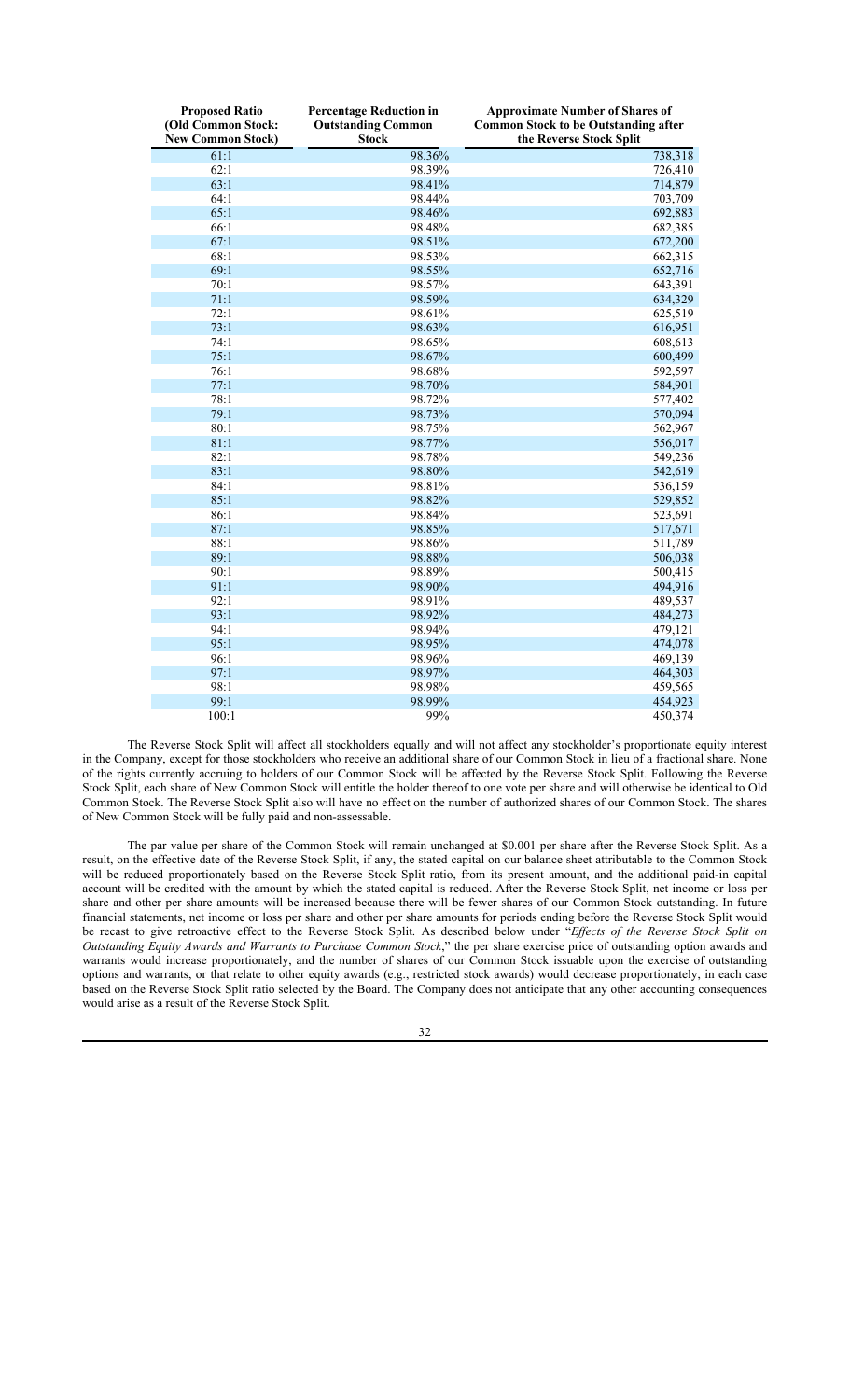If the Reverse Stock Split is effected, the terms of the Series C Preferred Stock include an adjustment provision such that the number of shares of Common Stock issuable upon conversion of the Series C Preferred Stock shall be decreased in proportion to such decrease in the aggregate number of shares of Common Stock outstanding.

All shares of Series D Preferred Stock that are not present in person or by proxy at the Annual Meeting as of immediately prior to the opening of the polls at the Annual Meeting will be automatically redeemed in the Initial Redemption. Any outstanding shares of Series D Preferred Stock that were not redeemed pursuant to the Initial Redemption will be redeemed in whole, but not in part, (i) if and when ordered by our Board or (ii) automatically upon the approval by the Company's stockholders of the Reverse Stock Split. Please refer to the discussion in the Questions and Answers About the Annual Meeting section under "*Who is entitled to vote at and attend the Annual Meeting*?" and "*What are the voting rights of our stockholders*?" for a description of the voting power of the Series D Preferred Stock.

We are currently authorized to issue a maximum of 62,393,940 shares of our Common Stock. As of the Record Date, there were 45,037,391 shares of our Common Stock issued and outstanding. Although the number of authorized shares of our Common Stock will not change as a result of the Reverse Stock Split, the number of shares of our Common Stock issued and outstanding will be reduced in proportion to the ratio selected by the Board. Thus, the Reverse Stock Split will effectively increase the number of authorized and unissued shares of our Common Stock available for future issuance by the amount of the reduction effected by the Reverse Stock Split. Conversely, with respect to the number of shares reserved for issuance under, for example, our 2019 Stock Incentive Plan (the "2019 Plan"), our Board will proportionately reduce such reserve in accordance with the terms of the 2019 Plan. As of the Record Date, there were 500,000 shares of Common Stock reserved for issuance pursuant to outstanding awards made under the 2019 Plan, and following the Reverse Stock Split, if any, such reserve will be reduced to between 250,000 and 5,000 shares of Common Stock. Of the original 5,400,000 shares of Common Stock reserved for issuance under the 2019 Plan, no shares remain available for future awards. The number of carryover shares from the 2008 Stock Incentive Plan made available for issuance of awards under the 2019 Plan, if any, will be reduced in proportion to the ratio selected by the Board.

Following the Reverse Stock Split, the Board will have the authority, subject to applicable securities laws, to issue all authorized and unissued shares without further stockholder approval, upon such terms and conditions as the Board deems appropriate. We do not currently have any plans, proposals or understandings to issue the additional shares that would be available if the Reverse Stock Split is approved and effected, but some of the additional shares underlie warrants or shares of convertible preferred stock, which could be exercised or converted after the Reverse Stock Split Amendment is effected.

## **Effects of the Reverse Stock Split on Outstanding Equity Awards and Warrants to Purchase Common Stock**

If the Reverse Stock Split is effected, all outstanding options entitling their holders to purchase shares of our Common Stock, as well as any other equity awards granted pursuant to the 2019 Plan (e.g., stock options) or pursuant to the 2008 Stock Incentive Plan (the "2008 Plan," and together with the 2019 Plan referred to herein as, the "Incentive Plans"), will be proportionately reduced, in accordance with the terms of the applicable Incentive Plan, in the same ratio as the reduction in the number of shares of outstanding Common Stock, except that any fractional shares resulting from such reduction will be rounded down to the nearest whole share to comply with the requirements of Code Sections 409A and 424. Correspondingly, the per share exercise price of any such options will be increased in direct proportion to the Reverse Stock Split ratio (rounded up to the nearest whole cent), so that the aggregate dollar amount payable for the purchase of the shares subject to the options will remain materially unchanged. For example, assuming that we effect the Reverse Stock Split at a ratio of 1-for-5, and that an optionee holds options to purchase 1,033 shares of our Common Stock at an exercise price of \$1.00 per share, upon the effectiveness of the Reverse Stock Split at such ratio, the number of shares of the Common Stock subject to that option would be reduced to 206 (rounded down from 206.6 to account for fractional shares) and the exercise price would be proportionately increased to \$5.00 per share.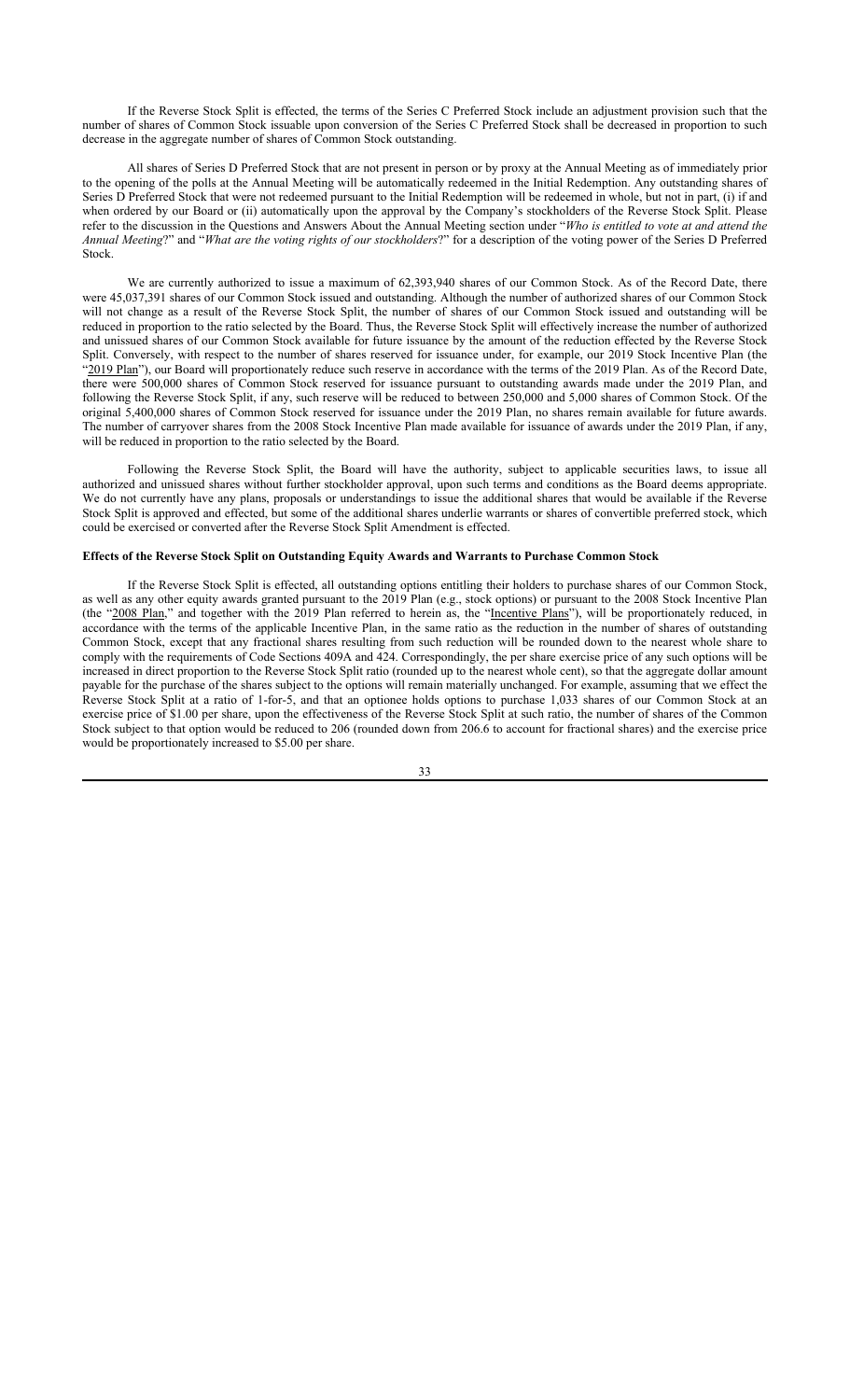As of the Record Date, there are 4,167 warrants to purchase Common Stock outstanding, representing 4,167 shares of Common Stock at a weighted average exercise price of \$33.60 per share. If the Reverse Stock Split is effected, the outstanding warrants will automatically be reduced in the same ratio as the reduction in the number of shares of outstanding Common Stock. Correspondingly, the per share exercise price of such warrants will be increased in direct proportion to the Reverse Stock Split ratio, so that the aggregate dollar amount payable for the purchase of the shares subject to the warrants will remain unchanged.

#### **Effect on Registered and Beneficial Stockholders**

Upon the Reverse Stock Split, the Company intends to treat stockholders holding shares of our Common Stock in "street name" (that is, held through a bank, broker or other nominee) in the same manner as stockholders of record whose shares of Common Stock are registered in their names. Banks, brokers or other nominees will be instructed to effect the Reverse Stock Split for their beneficial holders holding shares of our Common Stock in "street name"; however, these banks, brokers or other nominees may apply their own specific procedures for processing the Reverse Stock Split. If you hold your shares of our Common Stock with a bank, broker or other nominee, and have any questions in this regard, the Company encourages you to contact your nominee.

## **Effect on "Book-Entry" Stockholders of Record**

The Company's stockholders of record may hold some or all of their shares electronically in book-entry form. These stockholders will not have stock certificates evidencing their ownership of our Common Stock. They are, however, provided with a statement reflecting the number of shares of Common Stock registered in their accounts.

If you hold registered shares of Old Common Stock in a book-entry form, you do not need to take any action to receive your shares of New Common Stock in registered book-entry form, if applicable. A transaction statement will automatically be sent to your address of record as soon as practicable after the effective time of the Reverse Stock Split indicating the number of shares of New Common Stock you hold.

#### **Effect on Registered Certificated Shares**

Some stockholders of record hold their shares of our Common Stock in certificate form or a combination of certificate and book-entry form. If any of your shares of our Common Stock are held in certificate form, you will receive a letter of transmittal from the Company's transfer agent, American Stock Transfer & Trust Company, containing instructions on how a stockholder should surrender its, his or her certificate(s) representing shares of Old Common Stock to the transfer agent in exchange for certificate(s) representing shares of New Common Stock. No certificate(s) representing shares of New Common Stock will be issued to a stockholder until such stockholder has surrendered all certificate(s) representing shares of Old Common Stock, together with a properly completed and executed letter of transmittal, to the Transfer Agent. No stockholder will be required to pay a transfer or other fee to exchange its, his or her certificate(s) shares of Old Common Stock for certificate(s) representing shares of New Common Stock registered in the same name.

#### **STOCKHOLDERS SHOULD NOT DESTROY ANY SHARE CERTIFICATE(S) AND SHOULD NOT SUBMIT ANY CERTIFICATE(S) UNTIL REQUESTED TO DO SO.**

#### **Shares of Common Stock Issued and Outstanding**

With the exception of the number of shares issued and outstanding, the rights and preferences of the shares of our Common Stock prior and subsequent to the Reverse Stock Split will remain the same. After the effectiveness of the Reverse Stock Split, we do not anticipate that our financial condition, the percentage ownership of management, the number of our stockholders, or any aspect of our business would materially change as a result of the Reverse Stock Split.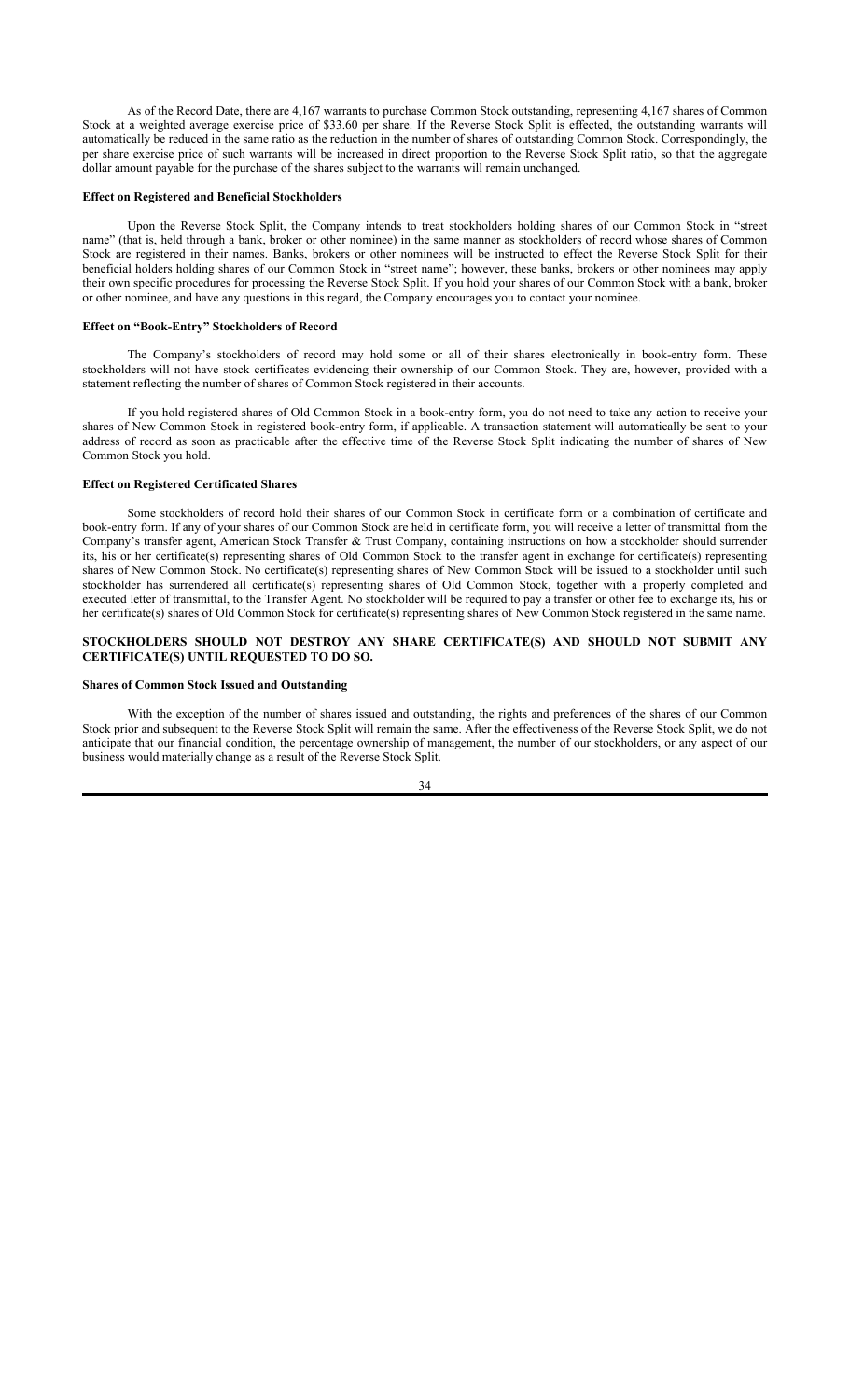Our Common Stock is currently registered under Section 12(g) of the Exchange Act, and as a result, we are subject to the periodic reporting and other requirements of the Exchange Act. If effected, the proposed Reverse Stock Split will not affect the registration of our Common Stock under the Exchange Act or our periodic or other reporting requirements thereunder.

#### **Anti-Takeover Effects**

In addition, we have not proposed the Reverse Stock Split, with its corresponding increase in the authorized and unissued number of shares of Common Stock, with the intention of using the additional shares for anti-takeover purposes, although we could theoretically use the additional shares to make more difficult or to discourage an attempt to acquire control of the Company.

We do not believe that our officers or directors have interests in this proposal that are different from or greater than those of any other of our stockholders.

## **Fractional Shares**

Fractional shares will not be issued in connection with the Reverse Stock Split. Each stockholder who would otherwise hold a fractional share of Common Stock as a result of the Reverse Stock Split will receive one share of Common Stock in lieu of such fractional share. If such shares are subject to an award granted under an Incentive Plan, each fractional share of Common Stock will be rounded down to the nearest whole share of Common Stock in order to comply with the requirements of Sections 409A and 424 of the Code.

## **Appraisal Rights**

Under the Delaware General Corporation Law, our stockholders are not entitled to appraisal or dissenter's rights with respect to the Reverse Stock Split, and we will not independently provide our stockholders with any such rights.

#### **Regulatory Approvals**

The Reverse Stock Split will not be consummated, if at all, until after approval of the Company's stockholders is obtained. The Company is not obligated to obtain any governmental approvals or comply with any state or federal regulations prior to consummating the Reverse Stock Split other than the filing of the Reverse Stock Split Amendment with the Secretary of State of the State of Delaware.

#### **Certain U.S. Federal Income Tax Consequences of the Reverse Stock Split**

The following is a discussion of certain material U.S. federal income tax consequences of the Reverse Stock Split to U.S. holders (as defined below). This discussion is included for general information purposes only, does not purport to address all aspects of U.S. federal income tax law that may be relevant to U.S. holders in light of their particular circumstances, and does not describe any potential state, local, or foreign tax consequences. This discussion is based on the Internal Revenue Code of 1986, as amended (the "Code"), current Treasury Regulations and administrative and court decisions and interpretations, all as in effect as of the date hereof, and all of which are subject to change, possibly on a retroactive basis, or different interpretation. Any such changes could affect the continuing validity of this discussion.

## **STOCKHOLDERS ARE URGED TO CONSULT THEIR TAX ADVISORS AS TO THE PARTICULAR FEDERAL, STATE, LOCAL, OR FOREIGN TAX CONSEQUENCES TO THEM OF THE REVERSE STOCK SPLIT.**

This discussion does not address tax consequences to stockholders that are subject to special tax rules, such as banks, insurance companies, regulated investment companies, personal holding companies, U.S. holders whose functional currency is not the U.S. dollar, partnerships (or other flow-through entities for U.S. federal income purposes and their partners or members), persons who acquired their shares or equity awards in connection with employment or other performance of services (who will not incur a taxable event in connection with the Reverse Stock Split), broker-dealers, foreign entities, nonresident alien individuals and tax-exempt entities. This summary also assumes that the Old Common Stock shares were, and the New Common stock shares will be, held as a "capital asset," as defined in Section 1221 of the Code.

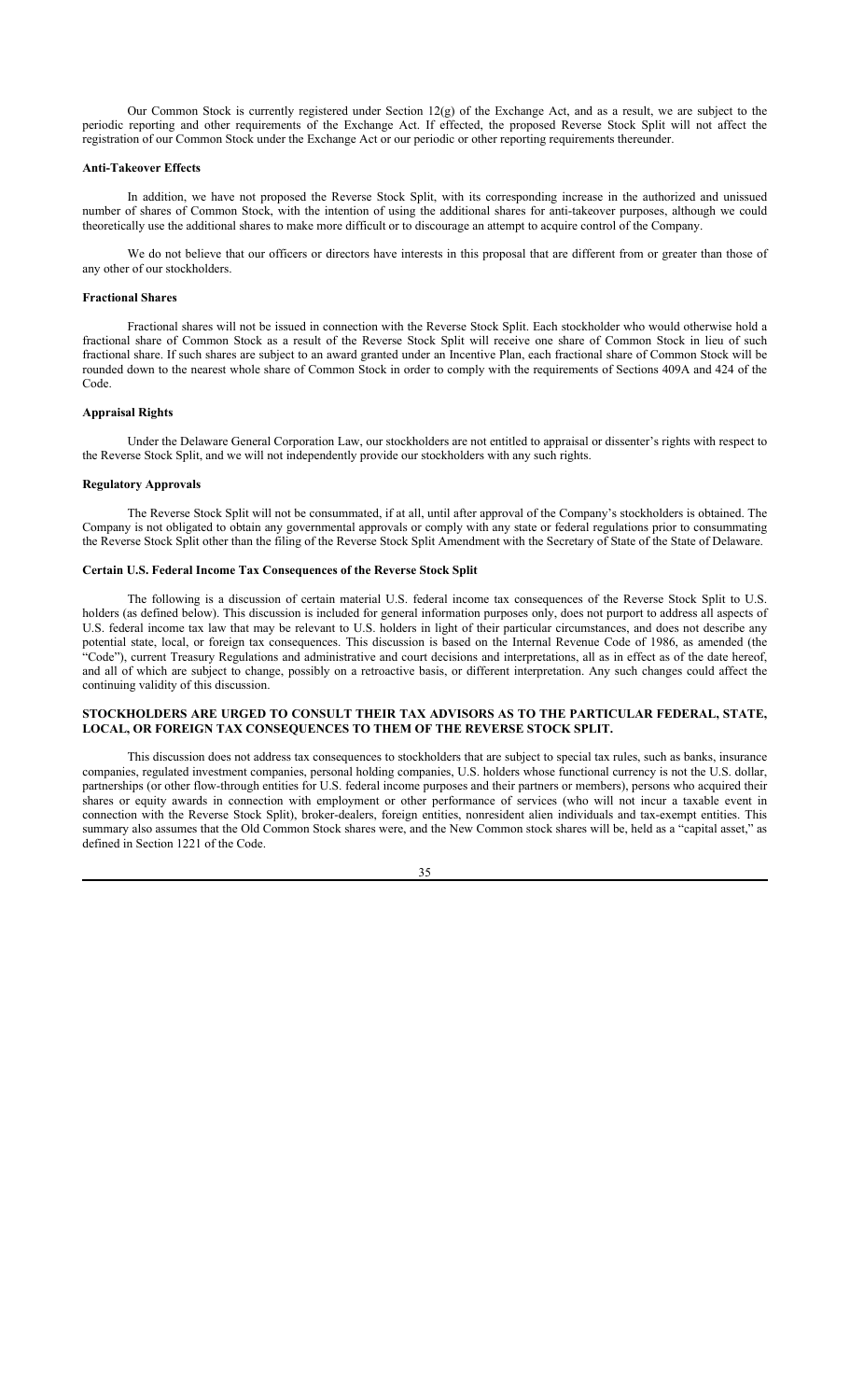As used herein, the term "U.S. holder" means a holder that is, for U.S. federal income tax purposes:

- an individual citizen or resident of the United States;
- a corporation or other entity taxed as a corporation created or organized in or under the laws of the United States or any political subdivision thereof;
- an estate the income of which is subject to U.S. federal income tax regardless of its source; or
- a trust (A) if a U.S. court is able to exercise primary supervision over the administration of the trust and one or more "U.S. persons" (as defined in the Code) have the authority to control all substantial decisions of the trust or (B) that has a valid election in effect to be treated as a U.S. person.

Other than with respect to any stockholder that receives a full share for a fractional share (which will not apply to outstanding equity awards granted under the Incentive Plans), a stockholder generally will not recognize a gain or loss by reason of such stockholder's receipt of shares of New Common Stock pursuant to the Reverse Stock Split solely in exchange for shares of Old Common Stock held by such stockholder immediately prior to the Reverse Stock Split. A stockholder's aggregate tax basis in the shares of New Common Stock received pursuant to the Reverse Stock Split (including any fractional shares) will equal the stockholder's aggregate basis in the Old Common Stock exchanged therefore and will be allocated among the shares of New Common Stock received in the Reverse Stock Split on a pro-rata basis. Stockholders who have used the specific identification method to identify their basis in the shares of Old Common Stock held immediately prior to the Reverse Stock Split should consult their own tax advisers to determine their basis in the shares of New Common Stock received in exchange therefor in the Reverse Stock Split. A stockholder's holding period in the shares of New Common Stock received pursuant to the Reverse Stock Split will include the stockholder's holding period in the shares of Old Common Stock surrendered in exchange therefore, provided the shares of Old Common Stock surrendered are held as capital assets at the time of the Reverse Stock Split.

No gain or loss will be recognized by us as a result of the Reverse Stock Split.

#### **Vote Required**

The affirmative vote of holders of a majority of the shares of our outstanding Common Stock (including shares of our Series C Preferred Stock, voting on an as-converted basis) and Series D Preferred Stock entitled to vote at the Annual Meeting on the Reverse Stock Split Proposal, voting together as a single class, is required for approval of the Reverse Stock Split Proposal. If your shares are held by a broker and you do not give the broker specific instructions on how to vote your shares, your broker may vote your shares at its discretion. Because the vote is based on the total number of shares outstanding rather than the votes cast at the Annual Meeting, abstentions and broker non-votes will each have the same effect as votes AGAINST the Reverse Stock Split Proposal.

## **Recommendation of the Board of Directors**

#### **THE BOARD OF DIRECTORS UNANIMOUSLY RECOMMENDS THAT STOCKHOLDERS VOTE "FOR" THE APPROVAL OF THE REVERSE STOCK SPLIT PROPOSAL.**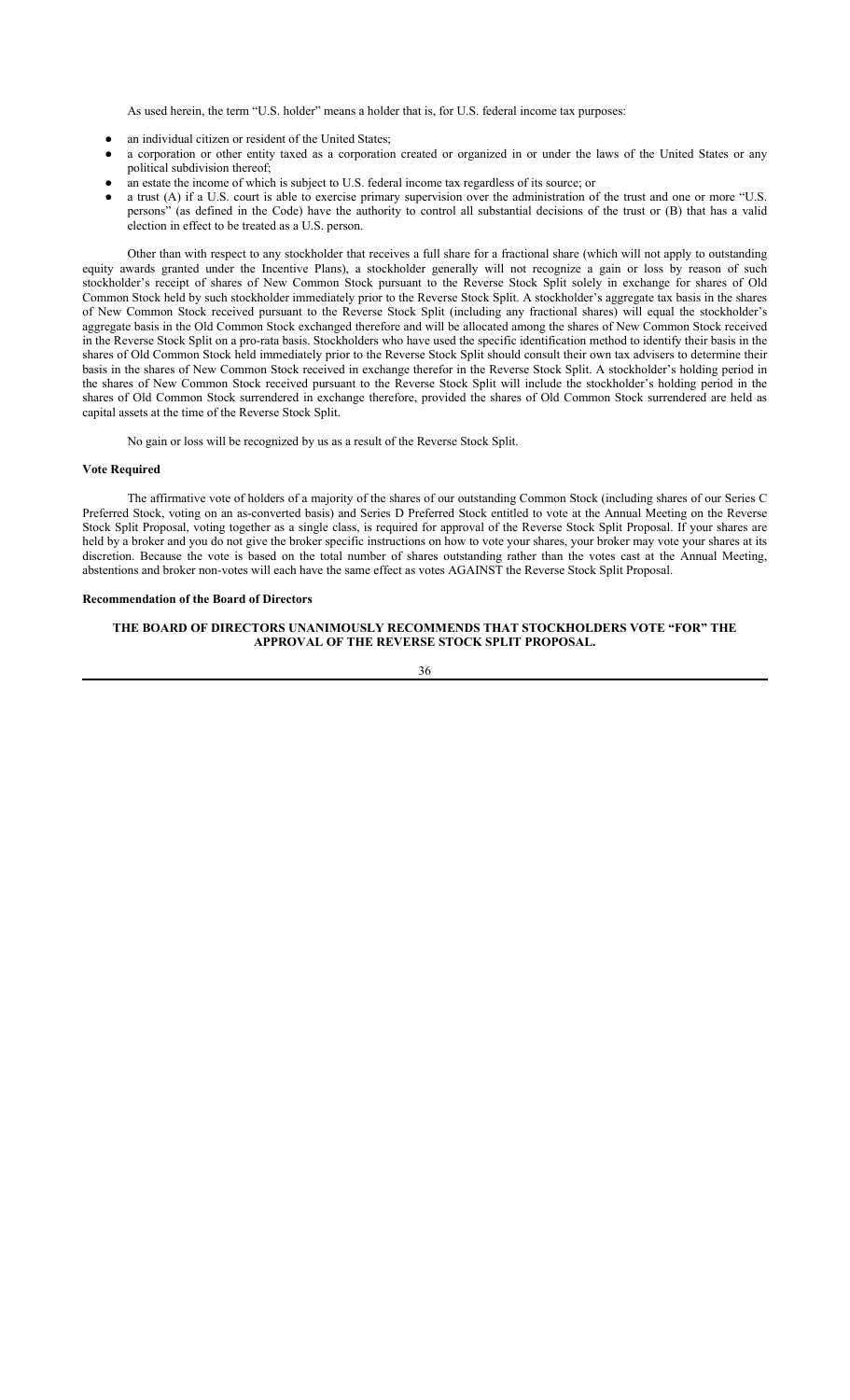#### **RATIFICATION OF APPOINTMENT OF WEINBERG & CO AS OUR INDEPENDENT REGISTERED PUBLIC ACCOUNTING FIRM**

Weinberg & Co, or Weinberg, has served as our independent registered public accounting firm effective June 21, 2019 and has audited our consolidated financial statements for each of the years ended December 31, 2019, 2020 and 2021. Weinberg does not have and has not had any financial interest, direct or indirect, in CytRx, and does not have and has not had any connection with CytRx except in its professional capacity as our independent auditors.

The Audit Committee has selected Weinberg to serve as our independent registered public accounting firm for the year ending December 31, 2022. The ratification by our stockholders of the appointment of Weinberg is not required by law or by our Bylaws. Our Board of Directors, consistent with the practice of many publicly held corporations, is nevertheless submitting this appointment for ratification by the stockholders. If this appointment is not ratified at the Annual Meeting, the Audit Committee intends to reconsider its appointment of Weinberg. Even if the appointment is ratified, the Audit Committee in its sole discretion may direct the appointment of a different independent registered public accounting firm at any time during the fiscal year if the Committee determines that such a change would be in the best interests of CytRx and its stockholders.

Any material non-audit services to be provided by Weinberg are subject to the prior approval of the Audit Committee. In general, the Audit Committee's policy is to grant such approval where it determines that the non-audit services are not incompatible with maintaining the independent registered public accounting firm's independence and there are cost or other efficiencies in obtaining such services from the independent registered public accounting firm as compared to other possible providers.

We expect that representatives of Weinberg will be present at the Annual Meeting, will have an opportunity to make a statement if they so desire, and will be available to respond to appropriate questions.

#### **Audit Fees**

The fees for the year ended December 31, 2021 from Weinberg for professional services rendered in connection with the audit of our annual consolidated financial statements and reviews of our unaudited consolidated financial statements were approximately \$117,000.

The fees for the year ended December 31, 2020 from Weinberg for professional services rendered in connection with the audit of our annual consolidated financial statements and reviews of our unaudited consolidated financial statements were approximately \$117,000.

## **Audit-Related Fees**

There were no Audit-Related fees for the years ended December 31, 2021 and December 31, 2020 from Weinberg.

#### **All Other Fees**

The fees for Form S-3 registration statements were \$12,000. No other services were rendered by Weinberg in 2021 or 2020.

## **Tax Fees**

The aggregate fees billed by Weinberg for professional services for tax compliance were approximately \$30,000 for 2021. The aggregate fees billed by Weinberg for professional services for tax compliance were approximately \$16,000 for 2020.

#### **Pre-Approval Policies and Procedures**

It is the policy of our Audit Committee that all services to be provided by our independent registered public accounting firm, including audit services and permitted audit-related and non-audit services, must be pre-approved by our Audit Committee. Our Audit Committee pre-approved all services, audit and non-audit, provided to us by Weinberg for 2021 and 2020.

#### **Vote Required**

The affirmative vote of a majority of the shares entitled to vote at the Annual Meeting on Proposal 4 is required for approval of Proposal 4. If your shares are held by a broker and you do not give the broker specific instructions on how to vote your shares, your broker may vote your shares at its discretion. Abstentions will have the same effect as votes cast AGAINST Proposal 4, and broker nonvotes will have no effect on the results of the vote.

#### **Recommendation of the Board of Directors**

#### **THE BOARD OF DIRECTORS UNANIMOUSLY RECOMMENDS THAT STOCKHOLDERS VOTE "FOR" RATIFICATION OF THE APPOINTMENT OF WEINBERG & CO AS OUR INDEPENDENT REGISTERED PUBLIC ACCOUNTING FIRM.**

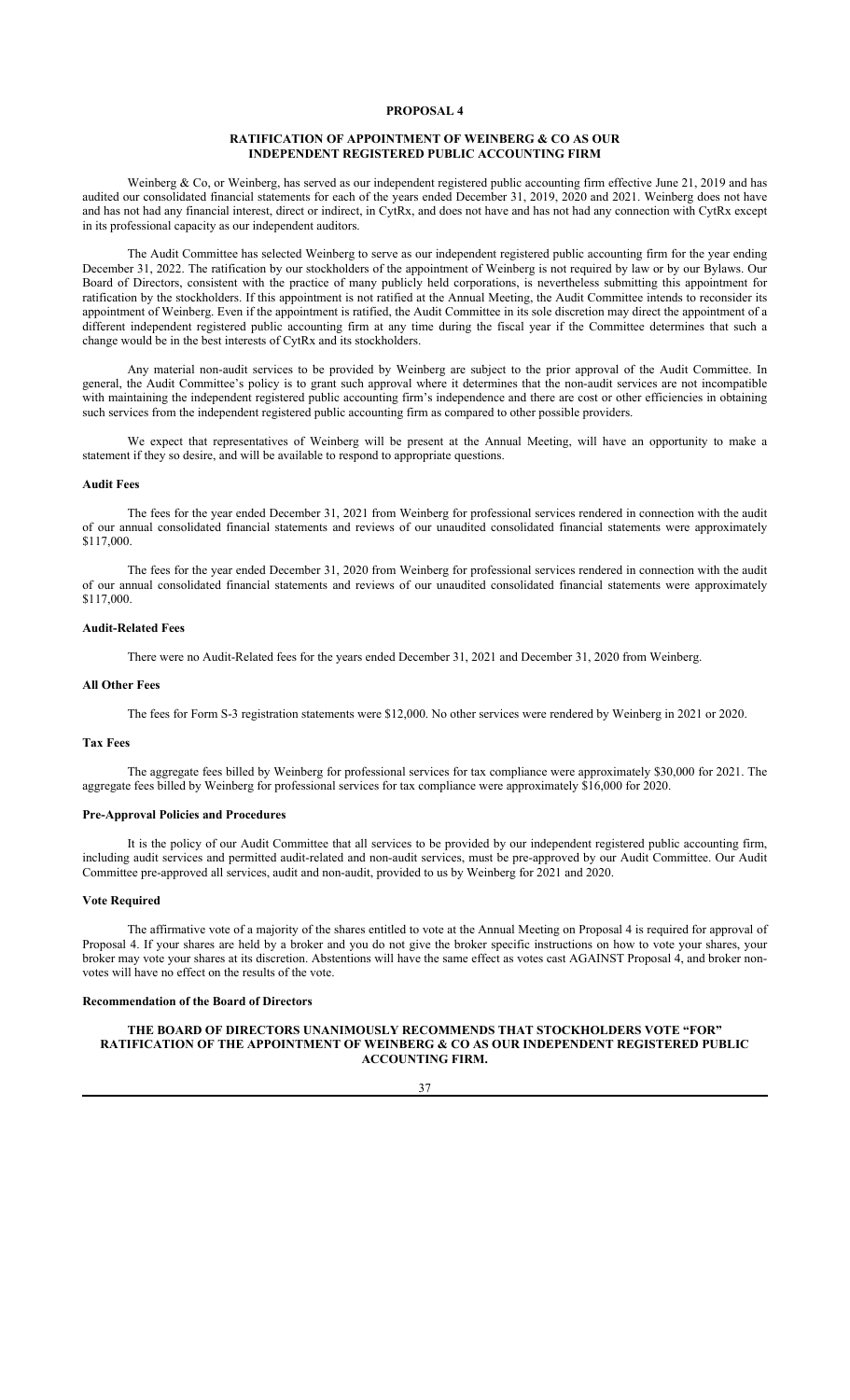#### **APPROVAL, ON AN ADVISORY BASIS, OF THE COMPENSATION PAID TO OUR NAMED EXECUTIVE OFFICERS**

The Company is seeking your advisory vote as required by Section 14A of the Securities Exchange Act of 1934, as amended, on the approval of the compensation of the Company's named executive officers as described in the compensation tables and related material contained in this proxy statement. Because your vote is advisory, it will not be binding on the Compensation Committee or the Board. However, the Compensation Committee and Board will review the voting results and take them into consideration when making future decisions regarding executive compensation.

The Company's compensation philosophy is designed to align each executive's compensation with the Company's short-term and long-term performance and to provide the compensation and incentives needed to attract, motivate and retain key executives who are crucial to the Company's long-term success.

In accordance with the rules of the SEC, the following resolution, commonly known as a "say-on-pay" vote, is being submitted for a stockholder vote at the Annual Meeting:

"RESOLVED, that the compensation paid to the Company's named executive officers, as disclosed pursuant to the compensation disclosure rules of the Securities and Exchange Commission, including the compensation tables and the related material disclosed in this proxy statement, is hereby APPROVED."

We currently hold advisory votes on executive compensation every year, and the next "say-on-pay" vote will occur at the annual meeting of our stockholders in 2023. The next vote on the frequency of "say-on-pay" votes will also occur at the annual meeting of our stockholders in 2023.

#### **Vote Required**

The affirmative vote of a majority of the shares entitled to vote at the Annual Meeting on Proposal 5 is required for advisory approval of Proposal 5. This is a non-binding advisory vote. If your shares are held by a broker and you do not give the broker specific instructions on how to vote your shares, your broker may not vote your shares at its discretion. Abstentions will have the same effect as votes cast AGAINST the advisory vote, and broker non-votes will have no effect on the results of the advisory vote.

## **Recommendation of the Board of Directors**

## **THE BOARD OF DIRECTORS UNANIMOUSLY RECOMMENDS THAT STOCKHOLDERS VOTE "FOR" THE ADVISORY VOTE ON EXECUTIVE COMPENSATION DISCLOSED IN THIS PROXY STATEMENT.**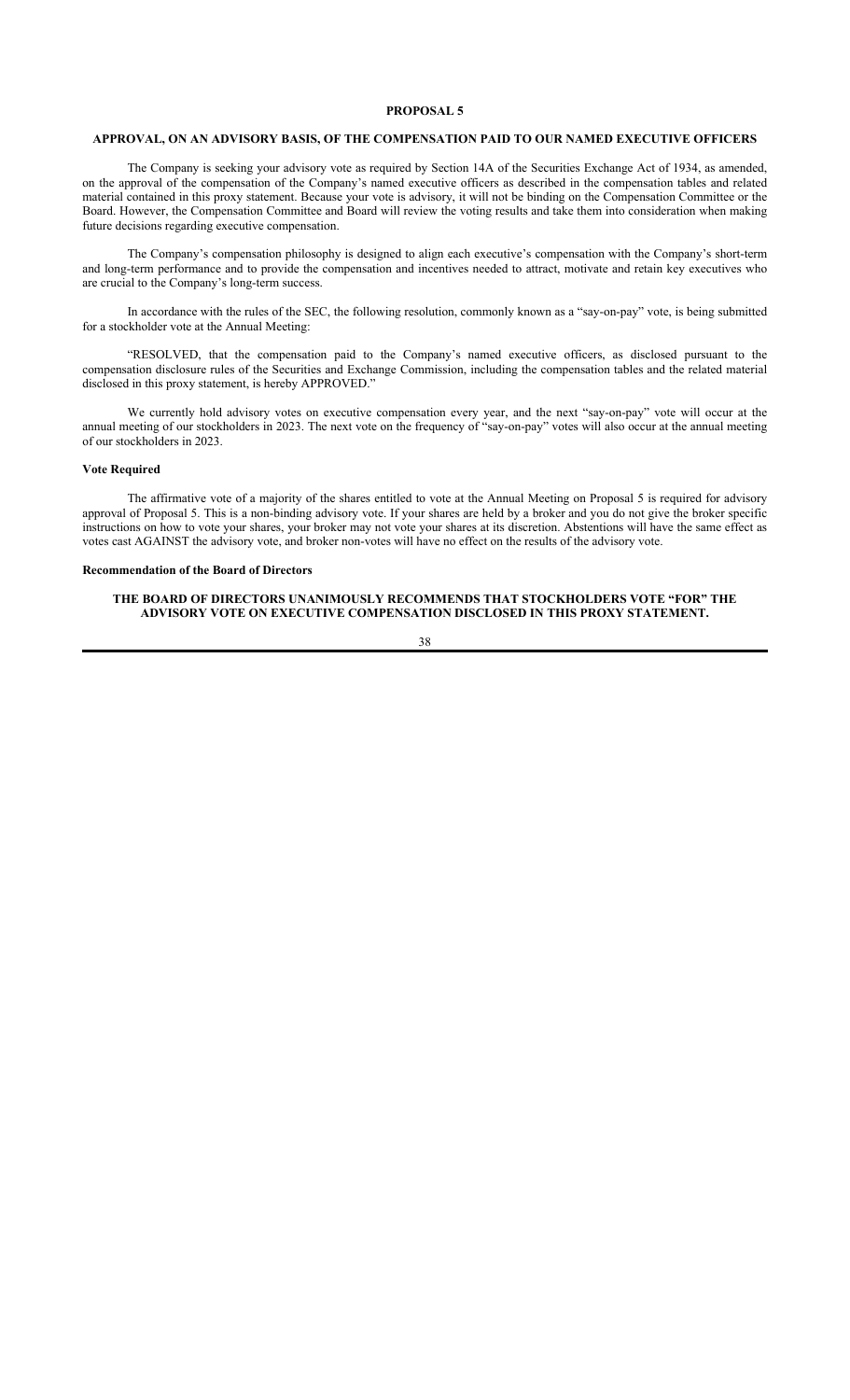#### **APPROVAL OF THE ADJOURNMENT OF THE ANNUAL MEETING, IF NECESSARY, TO SOLICIT ADDITIONAL PROXIES IF THERE ARE INSUFFICIENT VOTES AT THE TIME OF THE ANNUAL MEETING TO APPROVE THE REVERSE STOCK SPLIT PROPOSAL**

#### **Background of and Rationale for the Adjournment Proposal**

The Board believes that if the number of shares of the Company's Common Stock, Series C Preferred Stock (voting on an asconverted basis) and Series D Preferred Stock outstanding and entitled to vote at the Annual Meeting and voting in favor of the Reverse Stock Split Proposal is insufficient to approve the Reverse Stock Split Proposal, it is in the best interests of the stockholders to enable the Board to continue to seek to obtain a sufficient number of additional votes to approve the Reverse Stock Split Proposal.

In the Adjournment Proposal, we are asking stockholders to authorize the holder of any proxy solicited by the Board to vote in favor of adjourning or postponing the Annual Meeting or any adjournment or postponement thereof. If our stockholders approve this proposal, we could adjourn or postpone the Annual Meeting, and any adjourned session of the Annual Meeting, to use the additional time to solicit additional proxies in favor of the Reverse Stock Split Proposal.

Additionally, approval of the Adjournment Proposal could mean that, in the event we receive proxies indicating that a majority of the number of outstanding shares of our Common Stock (including shares of our Series C Preferred Stock, voting on an as-converted basis) and Series D Preferred Stock, as counted to mirror the Common Stock votes cast, will vote against the Reverse Stock Split Proposal, we could adjourn or postpone the Annual Meeting without a vote on the Reverse Stock Split Proposal and use the additional time to solicit the holders of those shares to change their vote in favor of the Reverse Stock Split Proposal.

#### **Vote Required**

The affirmative vote of a majority of the shares entitled to vote at the Annual Meeting on Proposal 4 is required for approval of Proposal 4. If your shares are held by a broker and you do not give the broker specific instructions on how to vote your shares, your broker may vote your shares at its discretion. Abstentions and broker non-votes will each have the same effect as votes AGAINST Proposal 4.

## **Recommendation of the Board of Directors**

**THE BOARD OF DIRECTORS UNANIMOUSLY RECOMMENDS THAT STOCKHOLDERS VOTE "FOR" THE APPROVAL OF THE ADJOURNMENT OF THE ANNUAL MEETING, IF NECESSARY, TO SOLICIT ADDITIONAL PROXIES IF THERE ARE INSUFFICIENT VOTES AT THE TIME OF THE ANNUAL MEETING TO APPROVE THE REVERSE STOCK SPLIT PROPOSAL.**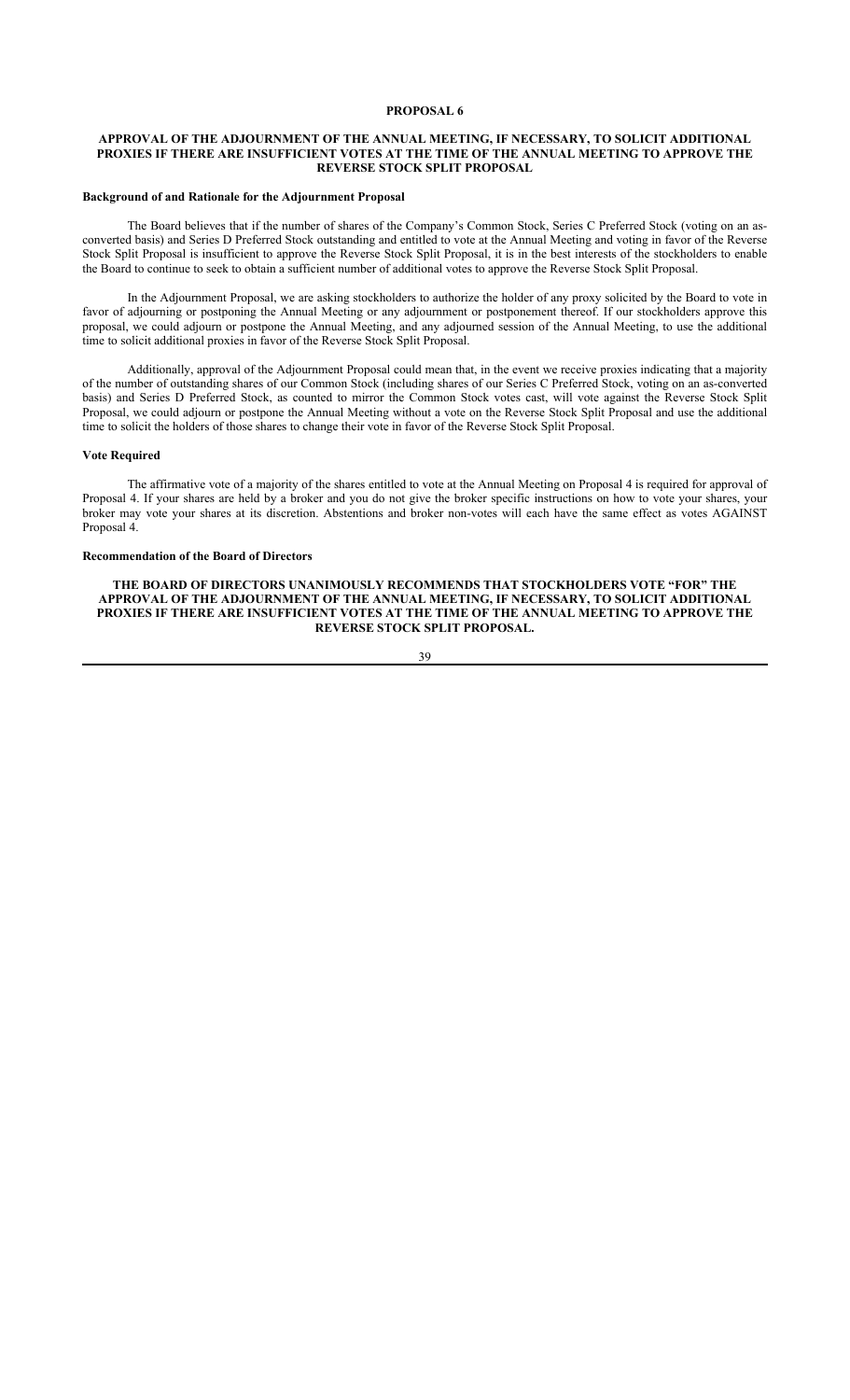## **STOCKHOLDER PROPOSALS FOR 2023 ANNUAL MEETING**

Under SEC Rule 14a-8, any stockholder desiring to submit a proposal for inclusion in our proxy materials for our 2023 Annual Meeting of Stockholders must provide the Company with a written copy of that proposal by not fewer than 120 days before the anniversary of the mailing of the release of this Proxy Statement, or  $2023$ . However, if the date of our 2023 Annual Meeting changes by more than 30 days from the date on which our 2022 Annual Meeting is held, then the deadline would be a reasonable time before we begin to print and send our proxy materials for our 2023 Annual Meeting. Notice of stockholder proposals submitted outside of SEC Rule  $14a-8$  must be received by the same date.

Stockholder proposals submitted other than for inclusion in our proxy materials or stockholder nominations for director must submit notice of such proposals or nominations by personal delivery or registered mail not fewer than 120 days before the anniversary of the mailing of the release of this Proxy Statement, or  $\qquad \qquad$ , 2023, nor more than 150 days before the anniversary of the mailing of this proxy statement, or  $\_\_$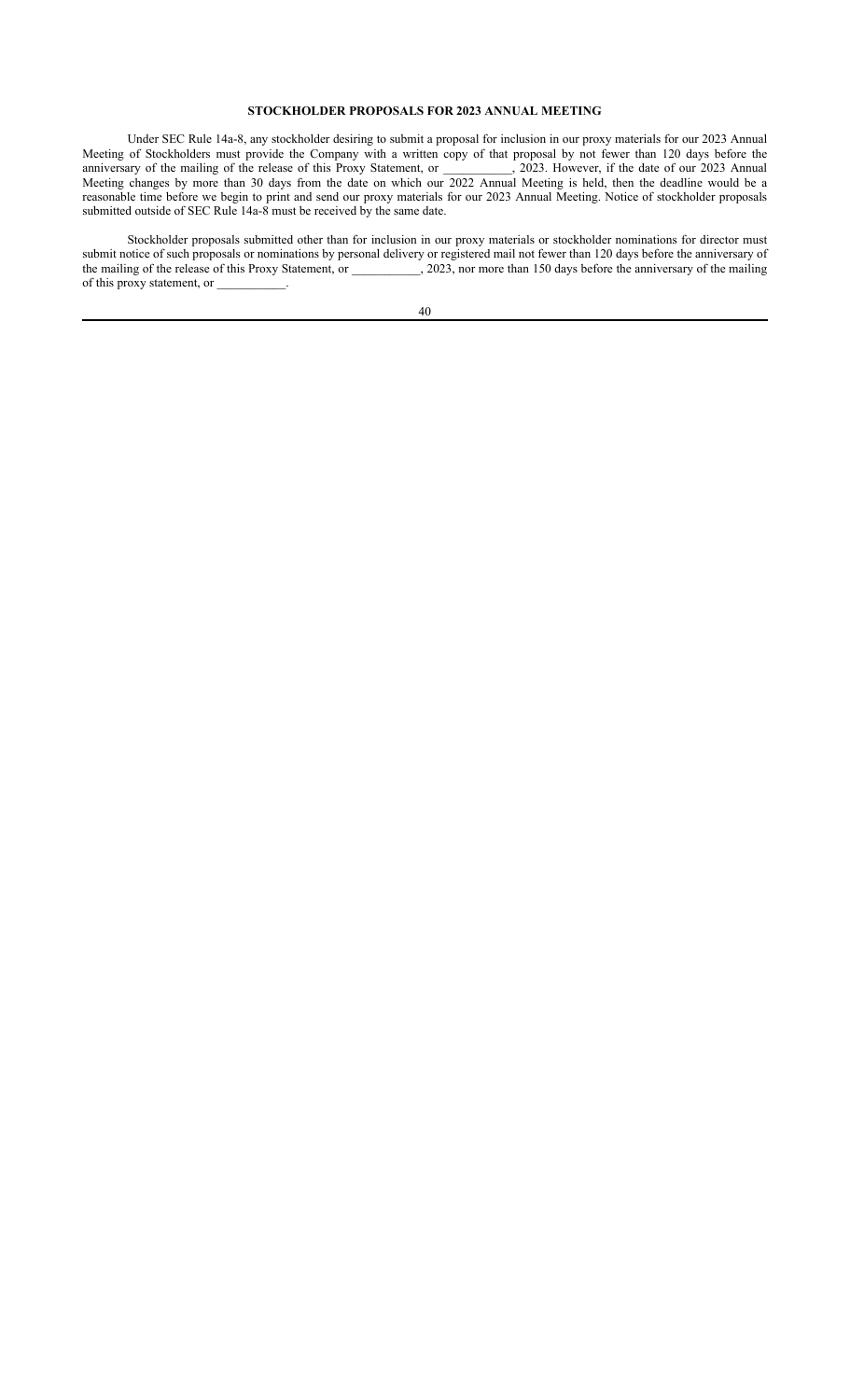#### **OTHER MATTERS**

## **Expenses of Solicitation**

We are soliciting proxies on behalf of our Board of Directors and will pay the entire cost of soliciting proxies. This solicitation is being made by mail and over the Internet, but also may be made by telephone or in person. We and our directors, officers and employees may also solicit proxies in person, by telephone or by other electronic means. These persons will not be paid any additional compensation for soliciting proxies.

We have retained Saratoga Proxy Consulting LLC to assist us in the solicitation of proxies for a fee of approximately \$20,000.

We will ask banks, brokers and other institutions, nominees and fiduciaries to forward our proxy materials to their principals and to obtain their authority to execute proxies and voting instructions and will reimburse them for their reasonable expenses.

#### **Delivery of Proxy Materials to Households**

Some banks, brokers, and other nominee record holders may be participating in the practice of "householding" proxy statements and annual reports. This means that only one copy of this notice and Proxy Statement may have been sent to multiple stockholders in your household. If you would prefer to receive separate copies of a Proxy Statement or annual report either now or in the future, please contact your bank, broker or other nominee. Upon written request to us at CytRx Corporation, 11726 San Vicente Boulevard, Suite 650, Los Angeles, California 90049, Attention: Corporate Secretary, or by telephone at 310-826-5648, we will promptly deliver without charge, upon oral or written request, a separate copy of the proxy material to any stockholder residing at an address to which only one copy was mailed. In addition, stockholders sharing an address can request delivery in the future of only a single copy of annual reports or proxy statements if they are currently receiving multiple copies upon written or oral request to us at the address and telephone number stated above.

#### **Miscellaneous**

Our management does not intend to present any other items of business and is not aware of any matters other than those set forth in this Proxy Statement that will be presented for action at the Annual Meeting. However, if any other matters properly come before the Annual Meeting, the persons named in the enclosed proxy intend to vote the shares of our common stock that they represent in accordance with their best judgment.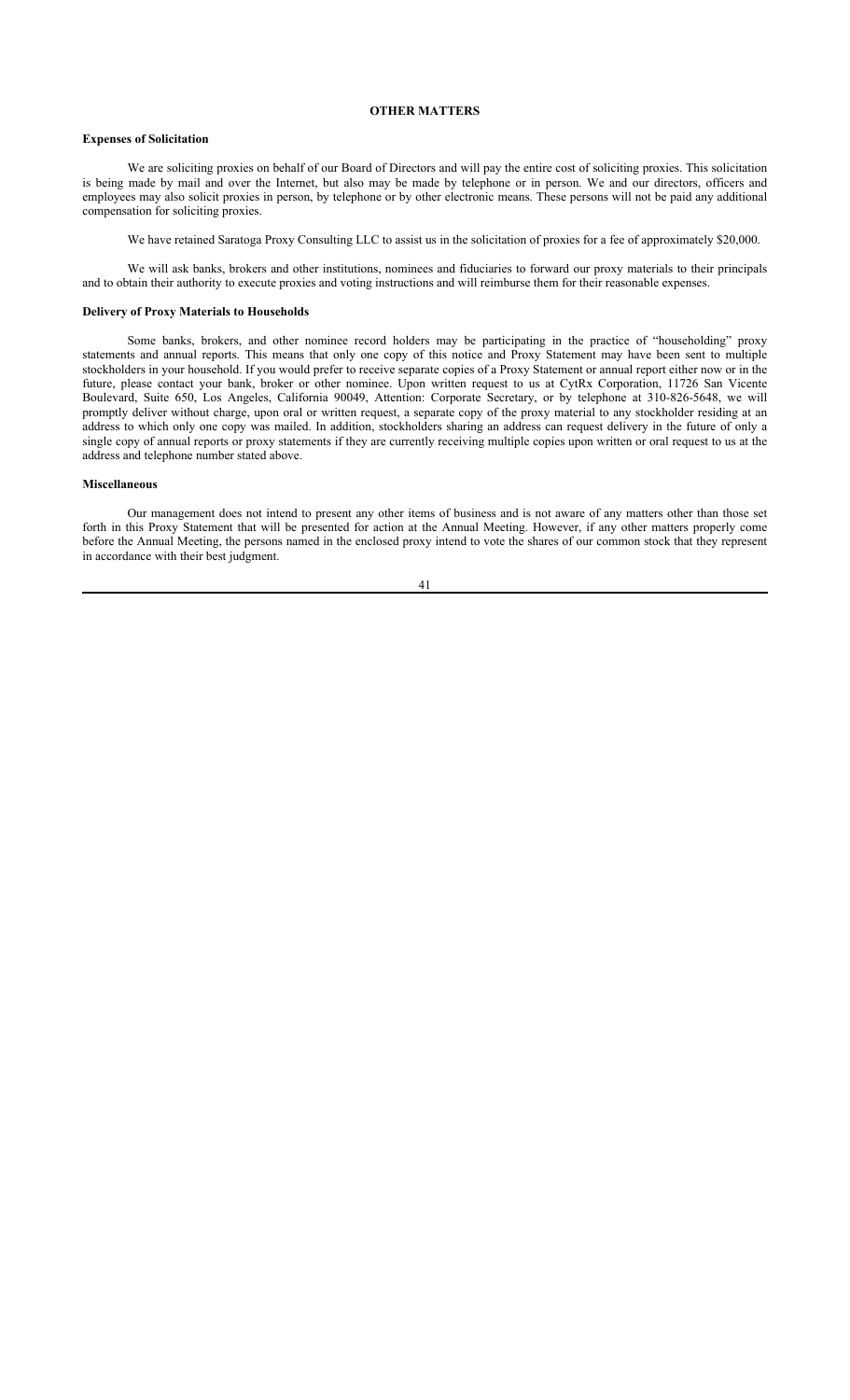## **Annual Report**

Accompanying this Proxy Statement is a copy of our Annual Report on Form 10-K, without exhibits, for the year ended December 31, 2021 filed with the SEC. These accompanying materials constitute our annual report to stockholders. We will provide, without charge upon written request, a further copy of our Annual Report on Form 10-K, including the financial statements and the financial statement schedules. Copies of the Form 10-K exhibits also are available without charge. Stockholders who would like such copies should direct their requests in writing to: CytRx Corporation, 11726 San Vicente Boulevard, Suite 650, Los Angeles, California 90049, Attention: Corporate Secretary.

June \_\_\_, 2022 By Order of the Board of Directors

John Y. Caloz Chief Financial Officer and Senior Vice President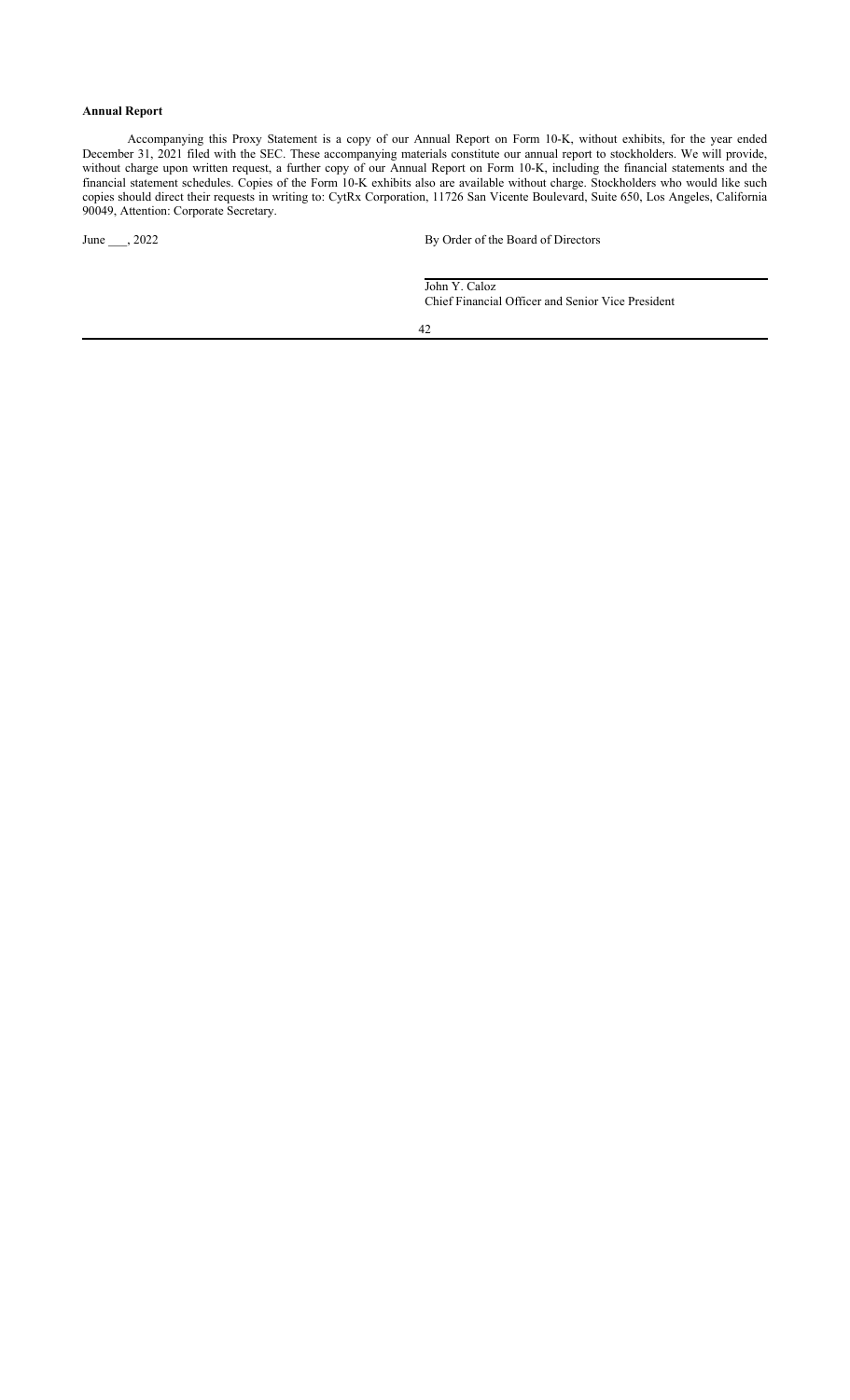## **ANNEX A**

#### **CERTIFICATE OF AMENDMENT OF RESTATED CERTIFICATE OF INCORPORATION OF CYTRX CORPORATION**

CytRx Corporation (the "Corporation"), a corporation organized and existing under and by virtue of the General Corporation Law of the State of Delaware, does hereby certify that:

- 1. The original Certificate of Incorporation of this Corporation was filed with the Secretary of State of Delaware on February 28, 1985.
- 2. The Restated Certificate of Incorporation of this Corporation was filed with the Secretary of State of Delaware on November 15, 2007 (the "Certificate of Incorporation").
- 3. The Certificate of Incorporation was further amended by Certificates of Amendment of Restated Certificate of Incorporation of CytRx Corporation, filed with the Secretary of State of Delaware on July 2, 2008, July 8, 2011, May 15, 2012, October 31, 2017, and March 16, 2022.
- 4. Resolutions were duly adopted by the Board of Directors of the Corporation setting forth this proposed Amendment to the Certificate of Incorporation and declaring said amendment to be advisable and calling for the consideration and approval thereof at a meeting of the stockholders of the Corporation.
- 5. Resolutions were duly adopted by the Board of Directors of the Corporation, in accordance with the provisions of the Certificate of Incorporation set forth below, providing that, effective as of [●], New York time, on [●], each [●] (#) issued and outstanding shares of the Corporation's Common Stock, par value \$0.001 per share, shall be converted into [●] (#) share of the Corporation's Common Stock, par value \$0.001 per share, as constituted following such date.
- 6. The Certificate of Incorporation is hereby amended by revising Article FOURTH to include a new paragraph as follows:

"Upon the effectiveness of the filing of this Certificate of Amendment (the "Effective Time") each share of the Corporation's common stock, \$0.001 par value per share (the "Old Common Stock"), either issued or outstanding or held by the Corporation as treasury stock, immediately prior to the Effective Time, will be automatically reclassified and combined (without any further act) into a smaller number of shares such that each two (2) to one hundred (100) shares of Old Common Stock issued and outstanding or held by the Company as treasury stock immediately prior to the Effective Time is reclassified into one share of Common Stock, \$0.001 par value per share, of the Corporation (the "New Common Stock"), the exact ratio within such range to be determined by the board of directors of the Corporation prior to the Effective Time and publicly announced by the Corporation (the "Reverse Stock Split"). The Board of Directors shall make provision for the issuance of that number of fractions of New Common Stock such that any fractional share of a holder otherwise resulting from the Reverse Stock Split shall be rounded up to the next whole number of shares of New Common Stock. Any stock certificate that, immediately prior to the Effective Time, represented shares of the Old Common Stock will, from and after the Effective Time, automatically and without the necessity of presenting the same for exchange, represent the number of shares of the New Common Stock into which such shares of Old Common Stock shall have been reclassified plus the fraction, if any, of a share of New Common Stock issued as aforesaid."

- 7. Pursuant to the resolution of the Board of Directors, a meeting of the stockholders of the Company was duly called and held upon notice in accordance with Section 222 of the General Corporation Law of the State of Delaware at which meeting the necessary number of shares as required by statute were voted in favor of the foregoing amendment.
- 8. The foregoing amendment was duly adopted in accordance with the provisions of Section 242 of the General Corporation Law of the State of Delaware.

## [SIGNATURE PAGE FOLLOWS.]

A-1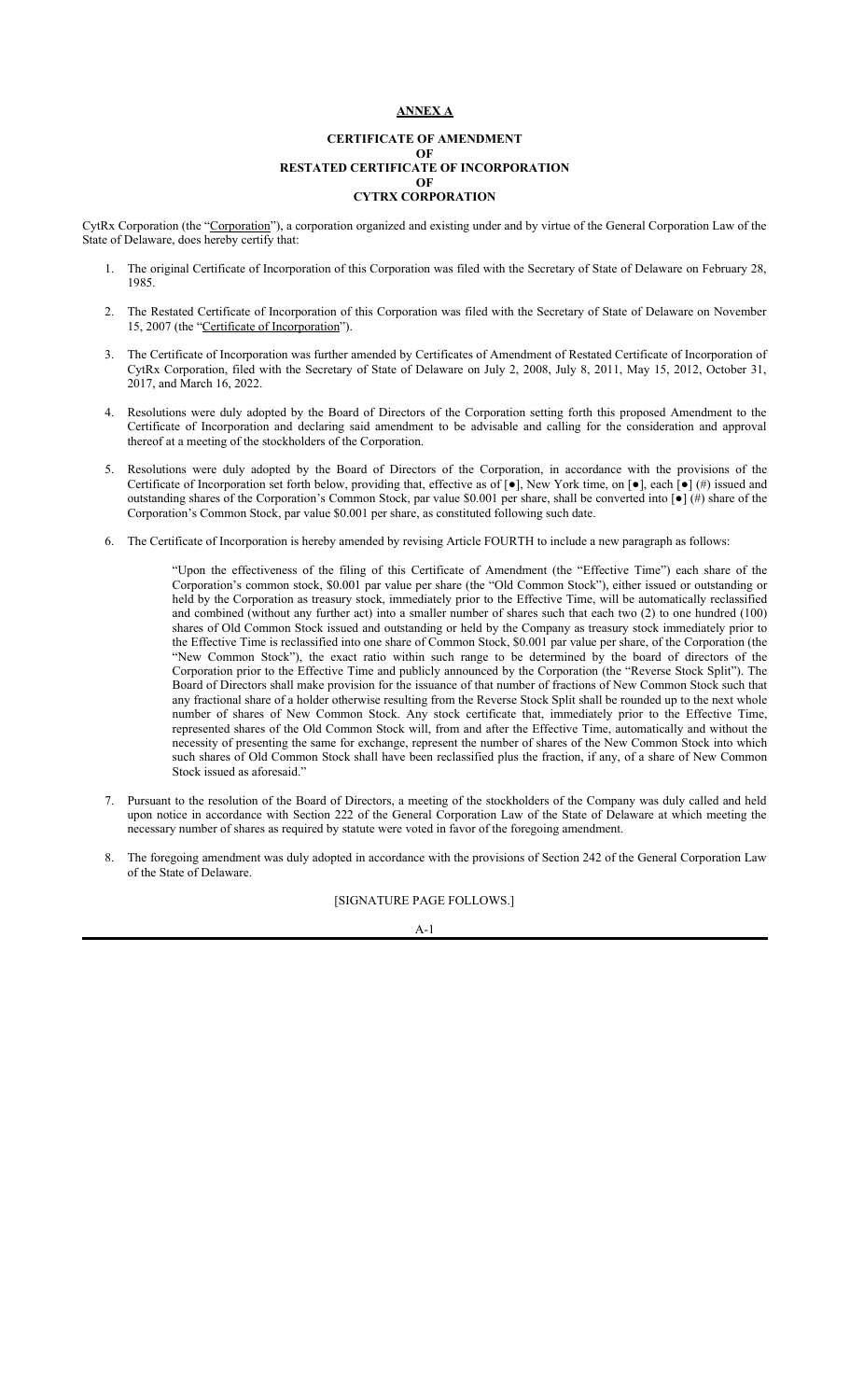## [SIGNATURE PAGE TO CERTIFICATE OF AMENDMENT]

IN WITNESS WHEREOF, CytRx Corporation has caused this Certificate to be duly executed by the undersigned duly authorized officer as of this  $[\bullet]$  day of  $[\bullet]$ ,  $[\bullet]$ .

## CYTRX CORPORATION

By: Name:John Y. Caloz Title: Chief Financial Officer and Senior Vice President A-2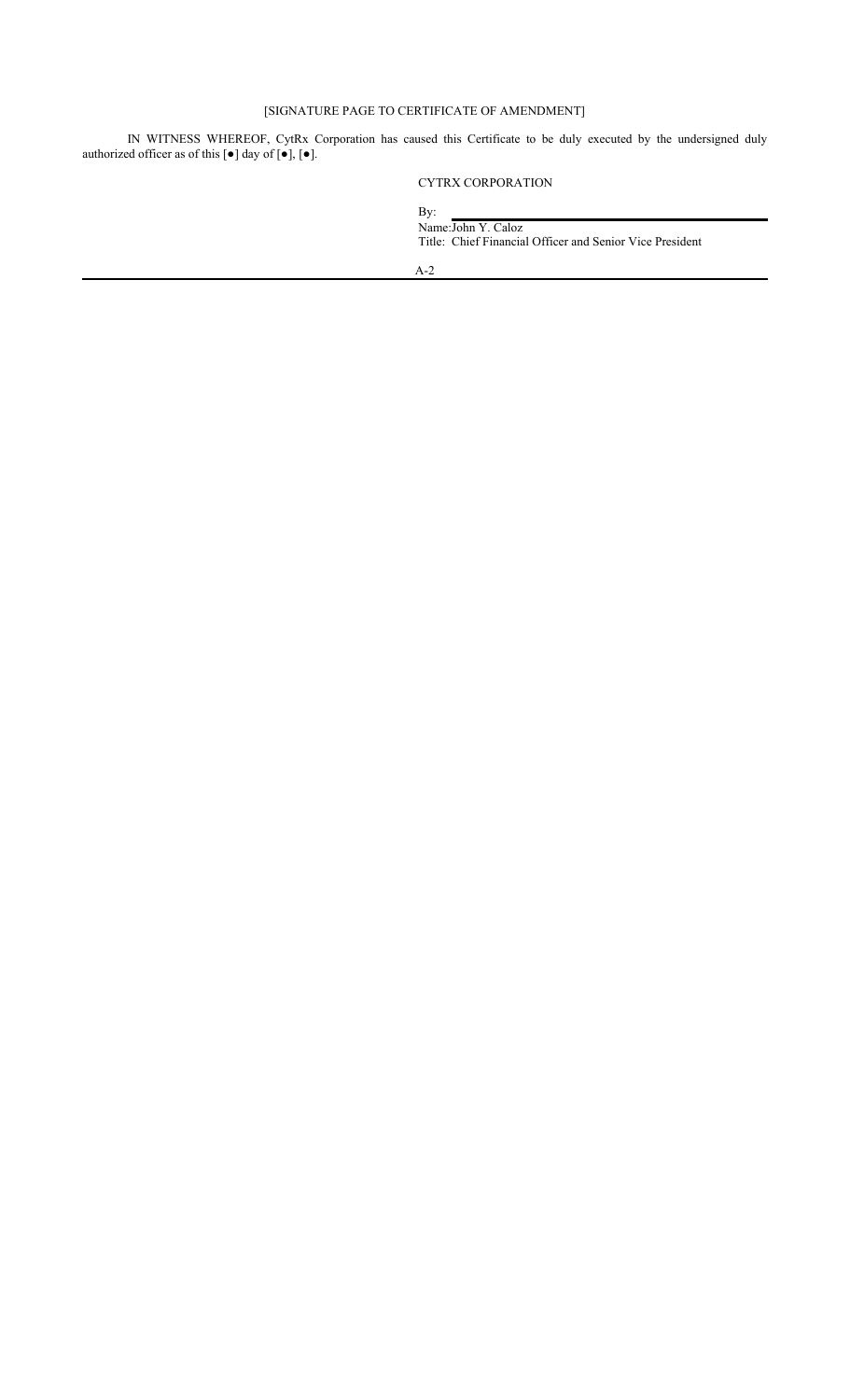CYTRX CORPORATION<br>ATTN: JOHN CALOZ<br>11726 SAN VICENTE BLVD.<br>SUITE 650<br>LOS ANGELES, CA 90049



VOTE BY INTERNET - www.proxyvote.com or scan the QR Barcode above<br>Use the Internet to transmit your voting instructions and for electronic delivery<br>of information. Vote by 11:59 PM. ET on July 26, 2022. Have your proxy car

hand when you access the web site and follow the instructions to obtain your<br>records and to create an electronic voting instruction form.<br>ELECTRONC DELIVERY OF FUTURE PROXY MATERIALS<br>If you would like to reduce the costs i

TO VOTE, MARK BLOCKS BELOW IN BLUE OR BLACK INK AS FOLLOWS: والموارد والمسترد والمستور والمستور المستور والمستور والمستور والمنا

والمسام

# THIS PROXY CARD IS VALID ONLY WHEN SIGNED AND DATED.<br>THIS PROXY CARD IS VALID ONLY WHEN SIGNED AND DATED. THIS PORTAGH AND RETURN THIS PORTION ONLY

| 1   | The Board of Directors recommends you vote FOR the<br>following:                                                                                                                                                |     |                     |          |                                                                                                                           |                                                                                                                                                                                                                                                  |            |    |                     |
|-----|-----------------------------------------------------------------------------------------------------------------------------------------------------------------------------------------------------------------|-----|---------------------|----------|---------------------------------------------------------------------------------------------------------------------------|--------------------------------------------------------------------------------------------------------------------------------------------------------------------------------------------------------------------------------------------------|------------|----|---------------------|
|     | The election of one Class I director to serve until the 2025<br>annual meeting of stockholders.                                                                                                                 |     |                     |          |                                                                                                                           |                                                                                                                                                                                                                                                  |            |    |                     |
|     | Nominee:                                                                                                                                                                                                        | For |                     | Withhold |                                                                                                                           |                                                                                                                                                                                                                                                  |            |    |                     |
| 1a. | Cary Claiborne                                                                                                                                                                                                  | Ω   |                     | Π        |                                                                                                                           |                                                                                                                                                                                                                                                  |            |    | For Against Abstain |
|     | The Board of Directors recommends you vote FOR<br>proposals 2, 3, 4, 5 and 6.                                                                                                                                   |     | For Against Abstain |          | 5.                                                                                                                        | An advisory proposal (non-binding) regarding the<br>compensation of our named executive officers as<br>disclosed in the Proxy Statement.                                                                                                         | п          |    |                     |
| 2.  | A precatory proposal to declassify the structure of the<br>Board such that each director standing for election shall<br>only be eligible to be elected for one-year terms (the<br>*Declassification Proposal*). | Π   | 0                   |          | 6.                                                                                                                        | A proposal to adjourn the Annual Meeting to a later date<br>or dates, if necessary or appropriate, to permit further<br>solicitation and vote of proxies in the event that there are<br>insufficient votes for, or otherwise in connection with, | п          | Π  | Π                   |
| 3.  | A proposal to authorize the Board, in its discretion but<br>prior to the one-year anniversary of the date on which                                                                                              |     |                     |          |                                                                                                                           | the approval of the Reverse Stock Split Proposal (the<br>"Adjournment Proposal").                                                                                                                                                                |            |    |                     |
|     | the reverse stock split is approved by the Company's<br>stockholders at the Annual Meeting, to amend the<br>Company's Restated Certificate of Incorporation to effect                                           |     |                     |          | NOTE: The transaction of such other business as may properly<br>come before the Annual Meeting and at any postponement or |                                                                                                                                                                                                                                                  |            |    |                     |
|     | a reverse stock split of all of the outstanding shares of<br>the Company's Common Stock, at a ratio in the range of                                                                                             | n   | [ ]                 | п        |                                                                                                                           | adjournment thereof.                                                                                                                                                                                                                             | <b>Yes</b> | No |                     |
|     | 1-for-2 to 1-for-100, with such ratio to be determined by<br>the Board and included in a public announcement (the<br>*Reverse Stock Split Proposal").                                                           |     |                     |          |                                                                                                                           | Shares of Series D Preferred Stock will be voted as you<br>have instructed your common stock to be voted on<br>Proposals 3 and 6. If you wish to vote these shares of<br>Series D Preferred Stock in a different manner, indicate                | П          | Ο  |                     |
| 4.  | The ratification of the appointment of Weinberg<br>& Company as our independent registered                                                                                                                      | Π   | Π                   | Π        |                                                                                                                           | YES and provide instructions on proposals 3a and 6a.                                                                                                                                                                                             |            |    | For Against Abstain |
|     | public accounting firm for the fiscal year ending<br>December 31, 2022.                                                                                                                                         | Yes | No                  |          | 3a.                                                                                                                       | To vote my Series D Preferred Stock differently on Proposal 3.                                                                                                                                                                                   |            |    | Π                   |
|     | Please indicate if you plan to attend this meeting                                                                                                                                                              | Ω   | Π                   |          | <b>ба.</b>                                                                                                                | To vote my Series D Preferred Stock differently on Proposal 6.                                                                                                                                                                                   | n          | Ω  | Π                   |